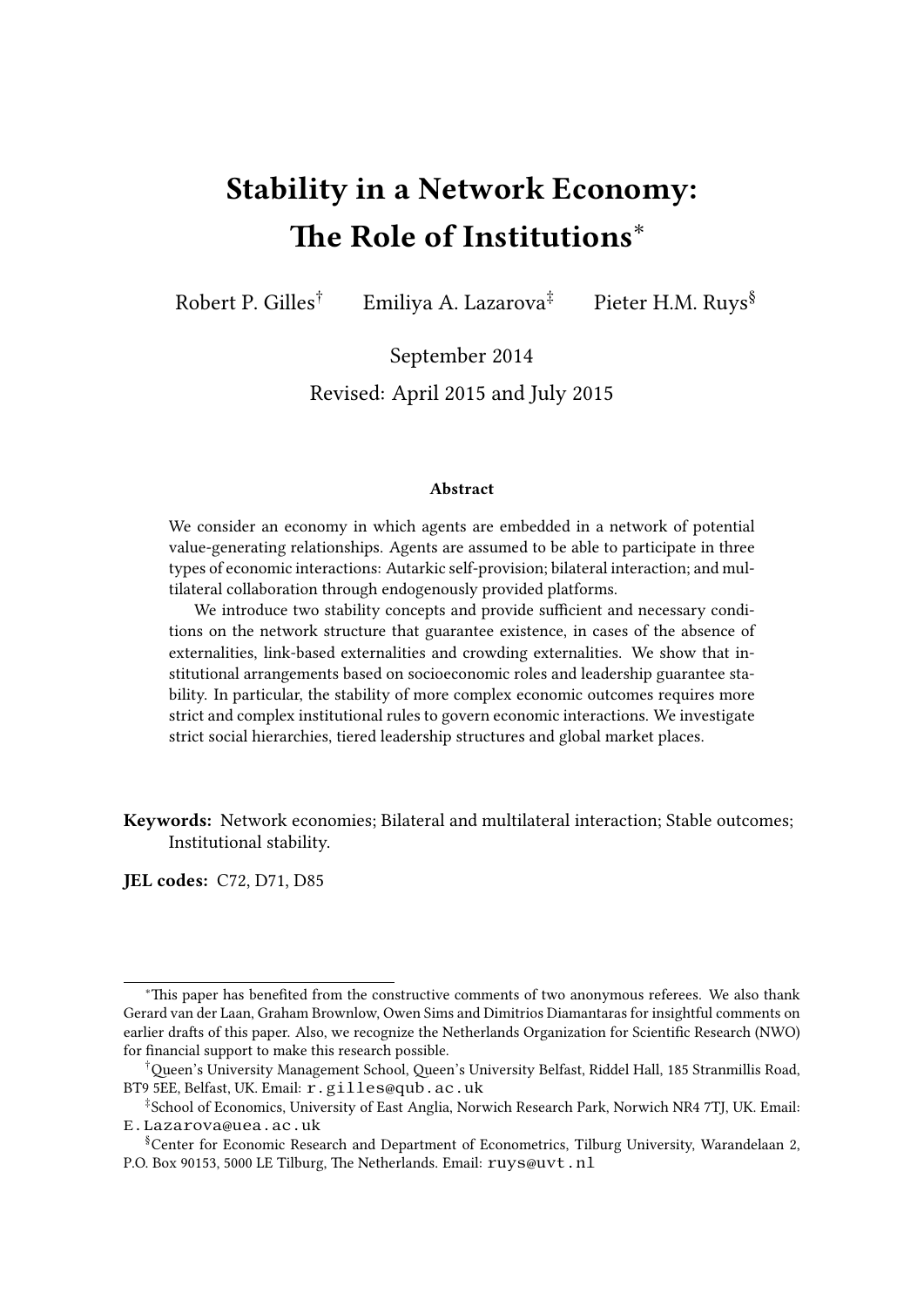## 1 Stability in a network economy

Stability is universally accepted as a desirable feature in economic analysis. In this paper we study institutional arrangements that facilitate the emergence of stable outcomes and, thus, can be seen as promoters of economic development and growth. Instability, on the other hand, is manifested in a dysfunctional institutional organisation of the economy.

For economists, stability implies not only predictability, but also gains in happiness through the reduction of uncertainty and risk [\(Dehejia, DeLeire, and Lument,](#page-27-0) [2007\)](#page-27-0) and is generally seen as being conducive to economic growth. For example, [Mobarak](#page-29-0) [\(2005\)](#page-29-0) provides empirical evidence on the relation between (in)stability and economic growth. Institutions can be considered to provide stability if they facilitate the emergence of stable outcomes, surviving long-term evolutionary change of preferential tastes and productive abilities and technologies.

For a stable outcome of economic interactions to emerge, our study shows that institutional arrangements based on hierarchical leadership and market making might restrict interactions among agents, but on the other hand facilitate the emergence of a stable state or outcome in the economy and, thus, function as "stabilisers". Institutions identified here as stabilisers in our stylised economy are thus fullling a mechanistic role in the evolution of human organisation as discussed by [Stoelhorst and Richerson](#page-30-0) [\(2013\)](#page-30-0). Our analysis is also in accord with [Kaufman'](#page-28-0)s [\(2003\)](#page-28-0) theory of economic organisation that builds on the writings of John R. Commons. These authors postulate the necessity of institutional rules which prescribe the domains of decision making. Here we provide a formal proof that such rules are both necessary and sufficient to ensure stability.

We also discuss in what sense our analysis implies the stability of these institutions themselves. Indeed, institutional arrangement like social hierarchies and market making persist throughout human history, since these support and promote stability. Our formal theorems provide a mathematical foundation for this.

We also see our work as complementary to studies of the co-evolution and endogeneity of culture as institutional rules and economic activities [\(Frederking,](#page-27-1) [2002;](#page-27-1) [Kuran,](#page-29-1) [2009\)](#page-29-1). In our formal theory, we de-couple the stabilising function of institutional rules from the content of the economic activities. Thus, we not only gain more universal applicability, but we also identify institutional rules which function robustly in a changing environment of economic activities, albeit within the domain of the type of economic outcomes on which we focus here.

Turning to our formal model, we consider an economy consisting of economic agents who are embedded in a network of potential value-generating relationships. The generated gains from interaction are modelled as (hedonic) utility values over the possible economic activities in which these agents can engage as prescribed by the network. The restrictions implied by the network are interpreted as institutional rules that govern the underlying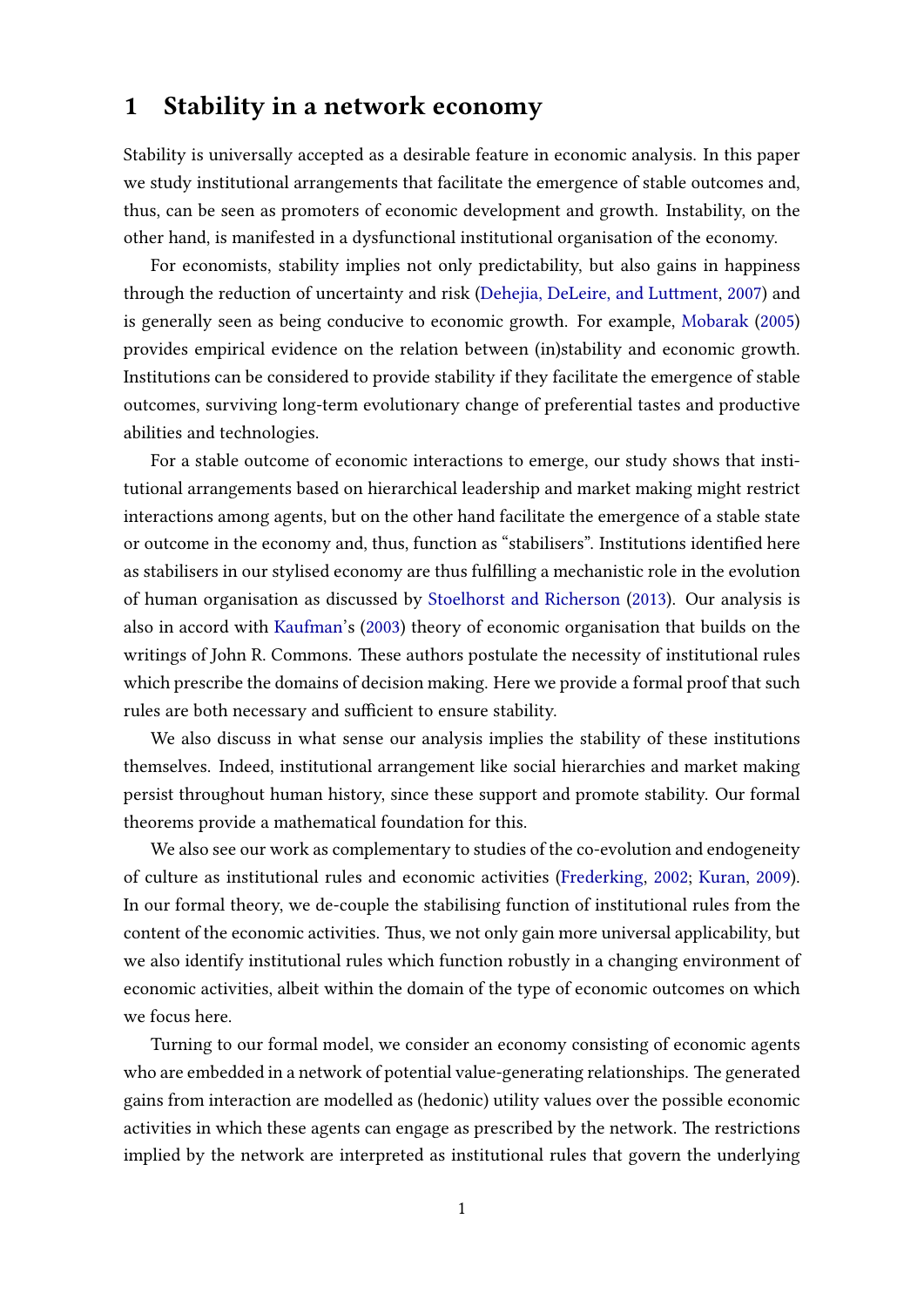engagement of agents through the prescribed economic activities.

We use straightforward extensions of standard stability notions from matching theory [\(Roth and Sotomayor,](#page-29-2) [1990\)](#page-29-2) and network formation theory [\(Jackson and Wolinsky,](#page-28-1) [1996\)](#page-28-1) to define stability in two stylised economic systems. First, we consider a *matching econ* $omy$  that is founded on bilateral interactions only. The basic stability property is that of "pairwise stability", which imposes that there are no incentives to break or initiate bilateral relationships.

Subsequently, we extend our analysis to include multilateral interactions, where in-dividuals can engage with multiple partners.<sup>[1](#page-2-0)</sup> Such multilateral interactions are akin to multi-sided platforms as considered by [Hagiu and Wright](#page-28-2) [\(2011\)](#page-28-2) and [Evans and Schmalensee](#page-27-2) [\(2013\)](#page-27-2) in the context of market theory, extending the seminal work by [Rochet and Tirole](#page-29-3) [\(2003,](#page-29-3) [2006\)](#page-29-4) and [Evans](#page-27-3) [\(2003\)](#page-27-3). We assume that such multilateral interactions or platforms are initiated and managed by a middleman.

In this framework, we identify conditions on the network structure underlying the economy that guarantee the existence of stable bilateral and multilateral outcomes, respectively. These conditions clearly point to institutional features of the underlying network of potential relationships as representing the social capital instilled in these networks [\(Portes,](#page-29-5) [1998;](#page-29-5) [Dasgupta,](#page-27-4) [2005\)](#page-27-4). In the case of bilateral economic outcomes, we identify the stabilising effects of imposing binary socioeconomic roles such that all economic activities are restricted to occur between agents of two distinct roles. From this viewpoint, institutional functionality is more closely related to a development process based on the deepening of the social division of labour, in the sense of [Smith](#page-29-6) [\(1776\)](#page-29-6) and his predecessors [\(Sun,](#page-30-1) [2012\)](#page-30-1). In this respect our work is also related to that of Jackson and Watts [\(2008\)](#page-28-3) who discuss the sufficiency of two distinct market roles for the existence of stability in what in our terms is a bilateral economy. We strengthen their results in this context by showing that this condition is both sufficient and necessary. These authors also consider an environment with multiple roles and multilateral outcomes. Their setup differs from ours as we take a network approach. In their multilateral context Jackson and Watts [\(2008\)](#page-28-3) only provide an example of non-existence of equilibrium whereas we can characterise the necessary and sufficient conditions on the network for the existence of a stable outcome.

The absence of certain cycles in the underlying network facilitate the emergence of a stable outcome; this corresponds to the implementation of certain social hierarchies in the represented society. Therefore, macroeconomic properties—described by rules of social authority and hierarchy—are not simply aggregates of microeconomic features, but are "emergent" at the level of the social, institutional governance system in the economy. This

<span id="page-2-0"></span><sup>&</sup>lt;sup>1</sup>We stress that our focus in the context of multilateral interactions is again on identifying appropriate conditions–interpreted as institutional rules–that guarantee the existence of stable outcomes. We do not model the reasons as to why such multilateral environments emerge, e.g. resource abundance, but rather take the possibility for multilateral interactions as given.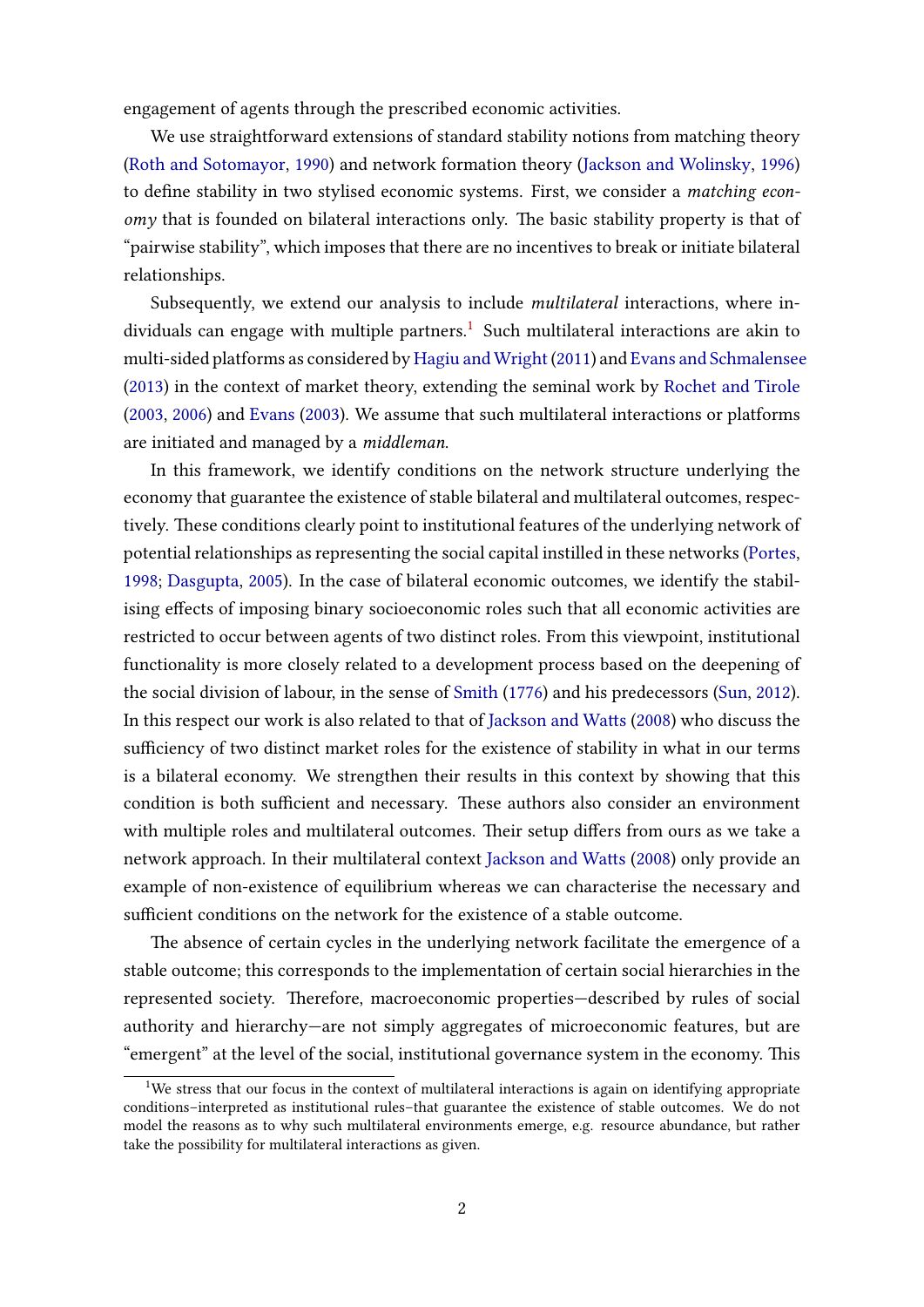interpretation is similar to the notion of *emergence* in a macro economy as put forward by [Wagner](#page-30-2) [\(2012\)](#page-30-2). Indeed, Wagner's contention is that such institutional rules of economic conduct and interaction are explanatorily irreducible in the sense that these rules cannot be devolved to the level of the individual decision makers in the economy.

It is worth pointing out that here we depart from other game-theoretic approaches to the study of stability of institutions that take a dynamic [\(Goyal and Janssen,](#page-28-4) [1995\)](#page-28-4) or evolutionary [\(Sugden,](#page-30-3) [1995\)](#page-30-3) approach. Our work, instead, treats institutional arrangements as facilitators of economic activity: They provide a well-founded environment in which such activities can emerge. Here stability is treated as an intrinsic property of the topology of economic opportunity.

We also distinguish our work from the transaction costs literature, e.g., [Coase](#page-27-5) [\(1937\)](#page-27-5); North and Thomas [\(1973\)](#page-29-7); [Williamson](#page-30-4) [\(1975\)](#page-30-4); [North](#page-29-8) [\(1990\)](#page-29-8); and [Greif](#page-28-5) [\(2006\)](#page-28-5), where institutions are usually understood as devices that lower market transaction costs. Lower transaction costs in turn result into increased market efficiency and consequently economic growth and development. On the other hand, our approach takes these institutions as fitting specifications of underlying network properties and brings out their functional role as stabilisers of economic activity.

Furthermore, our work is related to the literature on theories of economic interaction on network structures as developed by [Kranton and Minehart](#page-28-6) [\(2000\)](#page-28-6) and Bramoullé and [Kranton](#page-27-6) [\(2007\)](#page-27-6). These studies develop a purely non-cooperative game theoretic perspective and seek to characterise the resulting equilibrium states. Instead, our study follows the cooperative game theory tradition, being more normative in nature and seeking to answer the question under which institutional configurations stability is guaranteed. Our approach differs in the nature of the stability notion: Non-cooperative game theory approaches employ Nash-like equilibrium concepts. Here, we adopt a notion of stability which describes cooperative structures that emerge through collaborative formation processes. We view our analysis as complementary to that conducted in this literature.

To show the principles of our approach, we next present some simple examples and debate the concepts that are required to describe the endogenous emergence of stable economic outcomes.

### 1.1 A motivating example: A hunter-gatherer economy

In this paper we investigate the institutional conditions for universal stability in the sense that for every pattern of generated consumptive and productive values there exists a stable outcome. We model these institutions as rules that determine the feasible interaction between economic agents.

We consider here the most primitive economic environment, a hunter-gatherer society. The institutional foundation of all economic interaction is based on the clear separation of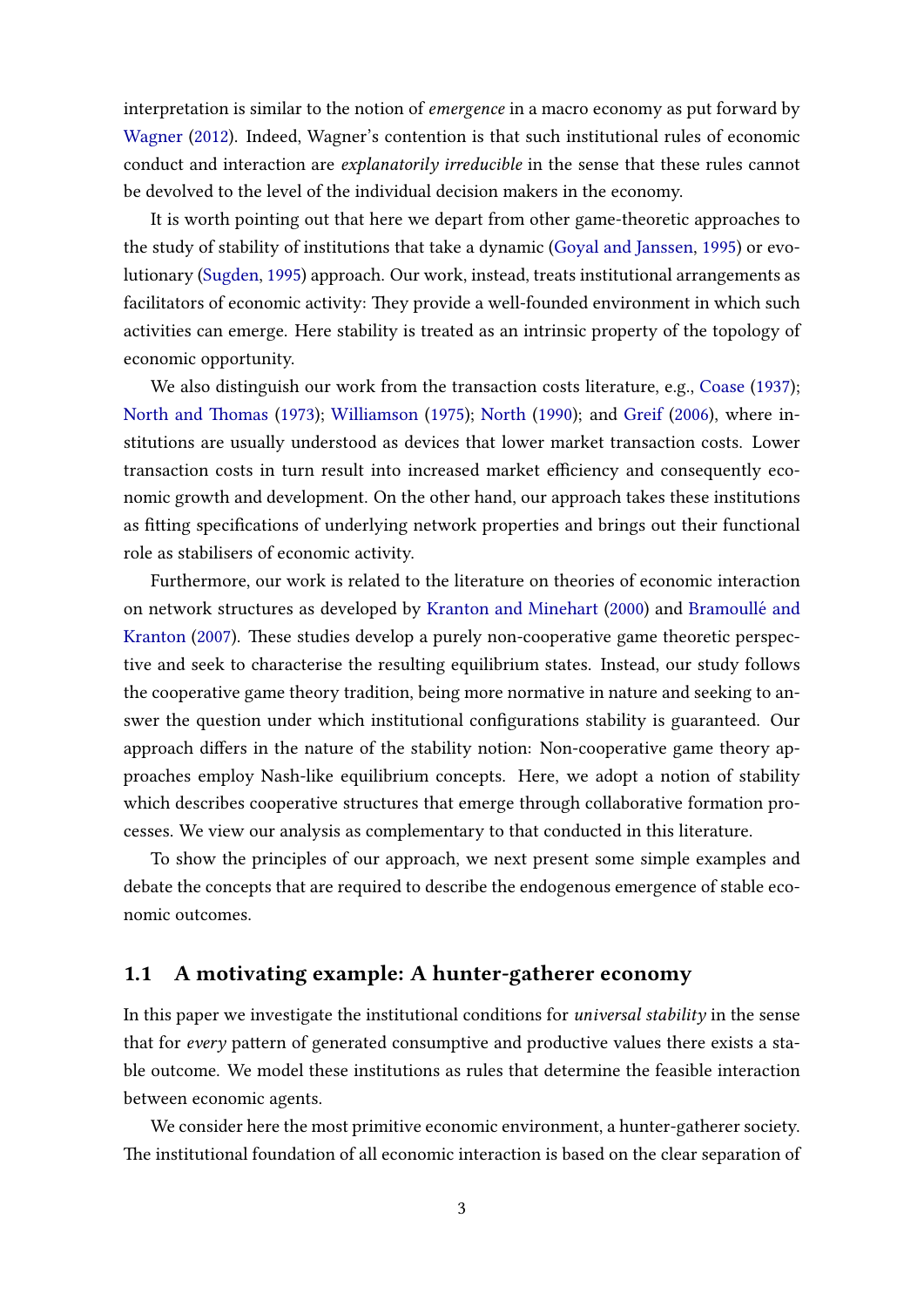individuals through two *socio-economic roles*, that of a *hunter* and a *gatherer*. The anthropological and economic literature recognises that the social division of labour based on these hunter-gatherer roles has been at the foundation for the initial success and survival of the human species. This research also indicates that it is correct to think of hunters as male and gatherers as female. We refer to [Arnold](#page-26-0) [\(1993\)](#page-26-0), [Flores](#page-27-7) [\(1998\)](#page-27-7), [Kuhn and Stiner](#page-28-7) [\(2006\)](#page-28-7) and [Nakahashi and Feldman](#page-29-9) [\(2014\)](#page-29-9) for more elaborate a discussion of this.

For ease of the discourse, a bilateral interaction between one hunter and one gatherer is thought of as representing a "household". The institutional framework of a hunter-gatherer society thus results in networks of feasible bilateral interactions, or households. $2$  The benefits that individual agents potentially receive from interacting are summarised through hedonic utilities defined over all feasible households.

We assume throughout that every agent can participate in *at most one* household. A bilateral interaction pattern is *stable* if (i) there is no agent who prefers to remain in autarky rather than form the bilateral interaction in the proposed pattern ("individual rationality"); and (ii) there is no hunter-gatherer pair who can and prefer to form that interaction rather than conform to the assigned pattern ("pairwise stability").<sup>[3](#page-4-1)</sup> We claim now that in a huntergatherer economy, regardless of the values generated in these activities, there always exists a stable bilateral interaction outcome.



Figure 1: Network structure A

In Figure 1 we consider an example of a society of 5 individuals  $N = \{a, b, c, d, e\}$ , who have assumed the role of hunter and gatherer. In particular, we let individuals a, c and d be hunters—represented by the white nodes—while b and e are assumed to be gatherers represented by the gray nodes. Network  $A$  now consists exactly of all feasible bilateral interactions represented as links between hunters and gatherers.

To focus on the issue of stability, we abstract away from the actual content of the economic interaction itself and use, instead, hedonic values directly. Note that these hedonic

<span id="page-4-0"></span><sup>&</sup>lt;sup>2</sup>Similarly, in network games agents can only generate economic surplus if they have a link in the network structure, cf. [Kranton and Minehart](#page-28-6) [\(2000\)](#page-28-6).

<span id="page-4-1"></span> $3$ This notion of stability is founded on the concepts set out in [Roth and Sotomayor](#page-29-2) [\(1990\)](#page-29-2) for matching markets.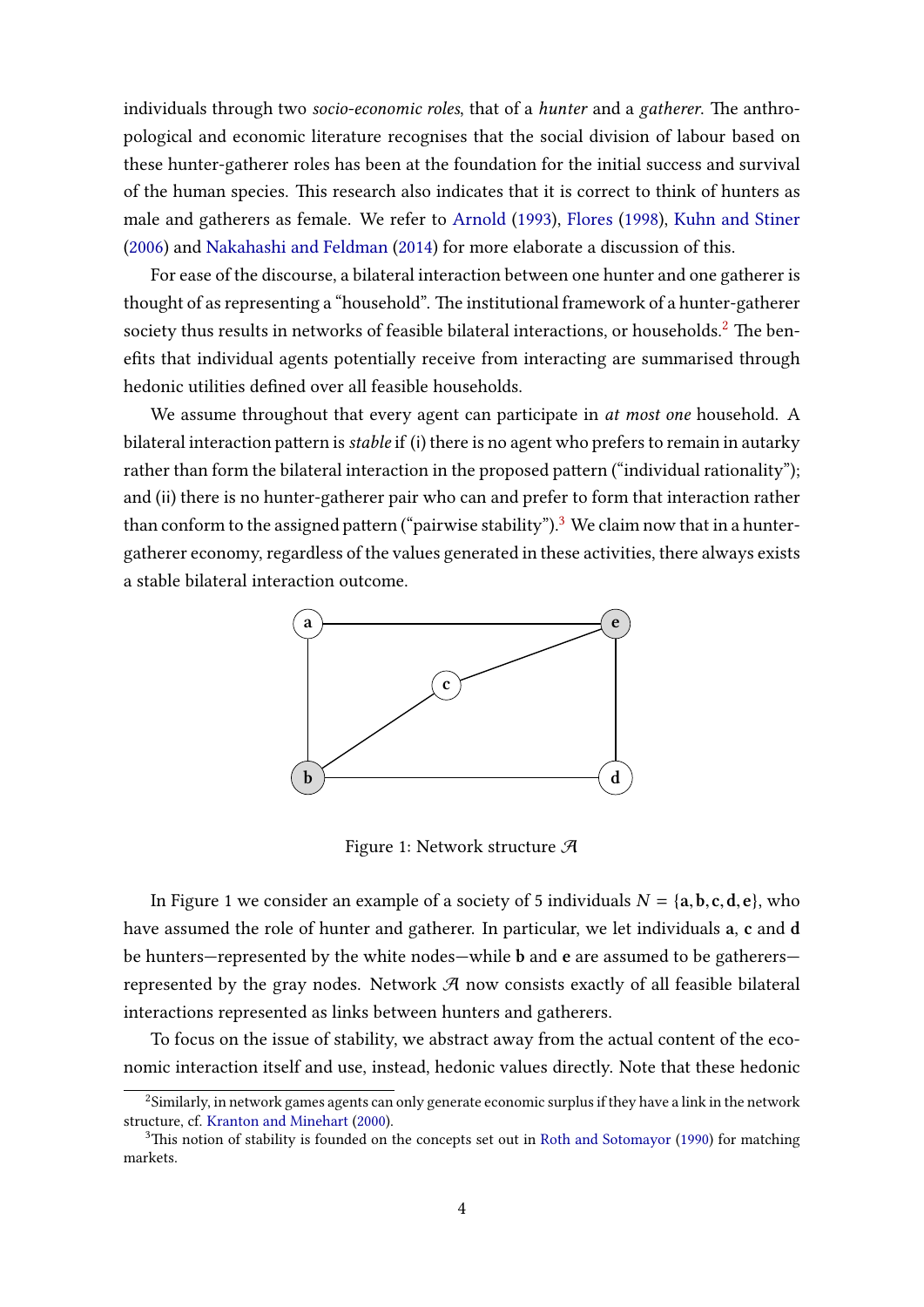utilities are determined also by the socio-economic roles of the agents considered. Hence, these utilities reflect that a hunter and a gatherer are specialised in different productive tasks and that the outputs of these activities are shared in the resulting bilateral interac-tion.<sup>[4](#page-5-0)</sup> The hedonic approach allows us to be agnostic about the substantive content of the economic interaction and it is sufficiently general in order to capture – in addition to measurable and quantifiable characteristics - subjective properties of this interaction such as utility derived from procedural aspects or subjective perception of cultural complementarities. One can, for example, treat these hedonic utilities as being generated by an exchange of goods (Howitt and Clower, [2000\)](#page-28-8), gifts [\(Akerlof,](#page-26-1) [1982\)](#page-26-1), favours [\(Neilson,](#page-29-10) [1999\)](#page-29-10), or collaborative interactions in clubs [\(Scotchmer,](#page-29-11) [2002\)](#page-29-11) where agents also cares about the (social) identity of the partner with whom she interacts. We point out that what distinguishes our work from those contributions is that we employ a network approach.

For network structure  $A$ , we claim that for any pattern of hedonic utility values generated in the identified bilateral interactions there exists at least one stable interaction pattern. For example, let the generated hedonic utilities be given in Table  $1<sup>5</sup>$  $1<sup>5</sup>$  $1<sup>5</sup>$ 

|   | a                | b              | $\mathbf c$    | đ              | e              |
|---|------------------|----------------|----------------|----------------|----------------|
| a | 0                | $\overline{2}$ |                |                |                |
| b |                  | 0              | $\overline{c}$ | $\overline{c}$ |                |
| c |                  |                | 0              |                | $\overline{c}$ |
| d |                  |                |                | 0              | $\overline{2}$ |
| e | $\boldsymbol{2}$ |                |                |                | 0              |

Table 1: Hedonic payoffs in Network Structure  $\mathcal{A}$ .

For agent a,  $u_a$ (ae) now represents the hedonic utility that hunter a gets from setting up a household with gatherer e. For the values given in this example there emerge two stable outcomes:  $\pi_1 = {\text{ae}, \text{bc}, \text{dd}}$  and  $\pi_2 = {\text{ae}, \text{bd}, \text{cc}}$ . In fact, our main result Theorem [3.6](#page-14-0) implies that for every distribution of hedonic values in network structure  $\mathcal{A}$  there exists a stable household pattern.

An institutional cause of instability. Next consider an alternative relational structure on the population  $N = \{a, b, c, d, e\}$ , where economic value can be generated in the bilateral interactions between agents of three distinct socio-economic roles. This structure obviously does not conform to the binary structure of a hunter-gatherer society. A network structure that satisfies this framework is depicted in Figure 2, where agents a and d

<span id="page-5-0"></span><sup>&</sup>lt;sup>4</sup>The notion of hedonic games in the context of coalition formation was seminally introduced by Drèze [and Greenberg](#page-27-8) [\(1980\)](#page-27-8) and further studied by [Bogomolnaia and Jackson](#page-27-9) [\(2004\)](#page-27-9), [Banerjee, Konishi, and Sonmez](#page-27-10)  $(2001)$ , and Pápai  $(2004)$ , among others.

<span id="page-5-1"></span><sup>&</sup>lt;sup>5</sup>This matrix actually represents the *incidence matrix* of network structure  $\mathcal A$  in which potential payoffs are reported instead of an indicator of connectedness. The number reported in field  $(i, j)$  is  $u_i(ij)$ . Similarly, the field  $(i, i)$  reports  $u_i(i)$ . If no relationship can be formed no pavoff is reported indicated by "-". N the field  $(j, i)$  reports  $u_j(i)$ . If no relationship can be formed, no payoff is reported, indicated by "–". Note that we have normalised the hedonic value of autarky to be 0, i.e. for all  $i \in \overline{N}$ ,  $u_i(ii) = 0$ .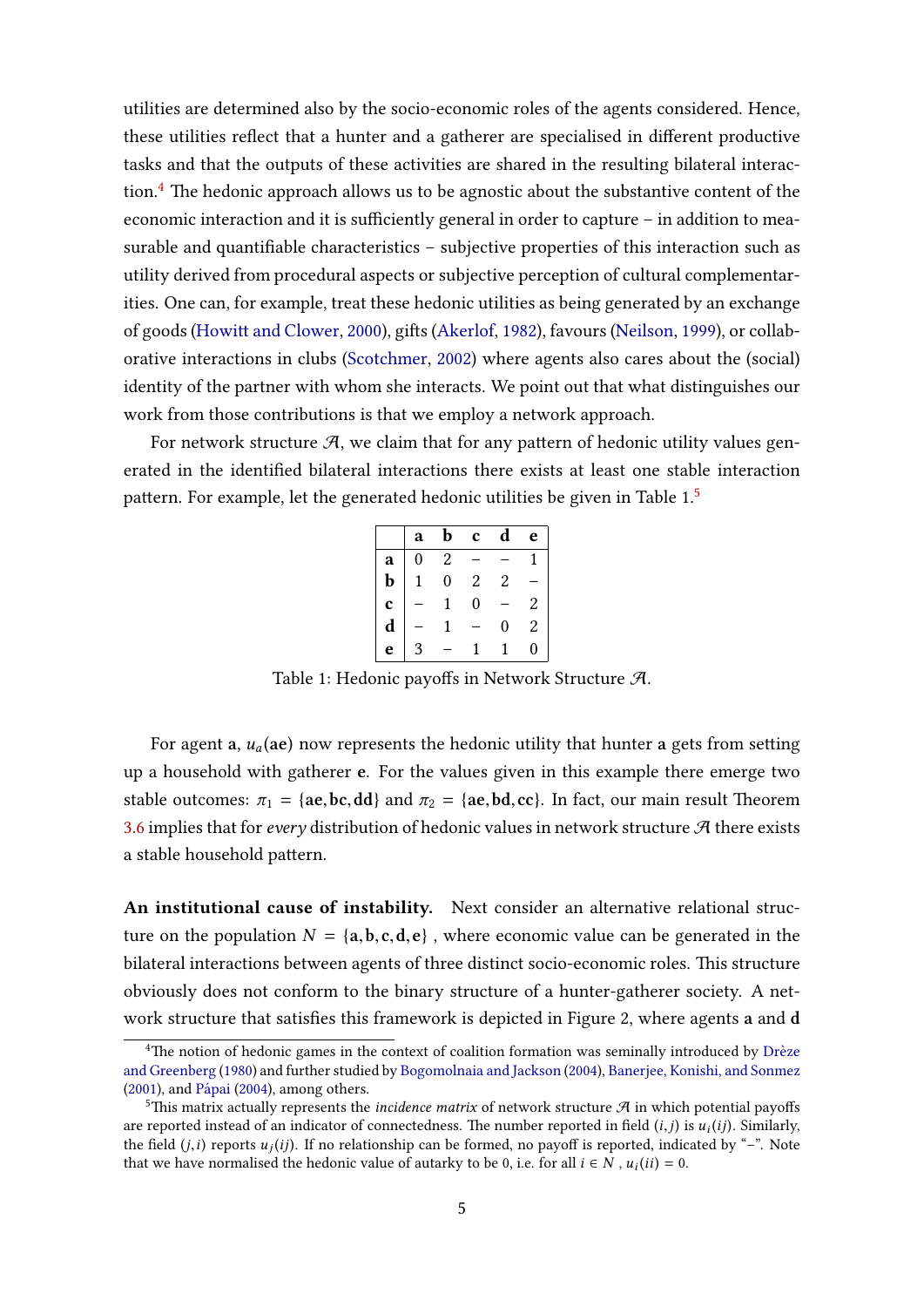share the same role; agents b and e are of a second distinct role, and agent c is a unique representative of a third role.



Figure 2: Network structure B

Network structure  $B$  complies with the principle that only agents of different roles can generate economic value in bilateral interactions. Network structure  $B$  violates the binary institutional hunter-gatherer framework: One cannot assign (binary) hunter-gatherer roles to these 5 agents without violating the institutional rule that only households between agents in different roles can be formed. For example, agent c cannot be assigned a hunter or gatherer role that results in Network  $B$  complying with the institutional property of having exclusively hunter-gatherer interactions. Indeed, in Figure 2, c is interacting with all other agents, while also interactions ab and de exist. This prevents the proper assignment of two roles to  ${a,b,c}$  which justifies these interactions as households; a third role is required.

We claim that in network structure  $B$  there is at least one profile of hedonic utilities for which there does not exist a stable bilateral interaction pattern. Indeed, consider the hedonic utility values of all potential interactions in  $B$  given in Table 2.

|   | a              | $\mathbf{b}$ | $\mathbf{c}$   | d            | e |
|---|----------------|--------------|----------------|--------------|---|
| a | $\mathbf{0}$   | $2 \quad 1$  |                |              |   |
| b |                | $\bf{0}$     | 2              |              |   |
| c | $\overline{2}$ | $\mathbf{1}$ | $\mathbf{0}$   | $\mathbf{2}$ |   |
| d |                |              | $\mathbf{1}$   | 0            | 2 |
| e |                |              | $\overline{c}$ |              | 0 |

Table 2: Hedonic payoffs in Network Structure  $B$ 

We now claim that for these given values there does not exist a stable bilateral outcome in B. For example, consider the outcome  $\pi' = {\bf ab, cd, ee}$ , then both agents **d** and **e** would prefer to form interaction de rather than being engaged with c and being autarkic, respectively. Other bilateral interaction patterns can be shown to be unstable as well.

This example illustrates the inherent stability of hunter-gatherer societies to facilitate bilateral interactions. In particular, Theorem [3.5](#page-14-1) shows that all potential value-generating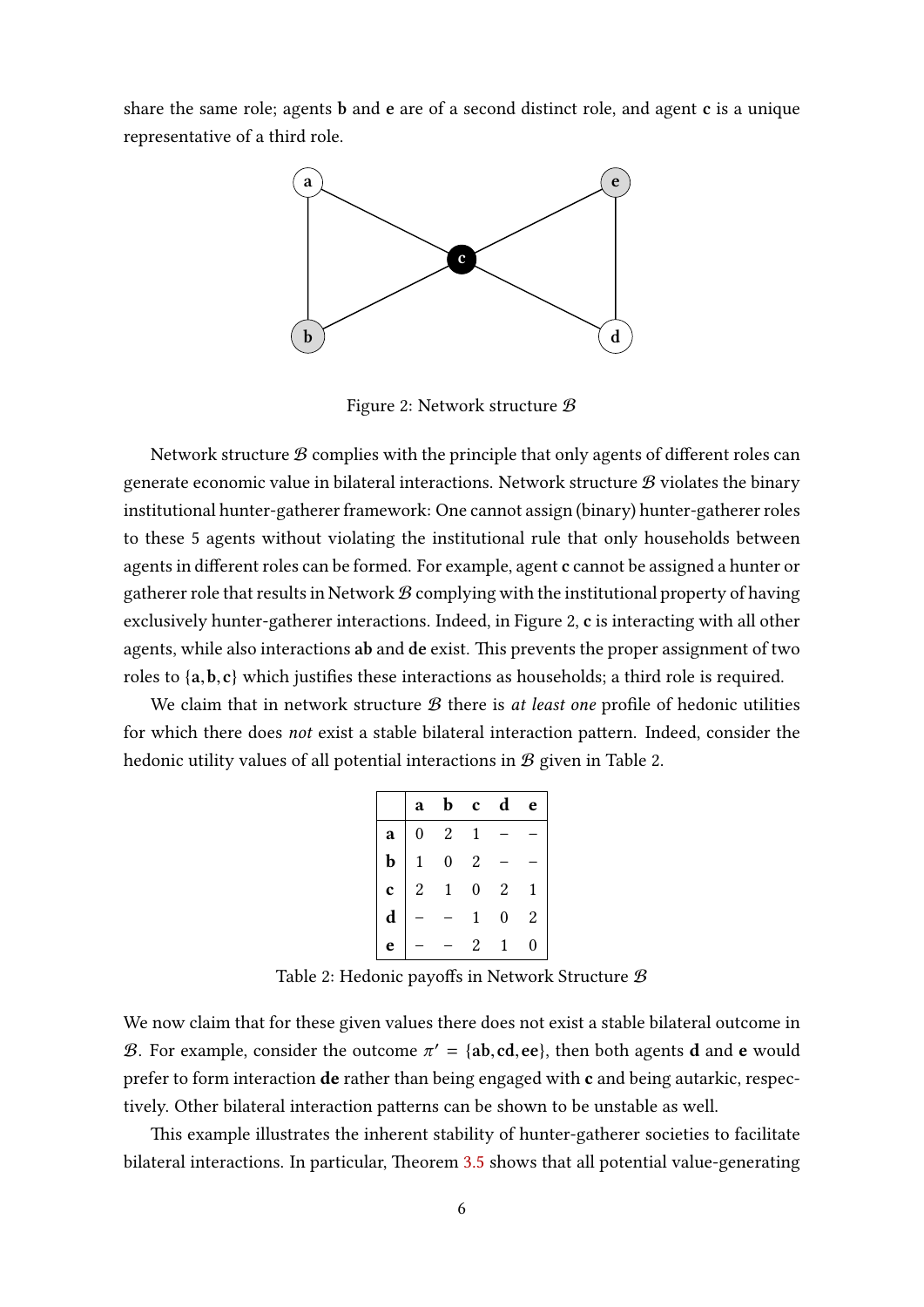bilateral interactions have to be based on the assignment of two roles. Any violation of this institutional framework—such as considered in Figure 2—would make it impossible to guarantee existence of a stable interaction pattern for any arbitrary hedonic utility profile. Thus, the institutional roles in a hunter-gatherer society provide a framework that promotes stability (Theorem [3.6\)](#page-14-0).

This example also illustrates that the introduction of an additional socio-economic role and thus evolution to a more advanced institutional framework can lead to inherent and persistent instability vis-à-vis this basic bilateral activity pattern. A leadership role—as one can interpret the role performed by agent c in Figure 2—disrupts the functionality of the hunter-gatherer society to support bilateral interaction. Next we see that such leadership, however, facilitates stability when more complex forms of interaction are established. This means that interactive complexity co-evolves with the enlargement of the set of socioeconomic roles in the economy.

### 1.2 Multilateral interaction

We consider now an environment where (some) individuals have the possibility to provide multilateral interaction platforms. This recognises that groups of economic agents require a structured environment in which they can interact. The leadership is provided by a so-called middleman, who may be seen as intermediating, coordinating, or managing the economic interaction between at least two other agents.

An environment with multilateral interactions is fundamentally different from that restricted to bilateral interactions. Thus, the utilities generated in the interaction of the same two agents may lead to different payoffs in an environment where only bilateral interactions occur and one where, in addition, interaction by more than two agents are also possible.

It is important to note that which agent assumes the role of middleman is endogenous in our framework. Similarly to the bilateral case, discussed above, in this multilateral network economy, a middleman can only engage with other agents if there exist potential relationships between them. Furthermore, we assume that the economic values generated in these multilateral interactions are again expressed as hedonic utilities.

We thus arrive at a network economy in which economic agents can engage into three forms of economic activities: Autarkic self-provision; bilateral interaction; and multilateral interaction through the platform facilitation of a middleman. Each of these three forms of interactions generates different hedonic utility levels to its participants.

The necessity of hierarchical leadership. We claim that, in a hunter-gatherer economy, multilateral stability is facilitated through the introduction of a *chieftain* as a social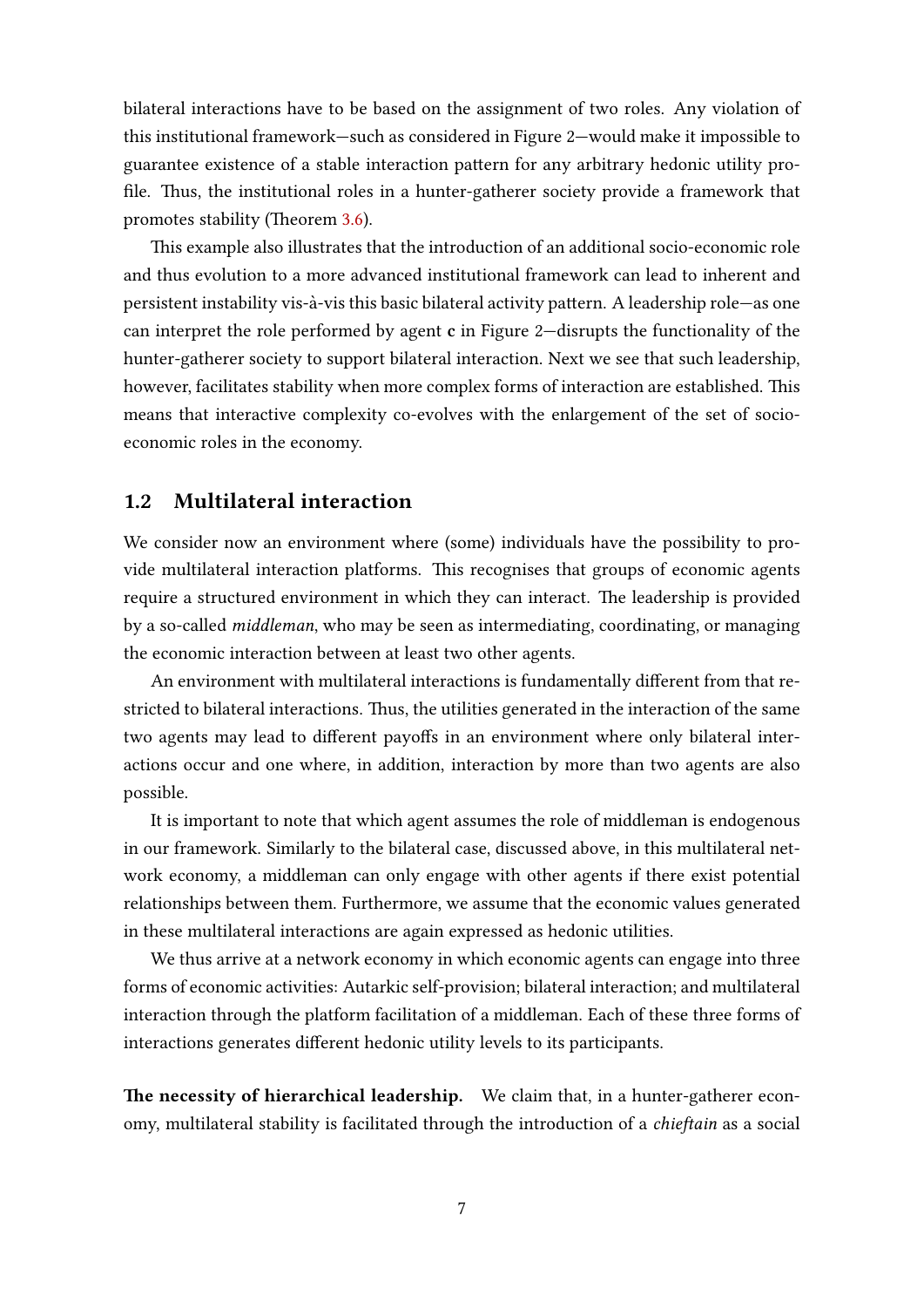leader.<sup>[6](#page-8-0)</sup> In network structure  $\hat{\mathcal{B}}$  in Figure 2, we now consider agent  $\mathbf c$  to be the chieftain. We emphasise that c is not the only potential middleman; any other agent linked to multiple neighbours can decide to provide a platform to these neighbours. The introduction of a social leader, however, guarantees stability if such multilateral interactions can form.

Following the definition sketched above, we introduce a multilateral interaction as  $any$ star-structured subnetwork of the depicted network in Figure 2. Thus, hunter a can act as a middleman for gatherer  **and chieftain**  $**c**$ **, while chieftain**  $**c**$  **could principally be a** middleman to all other agents; all middleman positions are independent of the assigned socio-economic roles of hunter, gatherer and chieftain.

We supplement the hedonic utilities based on bilateral interactions presented in Table 2, with those generated in multilateral interactions embedded in network structure  $B$ . For example if **b** is the middleman between a and **c**—represented as **bac**—she receives  $u_b$  (**bac**). Agents **a** and **c** obtain  $u_a$ (bac) and  $u_a$ (ab), respectively. The hedonic utility profiles in all possible multilateral interactions in network structure  $\mathcal{B}$  are presented in Table 3.

|  |  |  |  |  |  | abc bac cab cad cae cbd cbe cde cabd cabe cade cbde cabde dce ecd  |  |
|--|--|--|--|--|--|--------------------------------------------------------------------|--|
|  |  |  |  |  |  | <b>a</b>   3   2   2   1   1   - - - - - 1   1   1   -   1   - - - |  |
|  |  |  |  |  |  | <b>b</b>   1 3 2 - - 2 2 - 2 2 - 2 2 - -                           |  |
|  |  |  |  |  |  | c 2 1 3 4 3 3 2 3 5 4 5 4 6 2 1                                    |  |
|  |  |  |  |  |  | $-1$ $-1$ $-1$ $1$ $-1$ $1$ $-1$ $1$ $1$ $3$ $2$                   |  |
|  |  |  |  |  |  | $  -$ 2 $-$ 2 2 $-$ 2 2 2 2 1 3                                    |  |

Table 3: Hedonic payoffs for Multilateral Interactions on Network Structure  $B$ 

We devise a stability concept in which each agent participates in exactly one activity, being autarky; a bilateral household; or a multilateral interaction. In a stable multilateral outcome no agent has an incentive to join any other potentially formable activity.

In network structure  $B$  with hedonic utility values presented in Table 2 for the bilateral activities and Table 3 for the multilateral activities, respectively, representing a huntergatherer society with a chieftain, there now exists a stable multilateral outcome, namely the all-inclusive collaboration  $\{cable\}$  centred on the chieftain  $c$  acting as the global middleman. Here,  $u_c$ (cabde) = 6,  $u_a$ (cabde) =  $u_d$ (cabde) = 1 and  $u_b$ (cabde) =  $u_e$ (cabde) = 2. Now, hunter a would rather engage with gatherer **b**, but **b** would not agree due to the lowering of her payoff. Thus, the introduction of leadership in a hunter-gatherer society promotes multilateral stability. This is asserted in general in Theorem [5.7.](#page-26-2)

On the other hand, in network structure  $A$ -representing a leaderless hunter-gatherer society—we can identify a utility profile for which there is no such stable multilateral outcome. In particular, we supplement the utility values in Table 1 for the bilateral interactions

<span id="page-8-0"></span> $6$ The emergence of such leadership in primitive hunter-gatherer societies has been investigated in [Red](#page-29-13)[mond and Spencer](#page-29-13) [\(2012\)](#page-29-13) and [Baker, Bulte, and Weisdorf](#page-27-11) [\(2010\)](#page-27-11).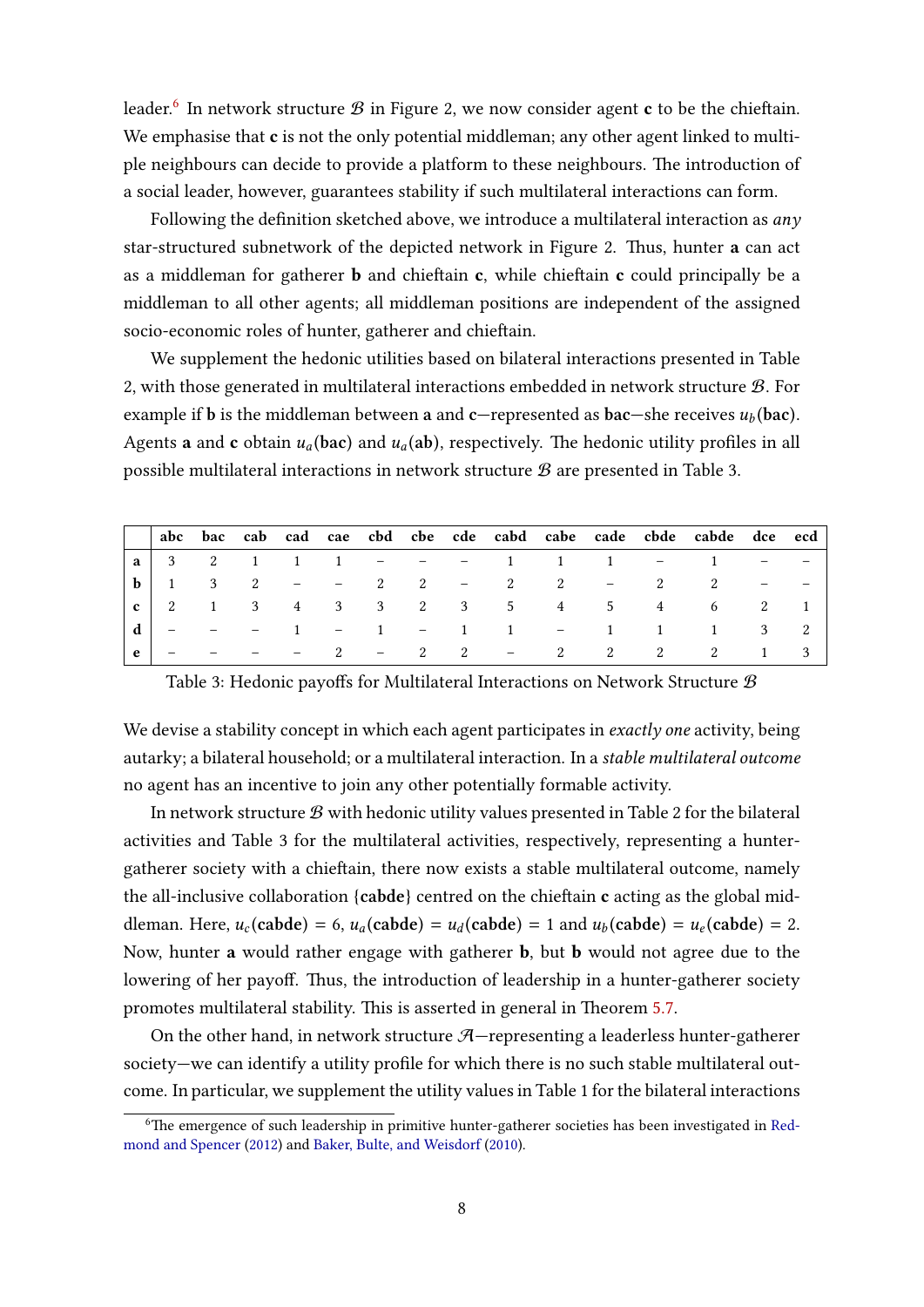|             |  |              | abe bac bad bcd bacd cbe dbe eac ead ecd eacd |               |   |  |             |              |
|-------------|--|--------------|-----------------------------------------------|---------------|---|--|-------------|--------------|
| a           |  |              |                                               |               |   |  |             |              |
| b           |  | $\mathbf{3}$ | 5                                             | 2             |   |  |             |              |
| $\mathbf c$ |  |              | 1.                                            | $\mathcal{R}$ |   |  | $2^{\circ}$ |              |
| d           |  |              | 1.                                            |               | 3 |  | 2           |              |
| e           |  |              |                                               |               |   |  |             | $\mathbf{b}$ |

with the hedonic profile presented in Table 4 for the possible multilateral interactions embedded in network structure A.

Table 4: Hedonic payoffs for Multilateral Interactions on Network Structure  $\mathcal{A}$ .

Consider, for example, multilateral interaction {ab, ecd}, then agents a and b obtain  $u_a$ (ab) = 2 and  $u_b$ (ab) = 1, respectively, as given in Table 1. On the other hand, agent **e** as a middleman receives  $u_e(\text{ecd}) = 2$ , while (regular) members **c** and **d** receive  $u_c(\text{ecd}) = u_d(\text{ecd}) = 2$ . Now, agents a and e can mutually improve their positions and agent **b** will not suffer a loss from engagement in **abe**, where **a** acts as the middleman. Indeed,  $u_a$ (abe) = 3 > 2 =  $u_a$ (ab),  $u_e$ (abe) = 3 > 2 =  $u_e$ (ecd) and  $u_b$ (abe) =  $u_b$ (ab) = 1. Similarly, one can show that all other multilateral interaction patterns are unstable. This shows that an institutional rule such as the binary role pattern that guarantees stability in the context of bilateral activities no longer promotes stability when multilateral interactions are the form of established outcome.

It is clear from the discussion above that, as in the bilateral case, multilateral stability is directly emanating from institutional rules determining the nature of potential relation-ships among economic agents. Our main Equivalence Theorem [4.8](#page-19-0) determines technical conditions for multilateral stability. Theorems  $5.3$ ,  $5.5$  and  $5.7$  show that certain institutional arrangements such as the imposition of social hierarchy and leadership result in network structures satisfying the technical conditions for the emergence of stability.

In its full development, we consider different forms of stability that implement certain features of multilateral interaction and collaboration. Formally, we distinguish "open" from "closed" multilateral platforms: In the latter a middleman fully controls the admittance of agents, while in the former this control is limited.

The remainder of this paper is organised as follows. Section 2 introduces our institutional approach to economic interaction. Sections 3 and 4 derive technical results related to the stability in bilateral and network economies, respectively, allowing certain types of externalities. In Section 5 we draw parallels between our technical results and sustainable institutional rules. In particular we show how leadership and social hierarchies function as institutional stabilisers. Proofs of the main theorems are collected in three appendices.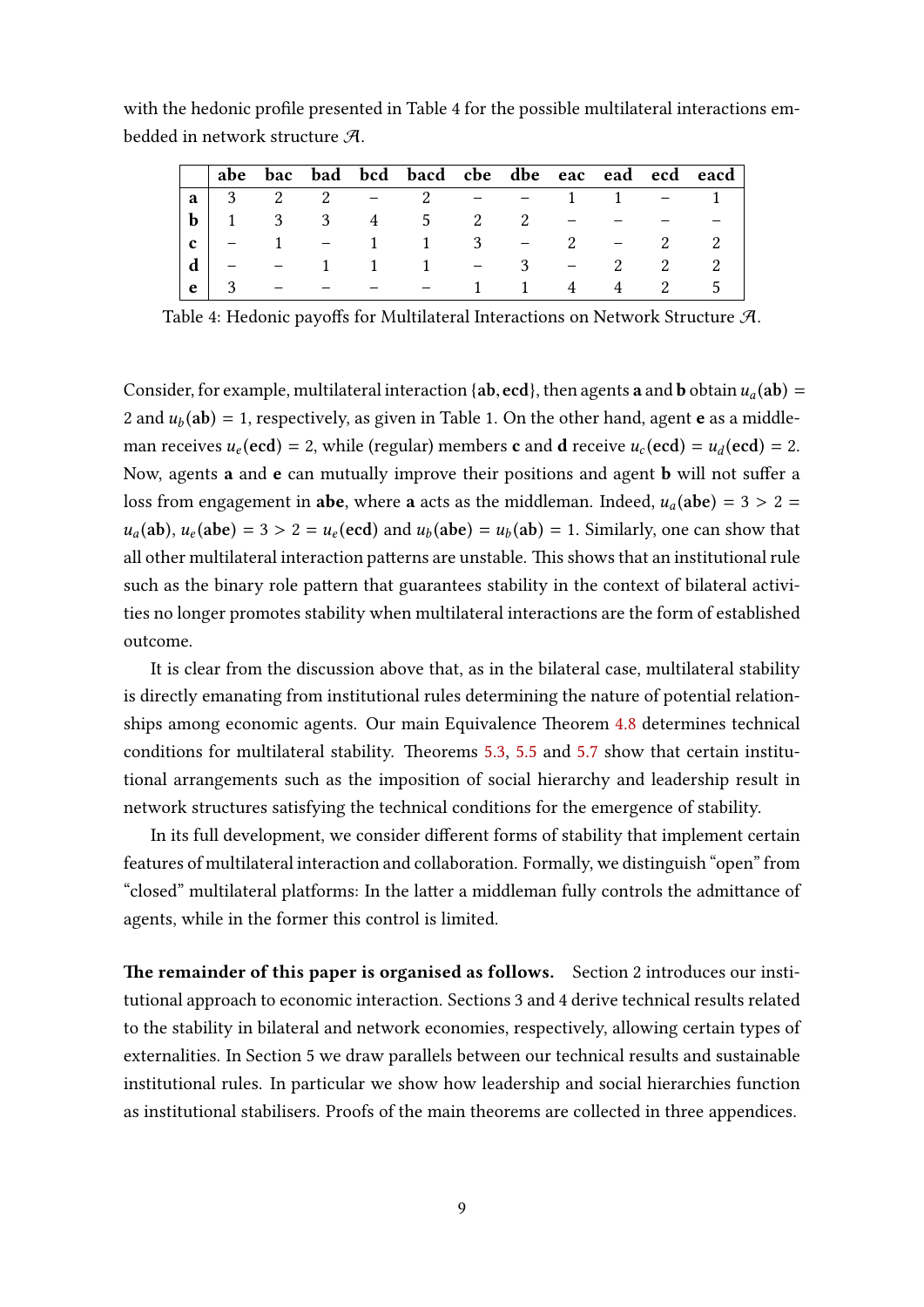## 2 Networks and institutions

In this section we introduce some fundamental concepts from social network analysis<sup>[7](#page-10-0)</sup> allowing us to develop key concepts in our institutional approach to describing networked economic activities.

Our main postulate is that all economic interaction is principally relational and occurs in a network that is based on certain institutional principles. Now, an economic activity is abstractly defined as any interaction between linked agents that generates a hedonic utility value for each of its participants. We emphasise that from this perspective the economy solely consists of relational activities that are constrained by the imposed institutional rules guiding economic interaction. For example, in a hunter-gatherer economy only households as bilateral interactions between hunters and gatherers are considered, based on the social institution of a primitive social division of labour.

Throughout we work with a finite set of *economic agents* denoted by  $N = \{1,...,n\}$ where  $n \geqslant 3$ . These economic agents can engage in three different relational economic activities that generate individual economic values to the participants.

Autarkic activities. The first and most primitive form of economic activity is that of economic autarky of an economic agent  $i \in N$ , denoted by ii, in which agent i engages in home production only. Thus, we arrive at the *class of all autarkic activities*  $\Omega = \{ii \mid i \in N\}$ . The hedonic utility level  $u_i(ii)$  of an agent  $i \in N$  in autarky *ii* is interpreted as the generated subsistence level for that agent.

**Bilateral interactions.** A second type of economic activity is that of a *bilateral interaction* in the sense that two agents  $i$  and  $j$  engage into some bilateral activity such as householding, commodity exchange or service provision for monetary compensation that generates hedonic utility values for both of these agents.

Formally, for any pair of agents  $i, j \in N$  with  $i \neq j$  the mathematical expression  $ij = \{i, j\}$ represents a bilateral economic activity involving agents  $i$  and  $j$ .<sup>[8](#page-10-1)</sup> Assuming institutional restrictions on bilateral interaction formation, the network structure Γ represents the institutionally feasible bilateral interactions between agents in  $N$ , where

$$
\Gamma \subseteq \Gamma_N = \{ij \mid i, j \in N \text{ and } i \neq j\}.
$$
\n<sup>(1)</sup>

Throughout we assume that for every agent  $i \in N$  there is some  $j \neq i$  with  $ij \in \Gamma$ .

<span id="page-10-0"></span>In terms of our framework one can think of the pair  $(\Omega, \Gamma)$  as the institutional matrix

<sup>&</sup>lt;sup>7</sup>For a comprehensive overview of concepts from network analysis and network formation theories, we refer to [Jackson and Wolinsky](#page-28-1) [\(1996\)](#page-28-1), [Jackson](#page-28-9) [\(2003\)](#page-28-9), [Jackson](#page-28-10) [\(2008\)](#page-28-10) and [Newman](#page-29-14) [\(2010\)](#page-29-14).

<span id="page-10-1"></span><sup>&</sup>lt;sup>8</sup>We remark here that  $ij = ji$ . Note that if  $i = j$ , the relational activity ii represents again the economic autarky of agent i.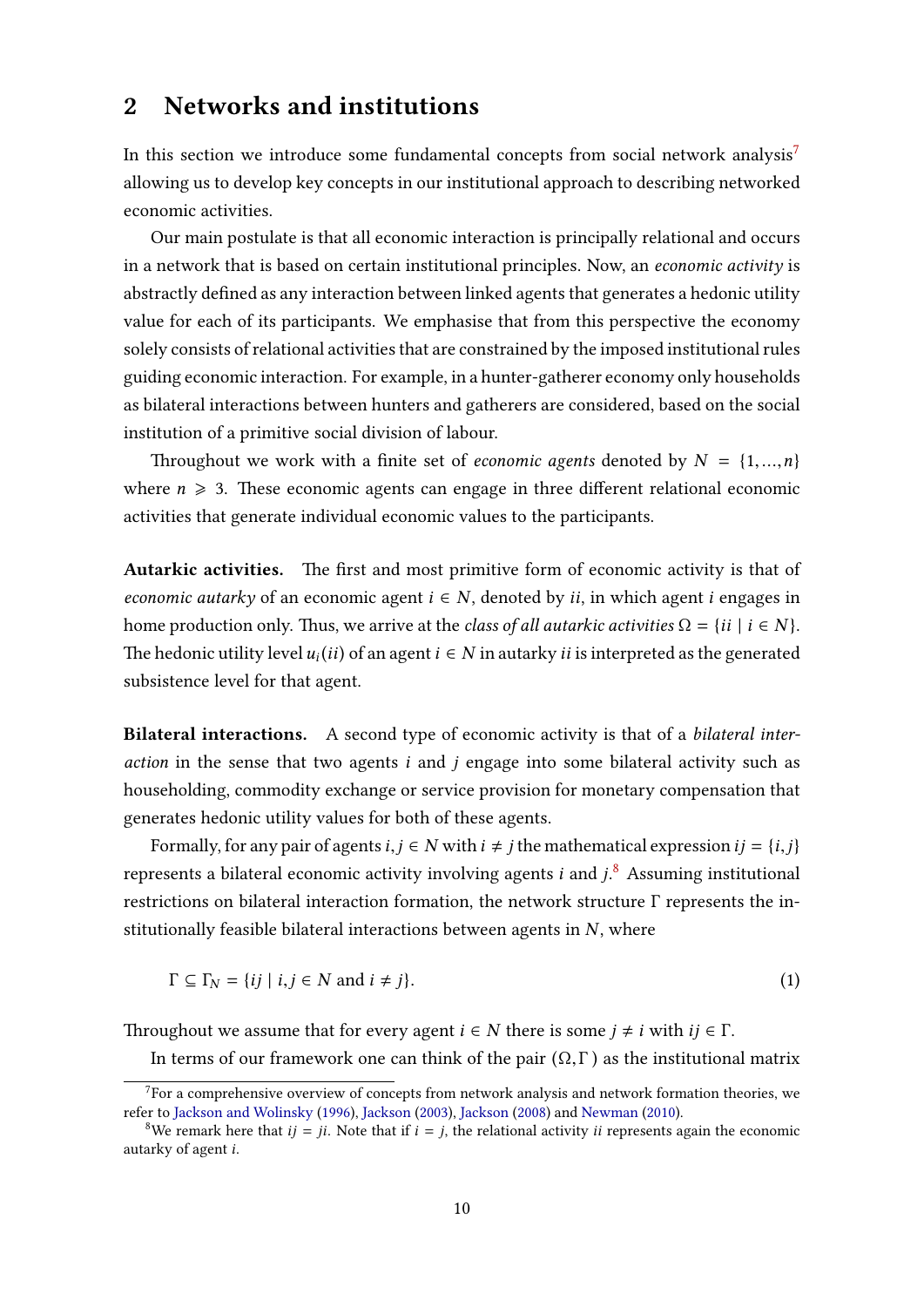in which all economic activities emerge. Autarkic and bilateral activities form the simple *interaction structure*  $\Delta^m = \Omega \cup \Gamma$ . For any sub-structure  $H \subseteq \Delta^m = \Omega \cup \Gamma$  we denote

$$
N(H) = \{i \in N \mid \text{There is some } j \neq i \text{ such that } ij \in H\}
$$
 (2)

as the set of economic agents that are bilaterally engaged within the sub-structure H. It is easy to see that  $N(H) = N(H \setminus \Omega)$ . Also, for every  $H \subseteq \Gamma$ , if  $H \neq \emptyset$ , then  $N(H) \neq \emptyset$ . Finally, due to the assumptions made, it holds that  $N(\Delta^m) = N(\Gamma) = N$ .

We define a path between any two distinct agents  $i \in N$  and  $j \in N$  in  $H \subseteq \Gamma$  as a sequence of distinct agents  $P_{ij}(H) = (i_1, i_2, \dots, i_m)$  with  $i_1 = i$ ,  $i_m = j$ ,  $i_k \in N$  and  $i_k i_{k+1} \in H$ for all  $k$  ∈ {1,...,  $m - 1$ }. We define a *cycle* in *H* to be a path of an agent from herself to herself which contains at least two other distinct agents, *i.e.*, a cycle in *H* from *i* to herself is a path  $C = (i_1, i_2, \ldots, i_m)$  with  $m \ge 4$ ,  $i_1 = i_m = i$ ,  $i_k \in N$  distinct for all  $k = 1, \ldots, m-1$ , and  $i_k i_{k+1}$  ∈ H for all  $k$  ∈ {1, . . . , m−1}. The length of the cycle C is denoted by  $\ell(C) = m-1 \ge 3$ . A sub-structure  $H \subseteq \Gamma$  is called *acyclic* if H does not contain any cycles.

Agent *i*'s *neighbourhood* in sub-structure *H* is defined as  $N_i(H) = \{j \in N \mid ij \in H\}$ . Note here that if  $i \in N_i(H)$ , then  $ii \in H$ . Also, by the definition of the bilateral interaction structure Γ, it holds that  $N_i(\Gamma) \neq \emptyset$  for any  $i \in N$ . We can also express the neighbourhood of an agent within an arbitrary structure  $H \subseteq \Delta^m$  in terms of its link based analogue, *i.e.*,<br> $H(H) = H(H) = H(H) = \int_{\Delta} H(H) \cdot H(H) = H(H)$ simple activities that *i* can potentially participate in.  $(H) = \{ij \in H \mid j \in N_i(H)\} \subseteq H$ . Therefore,  $L_i(\Delta^m) = \{ii\} \cup L_i(\Gamma)$  is the set of feasible

Multilateral interactions. Extending the setting of a simple interaction structure  $(\Omega, \Gamma)$ we introduce a third form of relational economic activity, that of a multilateral interaction. A "middleman" initiates such an interaction and acts as a hub for its participants. We assume that a middleman brings together a number of economic agents with whom she already has an established bilateral relationship. This is formalised as follows:

#### **Definition 2.1** Let  $\Gamma \subseteq \Gamma_N$  be a network structure on N.

- (a) A **multilateral interaction** in  $\Gamma$  is a sub-structure  $G \subseteq \Gamma$  such that  $|N(G)| \geq 3$  and there is a unique agent  $i \in N(G)$  such that  $N_i(G) = N(G) \setminus \{i\}$  and that for all other agents  $j \in N(G) \setminus \{i\}$  it holds that  $N_j(G) = \{i\}$ . The agent i is called the **middleman** of the multilateral interaction G, denoted by  $\mathcal{K}(G) \in N(G)$ .
- (b) The collection of all multilateral interactions in  $\Gamma$  is called the **multilateral extension** of Γ given by

$$
\Sigma(\Gamma) = \{ G \mid G \subseteq \Gamma \text{ is a multilateral interaction in } \Gamma \}
$$
 (3)

The triple  $(\Omega, \Gamma, \Sigma(\Gamma))$  is referred to as a **feasible activity structure** on N consisting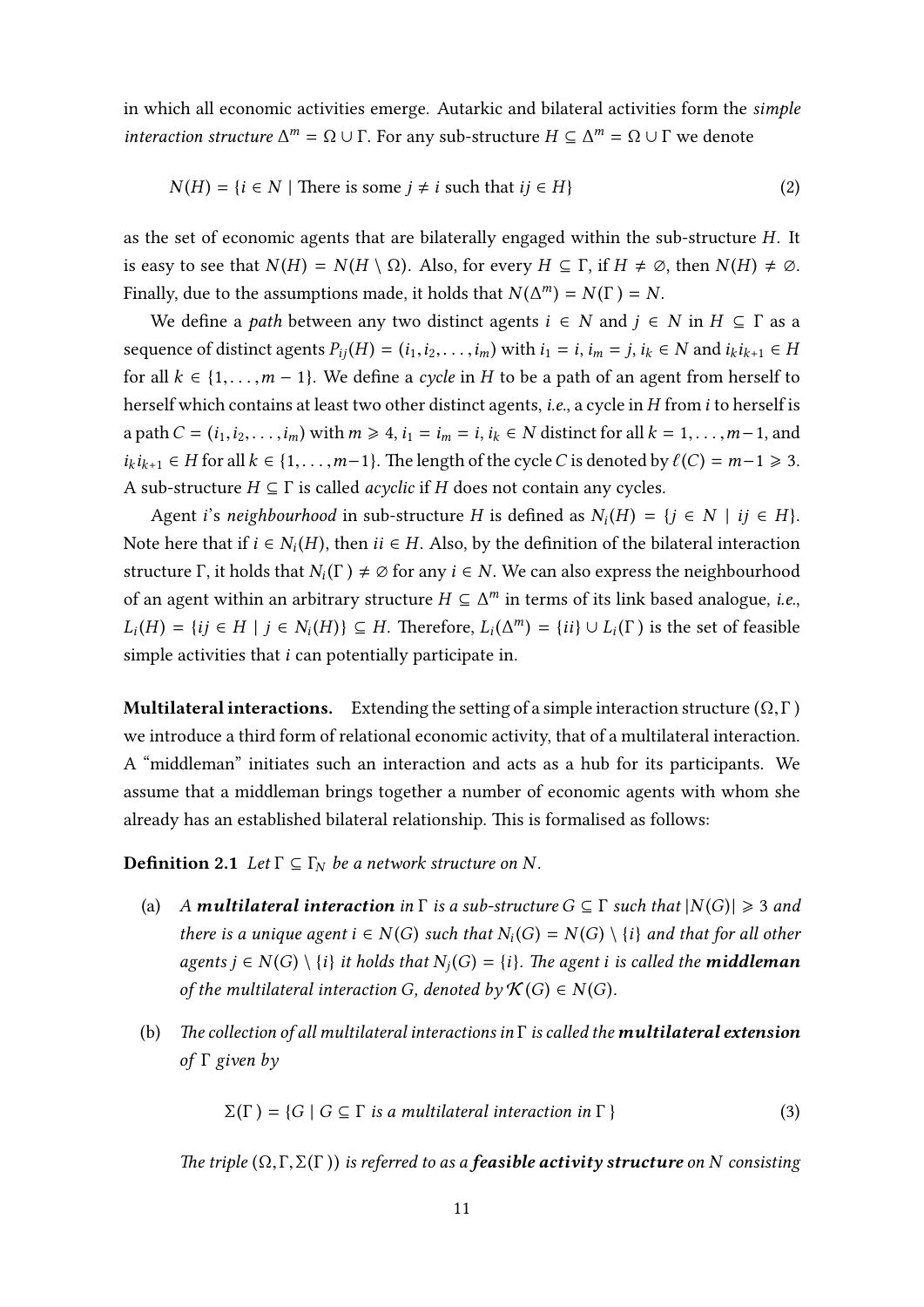of all autarkies  $G_1 \in \Omega$ , all feasible bilateral interactions  $G_2 \in \Gamma$ , and all multilateral interactions  $G_3 \in \Sigma(\Gamma)$ . Finally, we let  $\Delta = \Omega \cup \Gamma \cup \Sigma(\Gamma)$ .

Thus, a multilateral interaction has at least three members that form an explicit star structure in Γ. Hence, a multilateral interaction has a relational centre, the middleman, binding and coordinating all constituting bilateral relations in this activity. Throughout, we use the convention that the middleman is listed first and, so, a multilateral interaction  $G$  is described by  $ij_1 \cdots j_m$ , where  $i = \mathcal{K}(G)$  and  $N_i(G) = \{j_1, \ldots, j_m\}$ .

We interpret a multilateral interaction as a mathematical expression of a multi-sided interaction *platform* provided by its middleman in the sense of [Hagiu and Wright](#page-28-2)  $(2011)$ .<sup>[9](#page-12-0)</sup> We emphasise that multilateral interactions have to be regarded as representing many coalitional forms of interaction including clubs [\(Buchanan,](#page-27-12) [1965\)](#page-27-12) and local communities [\(Tiebout,](#page-30-5) [1956\)](#page-30-5). Our main hypothesis is that these coalitional interactions are coordinated through a middleman.

We emphasise that every multilateral interaction in  $\Sigma(\Gamma)$  is institutionally feasible in Γ and, as such, the feasible activity structure  $(Ω, Γ, Σ(Γ))$  is a mathematical representation of all institutionally feasible interactions in the economy. This structure acts as a representation of the institutional rules that govern the interaction in the economy as a whole.

Finally, we remark that we can now introduce the set of middlemen in  $\Gamma$  as the collective of middlemen of all multilateral activities in  $\Sigma(\Gamma)$ :

$$
\mathcal{K}(\Gamma) = \{ i \in N \mid i = \mathcal{K}(G) \text{ for some } G \in \Sigma(\Gamma) \}. \tag{4}
$$

It is clear that agents in  $\mathcal{K}(\Gamma) \subset N$  play a crucial role in the formation of interaction structures in the economy. These agents represent therefore a class of potential *entrepreneurs* in the economy.

Institutions and activity structures. We investigate network interaction structures that emerge from the application of certain institutional rules. Here, an institutional rule is interpreted as a prescription that describes how a bilateral interaction structure Γ is constructed. Thus, institutions are interpreted as guides in the creation of interaction infrastructures. Formally, this can be expressed as follows.

**Definition 2.2** A network structure  $\Gamma \subseteq \Gamma_N$  conforms to institutional rule *I* if *I* prescribes exactly how the bilateral interactions ij  $\in \Gamma$  between agents i,  $j \in N$  are formed.

Within a network structure  $\Gamma$  that conforms to an institutional rule  $\mathcal I$  we can now apply the definition of a multilateral interaction to investigate any multi-agent collaboration that

<span id="page-12-0"></span> $9$ [Hagiu and Wright](#page-28-2) [\(2011,](#page-28-2) page 7) define a multi-sided platform as "an organization that creates value primarily by enabling direct interactions between two (or more) distinct types of affiliated customers".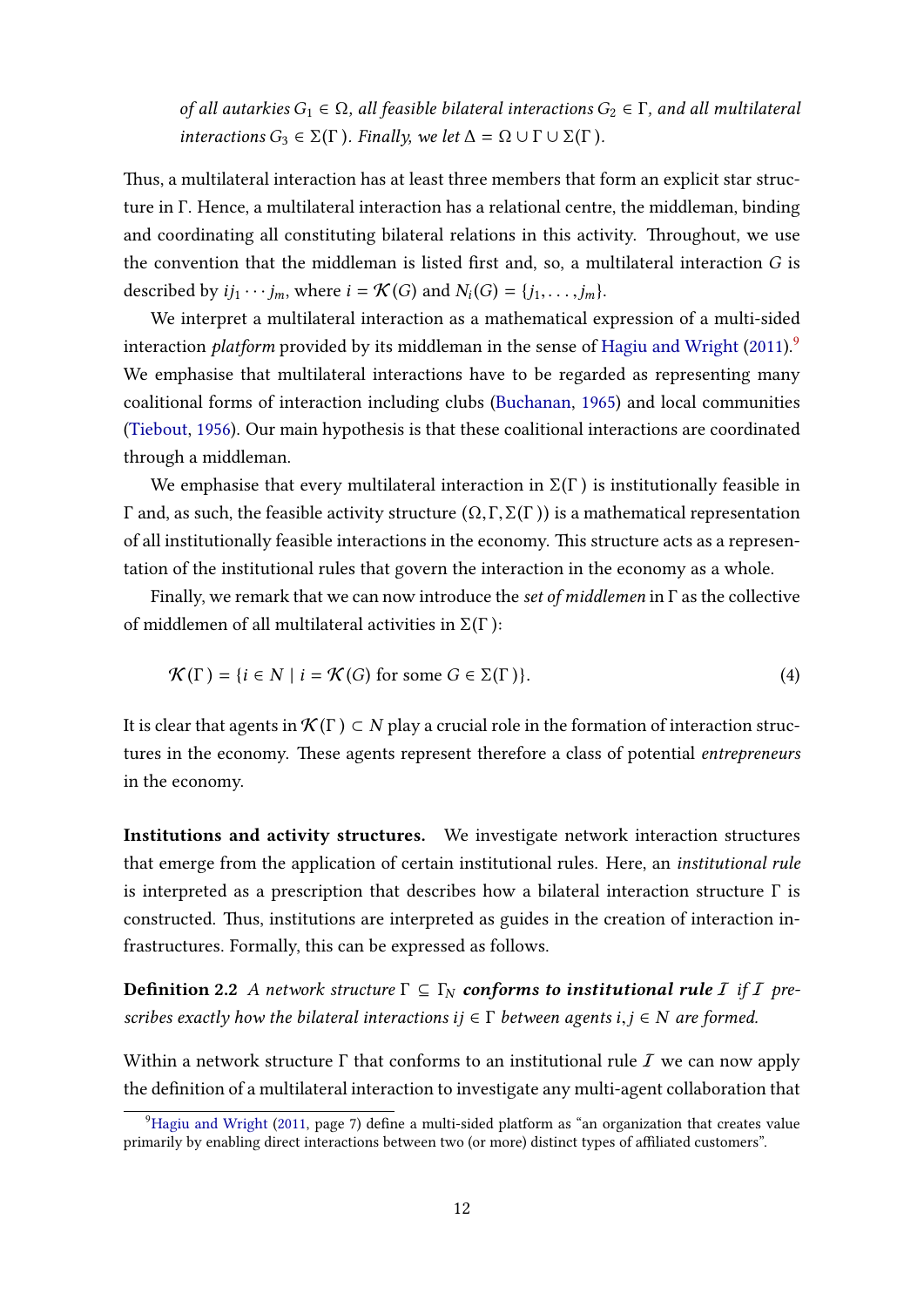might emerge through the application of the institutional rule  $\mathcal{I}$ . In this regard the institutional rule  $I$  naturally restricts bilateral as well as multilateral interaction among agents in the economy.

### 3 Stability in bilateral network economies

In this section we discuss stability in an economy with autarkic and bilateral interactions only, extending the model of a matching economy of [Gilles, Lazarova, and Ruys](#page-28-11) [\(2007\)](#page-28-11).

Throughout we assume that every individual  $i \in N$  has complete and transitive preferences over her set of feasible simple activities  $L_i(\Delta^m) = \{ii\} \cup L_i(\Gamma) \subseteq \Delta^m = \Omega \cup \Gamma$ in which she can engage. We represent these preferences by a *hedonic utility function*  $u_i^m: L_i(\Delta^m) \to \mathbb{R}$ . Let  $u^m = (u_1^m, \dots, u_n^m)$  denote the resulting *hedonic utility profile.* 

**Definition 3.1** A **bilateral economy** is defined as a triple  $\mathbb{E}^m = (N, \Delta^m, u^m)$  in which N is a contract to the latter of the latter of the latter of the latter of the latter of the latter of the latter of the latte finite set of individuals,  $\Delta^m = \Omega \cup \Gamma$  is a simple activity structure on N, and  $u_i^m: L_i(\Delta^m) \to \mathbb{R}$ ,  $i \in N$ , is a hedonic utility profile on  $\Delta^m$ .

The main hypothesis in our model is that each individual  $i \in N$  activates *exactly one* of her activities in  $L_i(\Delta^m)$ .

**Definition 3.2** An **outcome** in a bilateral economy  $\mathbb{E}^m = (N, \Delta^m, u^m)$  is a map  $\pi \colon N \to \Delta^m$ such that

(i) 
$$
\pi(i) \in L_i(\Delta^m)
$$
 for all  $i \in N$  and

(ii)  $\pi(i) = ij$  implies that  $\pi(j) = ij$  for all  $i, j \in N$  with  $i \neq j$ .

We refer to outcomes in a bilateral economy as *bilateral outcomes*. A bilateral outcome  $\pi$ can equivalently be represented by the induced sub-structure in  $\Delta^m$ 

$$
\pi(N) = \{\pi(i) \mid i \in N\}.\tag{5}
$$

The set of all bilateral outcomes  $\pi$  in  $\mathbb{E}^m$  is denoted by  $\Pi^m$ . We remark that by the imposed hypotheses and definitions,  $\Pi^m \neq \emptyset$ . In particular,  $\Omega \in \Pi^m$  and, according to the assumptions made on Γ, for any agent  $i \in N$ , there exist some  $\pi \in \Pi^m$  with  $\pi(i) = ij$  for every  $ij \in \Gamma$ .

With slight abuse of notation, we use  $u_i^m(\pi)$  to denote the hedonic utility that agent  $i \in N$  receives under outcome  $\pi \in \Pi^m$ , *i.e.*,  $u_i^m(\pi) = u_i^m(\pi(i))$ .

<span id="page-13-0"></span>We apply the standard assumptions of individual rationality  $I(R)$  and a no-blocking condition from matching theory [\(Roth and Sotomayor,](#page-29-2) [1990\)](#page-29-2)—also known as "pairwise stability" (PS) [\(Jackson and Wolinsky,](#page-28-1) [1996\)](#page-28-1)—to define a notion of stability in bilateral economies.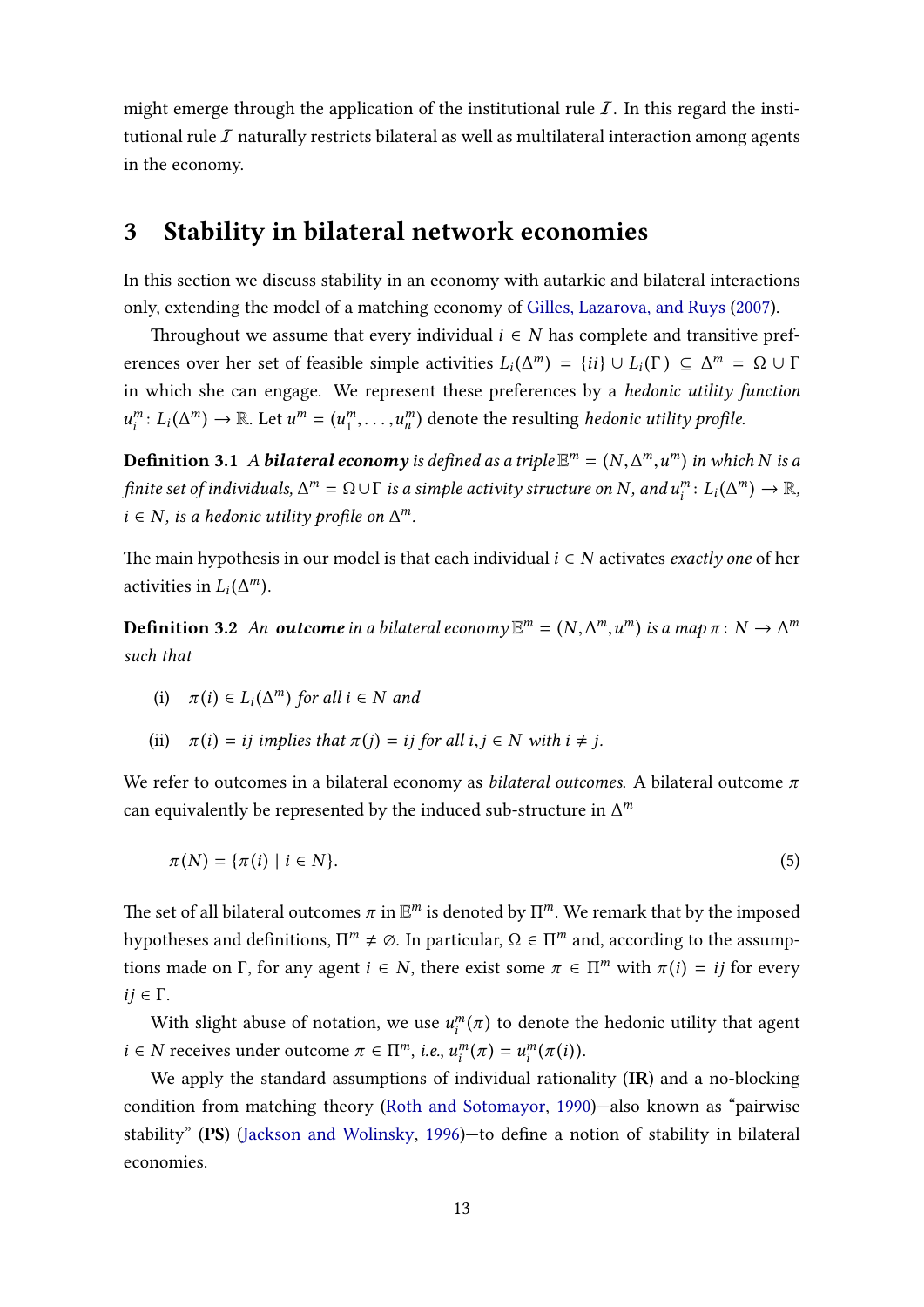**Definition 3.3** An outcome  $\pi \in \Pi^m$  is **stable** in the bilateral economy  $\mathbb{E}^m = (N, \Delta^m, u^m)$  if all bilateral interactions in  $\pi$  satisfy the following properties:

**IR**:  $u_i^m(\pi) \geq u_i^m(i)$  for all  $i \in N$ , and;

**PS:** There is no blocking bilateral interaction with regard to  $\pi$ , in the sense that for all  $i, j \in N$ with  $i \neq j$ ,  $ij \in \Gamma$  and  $\pi(i) \neq ij$  it holds that

$$
u_i^m(ij) > u_i^m(\pi) \text{ implies that } u_j^m(ij) \leq u_j^m(\pi). \tag{6}
$$

For an economy to have persistent access to gains from organisation, its social structure has to universally admit stable outcomes. Hence, regardless what productive abilities and consumption preferences the individual economic agents hold—both represented here by their (hedonic) utility functions—a stable outcome has to exist in the corresponding bilateral economy.

**Definition 3.4** A network structure  $\Gamma$  on N supports universal bilateral stability if for every hedonic utility profile  $u^m$  on  $\Delta^m = \Omega \cup \Gamma$  there exists at least one stable bilateral outcome in the bilateral economy  $\mathbb{E}^m = (N, \Delta^m, u^m)$ .

An institutional rule  $I$  is **bilaterally stable** if all of the network structures  $\Gamma$  conforming to  $I$  support universal bilateral stability.

Clearly, a network structure that supports universal bilateral stability implies that the economy supports stability regardless of the exact wealth patterns generated. In this regard, such a network structure reflects institutional features which promote and enhance the emergence of stable patterns of economic activities.

The next result identifies the necessary and sufficient conditions on  $\Gamma$  for universal bilateral stability. Similar conditions have already been established in the literature on matching markets [\(Sotomayor,](#page-29-15) [1996;](#page-29-15) [Chung,](#page-27-13) [2000;](#page-27-13) Jackson and Watts, [2008\)](#page-28-3).

**Equivalence Theorem 3.5** A network structure  $\Gamma$  on N supports universal bilateral stability if and only if  $\Gamma$  is bipartite in the sense that there is a partitioning  $\{N_1, N_2\}$  of N such that

<span id="page-14-1"></span>
$$
\Gamma \subseteq N_1 \otimes N_2 = \{ ij \mid i \in N_1 \ and \ j \in N_2 \} \, . \tag{7}
$$

For a proof of this result we refer to Appendix A of the paper.

<span id="page-14-0"></span>Theorem [3.5](#page-14-1) has a clear interpretation that, without proof, is expressed formally in the following assertion.

**Theorem 3.6** Let  $I_B$  be the institutional rule that there exist two socio-economic roles  $\mathcal{R}_1$  and  $\mathcal{R}_2$  such that any relation ij  $\in \Gamma$  is feasible if and only if i has role  $\mathcal{R}_1$  and j has role  $\mathcal{R}_2$ . Then  $I_B$  is bilaterally stable.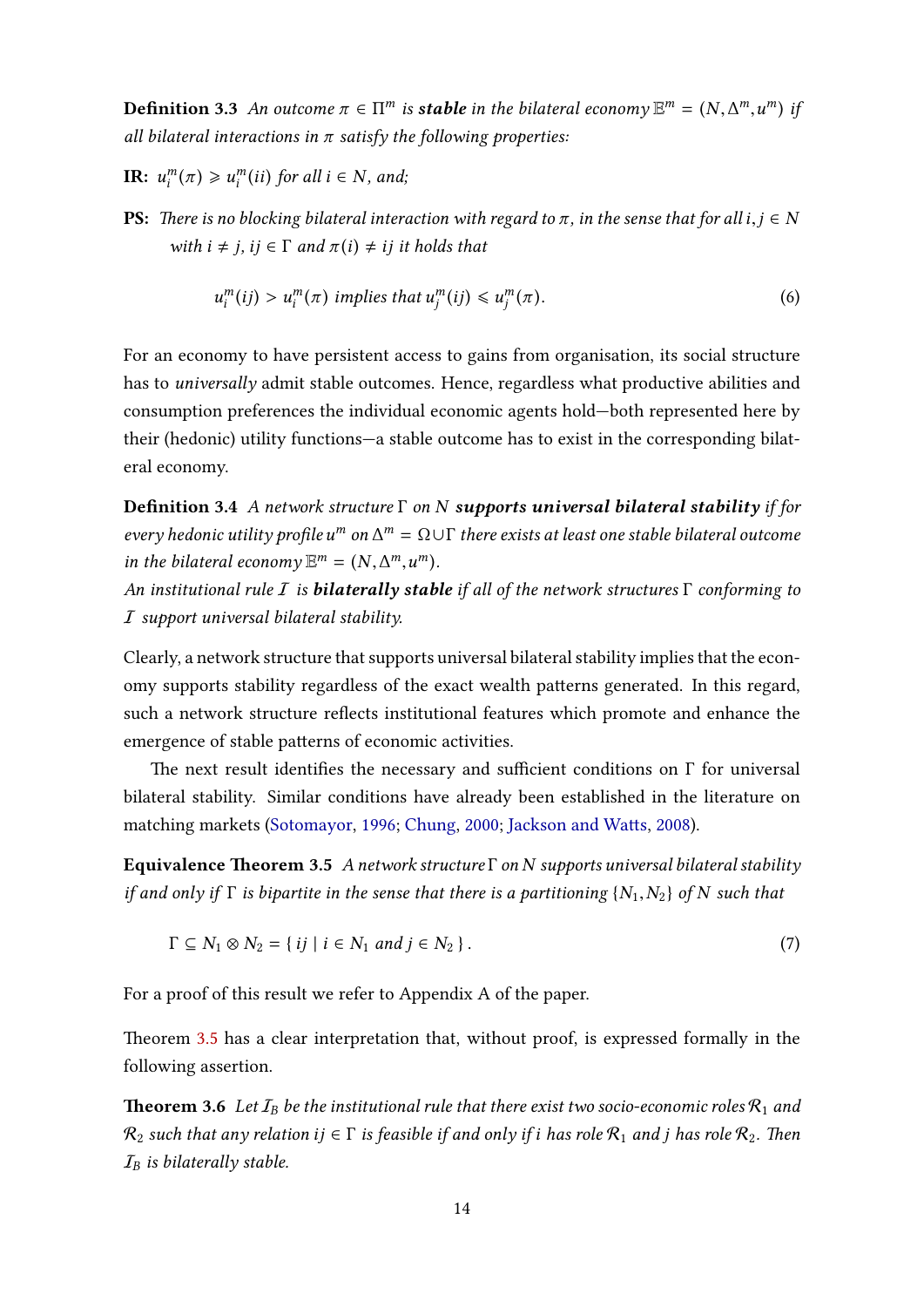In particular, Theorem [3.6](#page-14-0) implies that an institutional social division of labour based on a dichotomy of hunters and gatherers guarantees universal stability.

# 4 Stability in multilateral network economies

Next we extend the scope of our analysis to include multilateral interactions. Let  $\Delta =$  $\Omega \cup \Gamma \cup \Sigma(\Gamma)$  be a feasible activity structure on the population N. For  $i \in N$  we introduce the set of all feasible activities in which agent  $i$  can participate as

$$
\mathcal{A}_i(\Delta) = \{ii\} \cup \{ij \mid ij \in \Gamma\} \cup \{G \mid G \in \Sigma(\Gamma) \text{ and } i \in N(G)\}.
$$
 (8)

Also, we let  $\mathcal{A}(\Delta) = \cup_{i \in N} \mathcal{A}_i(\Delta)$ .

<span id="page-15-0"></span>For any economic agent  $i \in N$ , her preferences are again represented as a hedonic utility function  $u_i: \mathcal{A}_i(\Delta) \to \mathbb{R}$ . Now  $u = (u_1, \ldots, u_n)$  is a profile of hedonic utility functions for all agents in N.

**Definition 4.1** A hedonic utility function  $u_i \colon \mathcal{A}_i(\Delta) \to \mathbb{R}$  for agent  $i \in N$  is **regular** if

- (i) for all agents  $i, j, k \in N$  such that  $ij, ik \in \Gamma$  and  $ijk \in \Sigma(\Gamma)$ ,  $u_i(ij) \geq u_i(ii)$  and  $u_i(ik) \geq u_i(ii)$  imply that  $u_i(ijk) \geq u_i(ii)$ , and
- (ii) for all multilateral interactions  $G \in \mathcal{A}_i(\Delta) \cap \Sigma(\Gamma)$  such that  $i = \mathcal{K}(G)$ , it holds  $u_i(G) \geqslant \sum_{j \in N(G) \setminus \{i\}} u_i(ij)$

We denote by  $U$  the class of all regular hedonic utility profiles on  $\Delta$ .

Definition  $4.1(i)$  $4.1(i)$  requires that if a multilateral interaction is composed of individually rational bilateral interactions only, then this multilateral interaction has to be individually rational as well. This seems a rather mild and natural hypothesis. Definition [4.1\(](#page-15-0)ii), in addition, ensures that multilateral interactions are economically viable: The middleman in a multilateral interaction is able to derive utility which is at least the sum of the utilities she can derive in all the bilateral interactions of which it is comprised.[10](#page-15-1)

Now a *network economy* is defined as a structure  $\Delta$  of feasible activities—autarky, bilateral, as well as multilateral—and a regular hedonic utility function profile:

**Definition 4.2** A network economy is a triple  $\mathbb{E} = (N, \Delta, u)$  in which N is a finite set of economic agents,  $\Delta = \Omega \cup \Gamma \cup \Sigma(\Gamma)$  is a feasible activity structure, and  $u \in \mathcal{U}$  is a profile of regular hedonic utility functions  $u_i: \mathcal{A}_i(\Delta) \to \mathbb{R}, i \in \mathbb{N}$ .

<span id="page-15-1"></span> $10$ This condition is similar in spirit to the assumption of superadditivity used in the study of characteristic function form games (cf. [Gilles,](#page-28-12) [2010\)](#page-28-12). In that context the question of stability of cooperation is of essence when cooperation is indeed desirable, i.e. when the surplus that a group of agents can generate is at least as much as the sum of the surpluses that any disjoint subsets of this group can generate separately.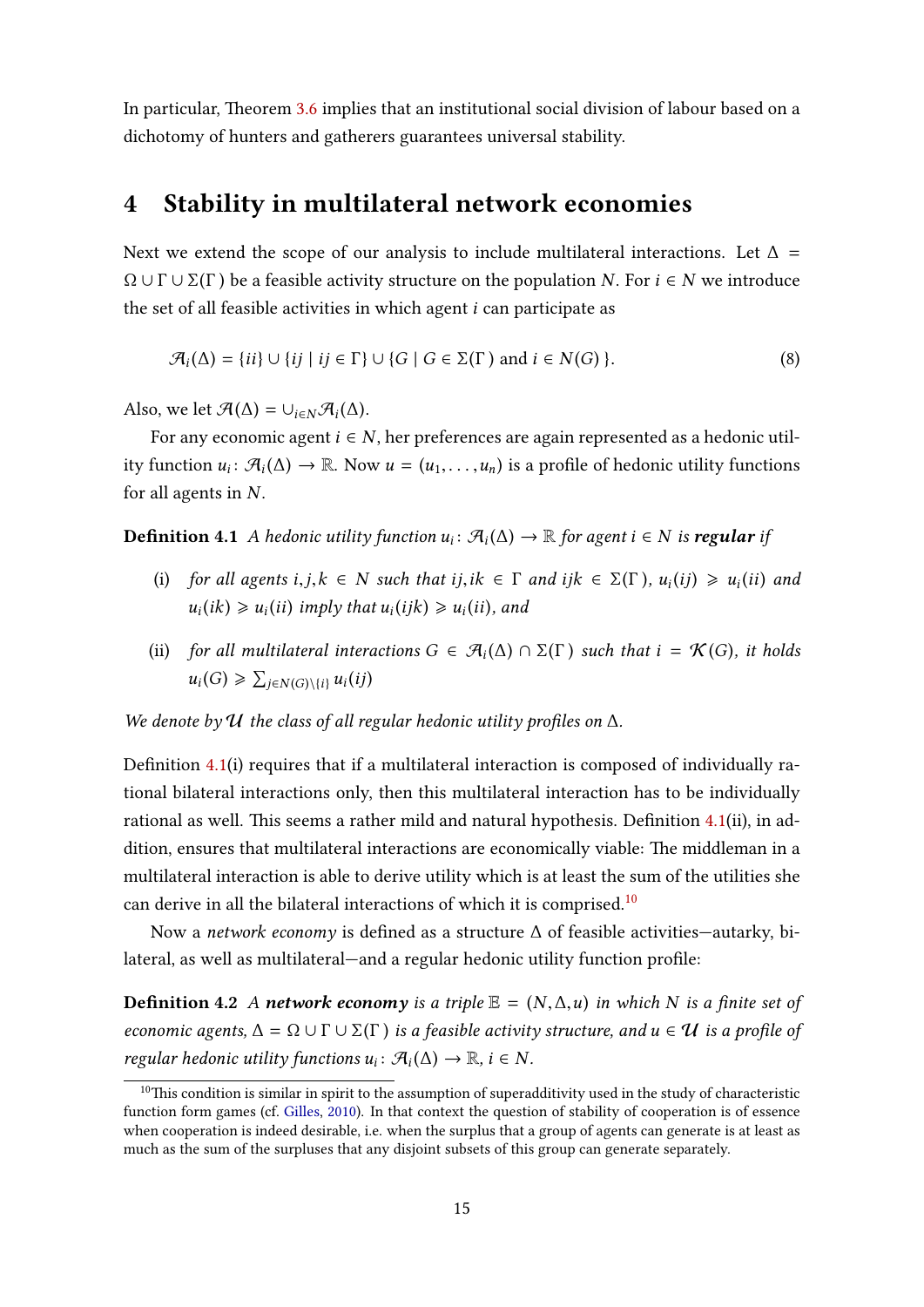As before, we assume that agents participate in exactly one activity.

**Definition 4.3** A **multilateral outcome** in  $\mathbb{E} = (N, \Delta, u)$  is a map  $\lambda: N \to \Delta$  such that  $\lambda(i) \in \mathcal{A}_i(\Delta)$  and  $\lambda(i) = G \in \Gamma \cup \Sigma(\Gamma)$  implies that  $\lambda(j) = G$  for all  $j \in N(G)$ .

A multilateral outcome  $\lambda$  now generates a corresponding partitioning of N given by  $\Lambda$  =  $(G_1,\ldots,G_m)\equiv \lambda(N)\subseteq \Delta.$ 

A multilateral outcome is now stable if it satisfies certain standard stability conditions from matching theory [\(Roth and Sotomayor,](#page-29-2) [1990\)](#page-29-2), network formation theory [\(Jackson and](#page-28-1) [Wolinsky,](#page-28-1) [1996\)](#page-28-1), and Tiebout equilibrium theory for club economies [\(Gilles and Scotchmer,](#page-28-13) [1997\)](#page-28-13). Here, we introduce two notions of stability reflecting two forms of assumed control of middlemen over the membership of the provided multilateral interactions.

#### **Definition 4.4** Let  $\mathbb{E} = (N, \Delta, u)$  be a network economy.

- (a) A multilateral outcome  $\lambda^* : N \to \mathcal{A}(\Delta)$  generating  $\Lambda^* = (G_1^*, \ldots, G_m^*)$  is **stable** in  $\mathbb{E}$ <br>is  $G$  is stable in  $\mathbb{E}$ if for every  $p \in \{1, \ldots, m\}$  the activity  $G_p^{\star} \in \Lambda^{\star}$  satisfies the individual rationality IR and two pairwise stability conditions PS and PS $*$  as specified below:
	- **IR** For all  $i \in N(G_p^{\star})$  it holds that  $u_i(G_p^{\star}) \geq u_i(ii)$ ;  $\mathbf{r}$  $\mathbf{r}$
	- **PS** For all distinct agents  $i \in N(G_p^{\star})$  and  $j \in N(G_q^{\star})$  with  $q \in \{1, ..., m\}$  and  $ij \in \Gamma$ ,  $\mathbf{r}$  $\overline{a}$  $ij \notin G_p^{\star} \cap G_q^{\star}$ :  $\overline{a}$

$$
u_i(ij) > u_i(G_p^{\star}) \quad implies \quad u_j(ij) \leq u_j(G_q^{\star}); \tag{9}
$$

**PS**<sup>\*</sup> For all distinct agents  $i \in N(G_p^{\star})$  and  $j \in N(G_q^{\star})$  with  $q \in \{1, ..., m\}$  with<br> $\vdots$   $\vdots$   $\vdots$   $\vdots$   $\vdots$   $\vdots$   $\vdots$   $\vdots$   $\vdots$   $\vdots$   $\vdots$   $\vdots$   $\vdots$   $\vdots$   $\vdots$   $\vdots$   $\vdots$   $\vdots$   $\vdots$   $\vdots$   $\vdots$   $\vdots$   $\vd$ ij ∈ Γ, ij ∉  $G_p^{\star} \cap G_q^{\star}$  and either  $j = \mathcal{K}(G_q^{\star})$  or  $G_q^{\star} \in \Gamma$ :

$$
u_i(G_q^{\star} \cup \{ij\}) > u_i(G_p^{\star}) \quad implies \quad u_j(G_q^{\star} \cup \{ij\}) \leq u_j(G_q^{\star}). \tag{10}
$$

- (b) A multilateral outcome  $\lambda^* \colon N \to \mathcal{A}(\Delta)$  generating  $\Lambda^* = (G_1^*, \ldots, G_m^*)$  is **strongly** stable in  $\mathbb E$  if  $\lambda^*$  is stable—satisfying IR, PS and PS<sup>\*</sup>—in  $\mathbb E$  and, additionally, for every  $p \in \{1, \ldots, m\}$  the activity  $G_p^{\star} \in \Lambda^{\star}$  satisfies Reduction Proofness [RP]:
	- **RP** If  $G_p^{\star}$  is a multilateral interaction, i.e.,  $G_p^{\star} \in \Sigma(\Gamma) \cap \Lambda^{\star}$ , it holds that for every  $\mathsf{sub-structure} \ G \subseteq G_p^{\star}$  $\overline{f}$

$$
u_i(G) \leq u_i(G_p^{\star})
$$
\n<sup>(11)</sup>

where  $i = \mathcal{K}(G_p^{\star}) = \mathcal{K}(G)$  is the middleman of both  $G_p^{\star}$  and G.

Condition IR is a standard individual rationality condition that allows an individual to opt out of an economic activity if she is better off in autarky. Condition PS is similar to the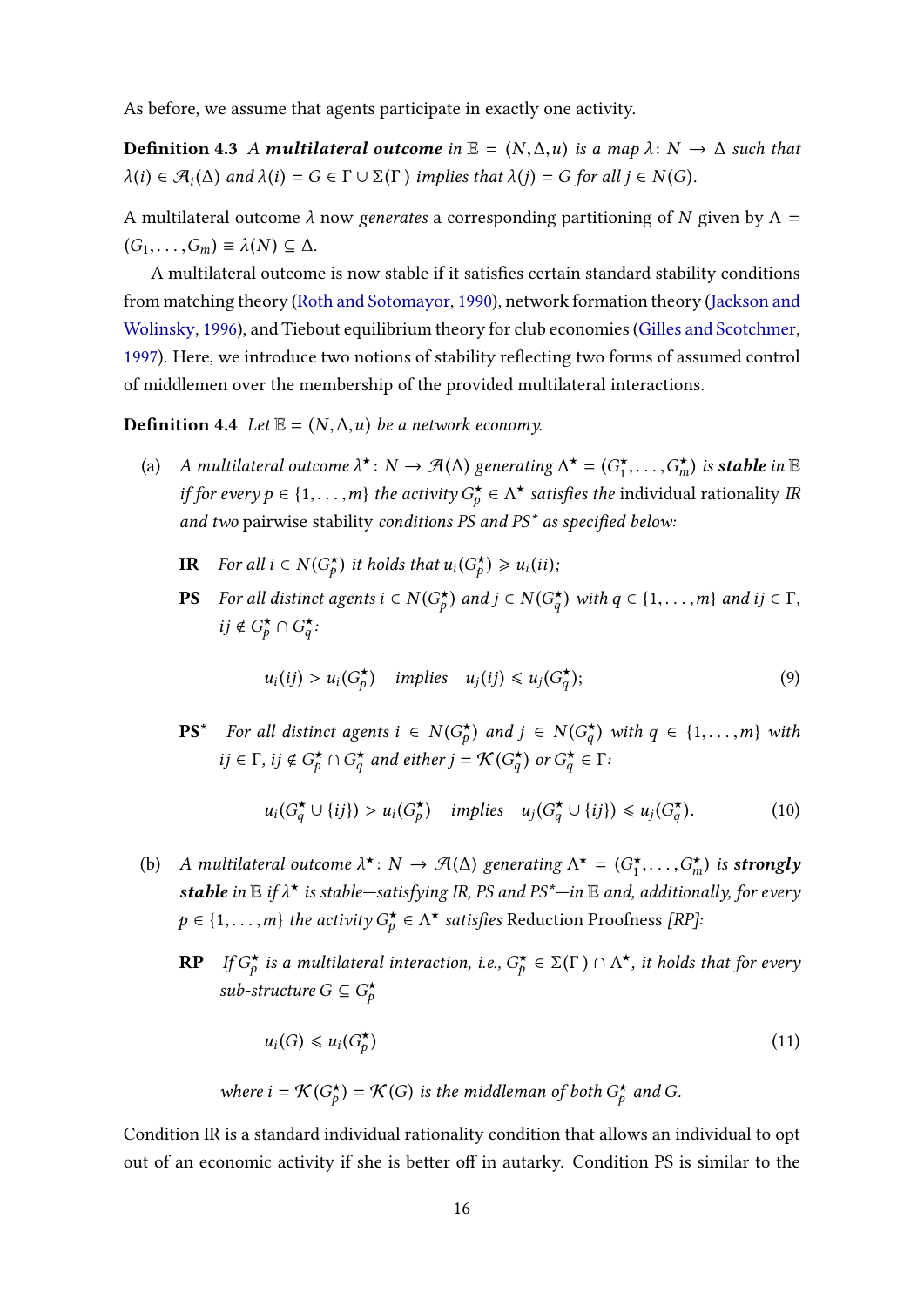condition for bilateral economies in Definition [3.3:](#page-13-0) It rules out blocking opportunities for pairs of agents who are not connected to each other in the present equilibrium.

Condition PS\* rules out blocking opportunities for pairs of agents, at least one of whom can add a link without severing any of her existing links in the present equilibrium. Hence, such an agent is either a middleman or involved in a bilateral interaction. This condition requires that there are no two distinct agents who want to be linked to each other in a multilateral interaction in which one of them is a middleman.<sup>[11](#page-17-0)</sup>

Both PS and PS\* are concerned with the formation of new links by deviating agents. These conditions do *not* allow a middleman to block access to the multilateral interaction: Stability is founded on openness of such multilateral interactions in the sense that new members can join the interaction if that is to their benefit. There are numerous economic activities and platforms that satisfy the principle of openness such as trading posts (stores), markets, open source communities, and many economic service provision cooperatives (clubs). In most of these cases, if entrants follow the house rules of the platform in question, they will not be excluded from participation.

The notion of strong stability is more demanding in the sense that Condition RP explicitly "closes" a multilateral interaction: The middleman can exclude any participant from the platform. In particular, RP states that agents are refused membership if that benefits the middleman. In practice, closed platforms include team production situations, exclusive clubs (guilds and unions), and particular supply chains in which an intermediary may discontinue a procurement relation with a primary input supplier.

Under (regular) stability, a middleman is merely a coordinator of the multilateral interaction that is fully open to participation. On the other hand, under strong stability a middleman has to be viewed as a manager of the activity under consideration, since she controls agents' access. We emphasise that strong stability implies stability, i.e., management implies coordination, but that the reverse is not true.

Within the context of network economies we address the existence of stable multilateral outcomes for a class of hedonic utility profiles. Formally, we introduce:

**Definition 4.5** Let  $\Gamma$  be a network structure and let  $\mathcal{U}^{\star}$  be some given class of utility profiles on Γ.

- (a) A network structure  $\Gamma$  supports universal (strong) multilateral stability on the class  $\mathcal{U}^{\star}$  if for every utility profile  $u \in \mathcal{U}^{\star}$  there exists a (strongly) stable multilateral outcome  $\lambda^*$  in the network economy  $\mathbb{E} = (N, \Delta, u)$ , where  $\Delta$  is generated by  $\Gamma$ .
- (b) An institutional rule  $I$  is (strongly) stable on the class  $U^*$  if every network structure  $\Gamma$  conforming to  $\overline{I}$  supports universal (strong) multilateral stability on  $\mathcal{U}^{\star}$ .

<span id="page-17-0"></span> $11$ Note that both middlemen and agents linked in a bilateral interaction, have multiple types of blocking opportunities: such agents can add a link with or without severing their current links. Such agents are subject to both (no blocking) conditions PS and PS\*.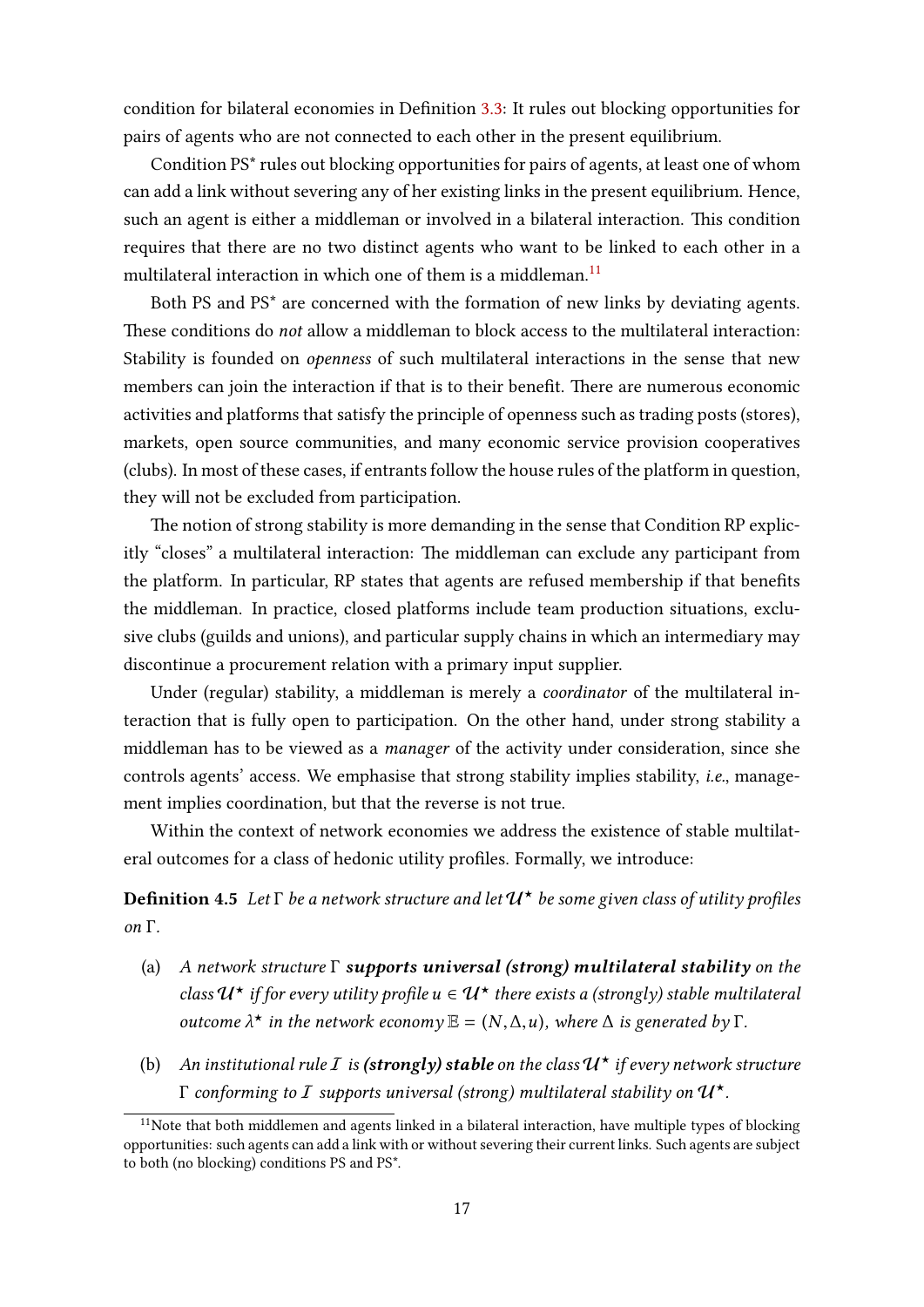Next we discuss analytical results for different classes of hedonic utility functions, particularly based on different forms of network externalities. The term "network externality" is used here to capture the dependence of one agent's utility on another agent's decision to link with a third one. Clearly, externalities can take many different forms. Therefore, any insights are based on certain assumptions on the nature of these externalities. Here we discuss two broad categories: link-based externalities and size-based externalities.

The most basic form of network externality is actually the complete absence of any external effect. In such multilateral environments the derived utility of agents who do not act as middleman depends solely on the identity of the middleman with whom they interact and not on the identity or number of other agents with whom the middleman interacts. In other words such agents acquire utility only from their direct interactions with the middleman. This is formalised as follows.

**Definition 4.6** Let  $\mathbb{E} = (N, \Delta, u)$  be a network economy and let  $i \in N$ . Then i's hedonic utility function  $u_i \colon \mathcal{A}_i(\Delta) \to \mathbb{R}$  exhibits no externalities if  $u_i \in \mathcal{U}$  is regular and for all  $u_i \in \mathcal{U}$  is  $\mathcal{A}_i(\Delta) \circ \mathcal{A}_i(\Delta) \circ \mathcal{A}_i(\Delta)$ multilateral interactions  $G \in \mathcal{A}_i(\Delta) \cap \Sigma(\Gamma)$  it holds that

<span id="page-18-1"></span>
$$
u_i(G) = u_i(i \mathcal{K}(G)) \quad \text{if } i \neq \mathcal{K}(G)
$$
\n
$$
(12)
$$

The class of utility profiles consisting of regular utility functions exhibiting no externalities is now denoted by  $\mathcal{U}_N \subset \mathcal{U}$ .

Stability properties in the case of no externalities are discussed below in combination with the case of link-based externalities.

### 4.1 Link-based externalities

A simple form of network externality is derived from the connections model developed in [Jackson and Wolinsky](#page-28-1) [\(1996\)](#page-28-1). Here we adapt this model to fit our setting. Suppose that two agents  $i, j \in N$  are in a feasible value-generating relationship  $ij \in \Gamma$ . Now, in a network economy this value-generating interaction can be executed either directly as bilateral interaction *ij or* through the intermediation of a middleman  $\mathcal{K}(G)$  in a multilateral interaction G with  $i, j \in N(G)$ . If the second form of interaction occurs, the generated benefits are discounted by a loss due to intermediation by middleman  $\mathcal{K}(G)$ .

**Definition 4.7** Let  $\mathbb{E} = (N, \Delta, u)$  be a network economy and let  $i \in N$ . Then i's hedonic utility function  $u_i: \mathcal{A}_i(\Delta) \to \mathbb{R}$  exhibits link-based externalities if  $u_i \in \mathcal{U}$  is regular and there is some discount factor  $0 < \delta < 1$  such that for all  $G \in \mathcal{A}_i(\Delta) \cap \Sigma(\Gamma)$ :

<span id="page-18-0"></span>
$$
u_i(G) = u_i(i\mathcal{K}(G)) + \delta \sum_{j \in N(G) \cap N_i(\Gamma)} u_i(ij) \quad \text{if } i \neq \mathcal{K}(G)
$$
 (13)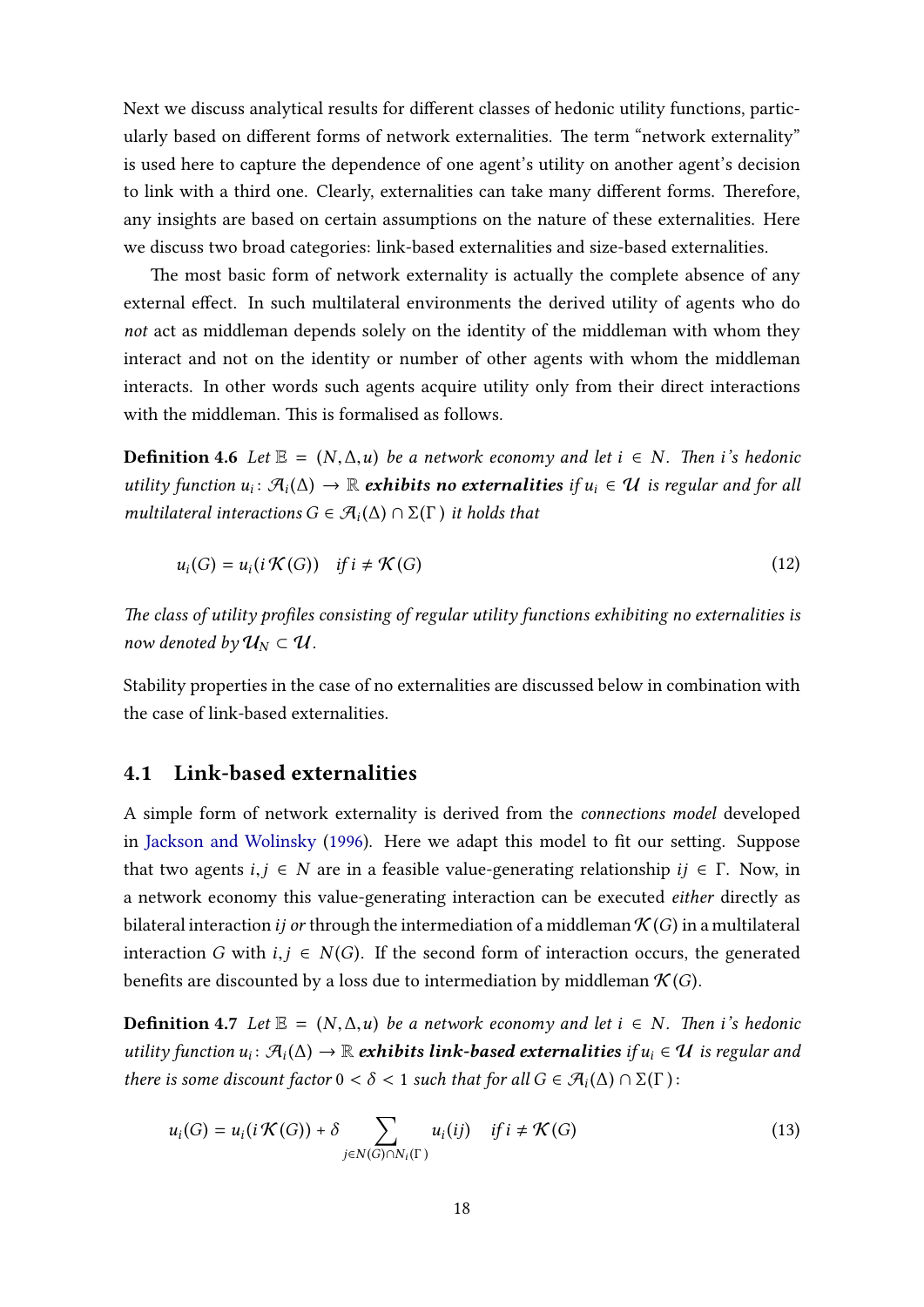The class of utility profiles consisting of regular utility functions exhibiting link-based externalities is denoted by  $\mathcal{U}_L \subset \mathcal{U}$ .

Note that the case when the utility function exhibits no externalities is equivalent to the link-based externality formulation for discount factor  $\delta = 0$ .

#### Equivalence Theorem 4.8

- <span id="page-19-0"></span>(i) The network structure  $\Gamma$  supports universal multilateral stability on the class  $\mathcal{U}_N$ of hedonic utility profiles exhibiting no externalities if and only if  $\Gamma$  satisfies the property that for every cycle  $C \subseteq \Gamma : \ell(C) = 3k$ , where  $k \in \mathbb{N}$  is some integer.
- (ii) The network structure  $\Gamma$  supports universal multilateral stability on the class  $\mathcal{U}_L$  of hedonic utility profiles exhibiting link-based externalities if and only if  $\Gamma$  satisfies the property that for every cycle  $C \subseteq \Gamma : \ell(C) = 3k$ , where  $k \in \mathbb{N}$  is some integer such that  $k \ge 2$ .
- (iii) The network structure  $\Gamma$  supports universal strong multilateral stability on the class  $\mathcal{U}_L \cup \mathcal{U}_N$  of hedonic utility profiles exhibiting no or link-based externalities if and only if  $\Gamma$  satisfies the property that for every cycle  $C \subseteq \Gamma : \ell(C) = 6s$ , where  $s \in \mathbb{N}$  is some integer.

A proof of Theorem [4.8](#page-19-0) is relegated to Appendix B.

The assertions stated in Theorem [4.8](#page-19-0) above imply that only in the absence of cycles of certain specified lengths in the network structure  $\Gamma$  there emerges universal stability. If there are link-based externalities, this includes triads. But if there are no externalities this condition is considerably weaker, allowing triads to be present in the network structure of the economy.

Theorem  $4.8$ (iii) imposes a rather strong condition on the network structure in the economy. Importantly these conditions are the same for an economy without externalities as for economies with link-based externalities. Indeed, any cycle of length other than a 6 fold is excluded. In particular, there are no triads of length 3 present in the network, thus implying that the network only consists of weak ties in the sense of Granovetter [\(1973\)](#page-28-14).

### 4.2 Size-based externalities

Next we consider a wider class of externalities based on the size of the multilateral interaction considered. Such externalities can be positive ("synergistic") or negative ("crowding"). In the literature on Tiebout and club economies such crowding externalities have already been investigated extensively [\(Conley and Wooders,](#page-27-14) [1997;](#page-27-14) [Conley and Konishi,](#page-27-15) [2002\)](#page-27-15).

For utility profiles with size-based externalities, the number of agents in a multilateral interaction determines the intensity of the externality. The identity of the middleman determines whether this externality is synergistic or crowding as well as its magnitude.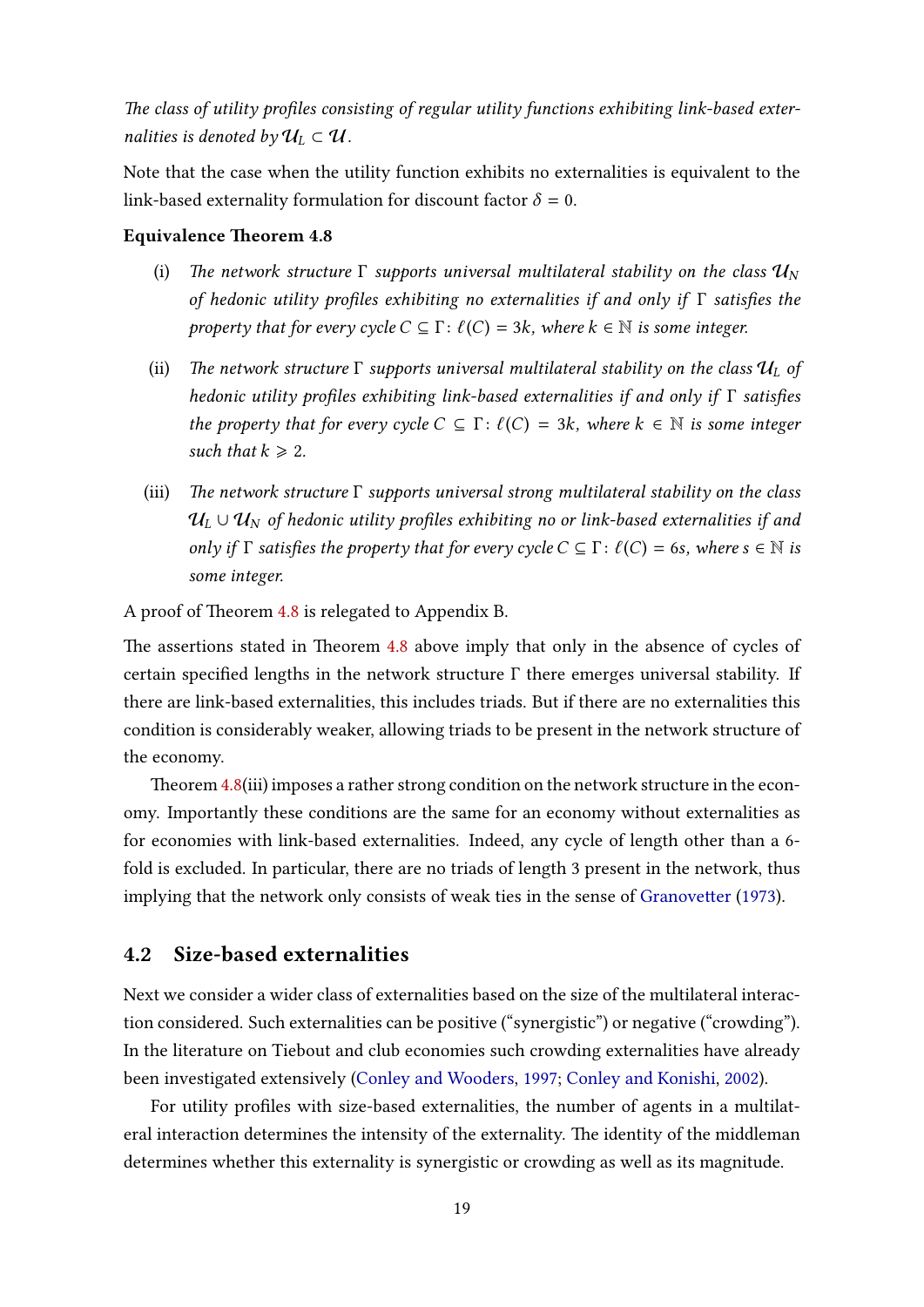**Definition 4.9** Let  $\mathbb{E} = (N, \Delta, u)$  be a network economy. The hedonic utility function  $u_i$  of  $i \in N$  exhibits size-based externalities if for every multilateral interaction  $G \in \Sigma(\Gamma)$ :

<span id="page-20-0"></span>
$$
u_i(G) = \sum_{j \in N_i(G)} u_i(ij) + \alpha_c \cdot [H N(G) - 2]
$$
\n(14)

for all  $i \in N(G)$ , where  $c = \mathcal{K}(G)$  is G's middleman and  $\alpha_c \in \mathbb{R}$  is a middleman-specific synergy parameter.

The class of hedonic utility profiles u that exhibit size-based externalities is denoted by  $u_s$ . The sub-class of regular utility profiles that exhibit size-based externalities is denoted by  $u_s^+ \subset u_s$  and the subclass of utility profiles that exhibit **crowding externalities** with  $\alpha_c < 0$ for all middlemen  $c \in \mathcal{K}(\Gamma)$  is denoted by  $\mathcal{U}_S^- \subset \mathcal{U}_S$ .

Recall that item (ii) in the definition of regular hedonic utility profile ensures that cooperation in a multilateral interaction is viable. This property implies that the class of regular utility profiles contains the set of utility profiles that exhibit synergistic externalities but not the one that exhibits crowding externalities. Hence,  $\mathcal{U}_\varsigma^+ \subset \mathcal{U}$ , but  $\mathcal{U}_\varsigma^- \not\subset \mathcal{U}$ 

S S First, we report that there exist network economies exhibiting size-based externalities in which there is no stable multilateral outcome. An example is presented below.

**Example 4.10** Let  $N = \{1, 2, 3, 4\}$  and  $\Gamma = \{12, 23, 34\}$  be the line network. Let  $\alpha_2 = 200$  and  $\alpha_3 = -50$ . Let the hedonic utility profile be such that  $u_1(12) = u_2(22) = u_3(33) = -100$ ,  $u_1(11) = u_2(12) = 0$ ,  $u_2(23) = u_4(34) = 100$ ,  $u_4(44) = 90$ ,  $u_3(23) = 60$ , and  $u_3(34) =$ 300. Using the linear size-based externality formulation [\(14\)](#page-20-0), we can compute the utility levels in the two possible multilateral interactions 213 and 324 in a straightforward manner:  $u_1(213) = 100$ ,  $u_2(213) = 300$ ,  $u_3(213) = 260$ ,  $u_2(324) = u_4(324) = 50$ , and  $u_3(324) = 310$ . We now claim that in this example there is no stable outcome. First, consider the outcome (12,34). It is not stable since Condition PS<sup>\*</sup> is not satisfied:  $50 = u_2(324) > u_2(12) = 0$  and  $310 = u_3(324) > u_3(34) = 300$ . Also, since  $-100 = u_2(22) < u_2(324) = 50$ , Condition PS<sup>\*</sup> is not satisfied for the outcome  $(11, 22, 34)$ . Next,  $(11, 324)$  is not stable since IR for agent 4 is not satisfied:  $50 = u_4(324) < u_4(44) = 90$ . Moving on, the outcome (11, 23, 44) is not stable due to a violation of PS<sup>\*</sup>:  $0 = u_1(11) < u_1(213) = 100$  and  $100 = u_2(23) < u_2(213) = 300$ . Finally, (213, 44) is not stable due to a violation of PS: 260 =  $u_3(213)$  <  $u_3(34)$  = 300 and 90 =  $u_4(44)$  <  $u_4(34)$  = 100. Using the same reasoning, we find that (12,33,44) and (11,22,33,44) are not stable either.

Second, stability may not be possible if we impose crowding externalities on all multilateral interactions. The following example illustrates this.

**Example 4.11** Let  $N = \{1,2,3\}$  and let  $\Gamma = \{12,23\}$ . Now assume  $\alpha_2 = -2$ . Let the utility profile be such that  $u_i(ii) = 0$  for all  $i = 1, 2, 3$  and  $u_1(12) = u_2(12) = 3$ ,  $u_2(23) = 4$ , and  $u_3(23) = 1$ . Using the linear size-based externality formulation [\(14\)](#page-20-0), we compute the utility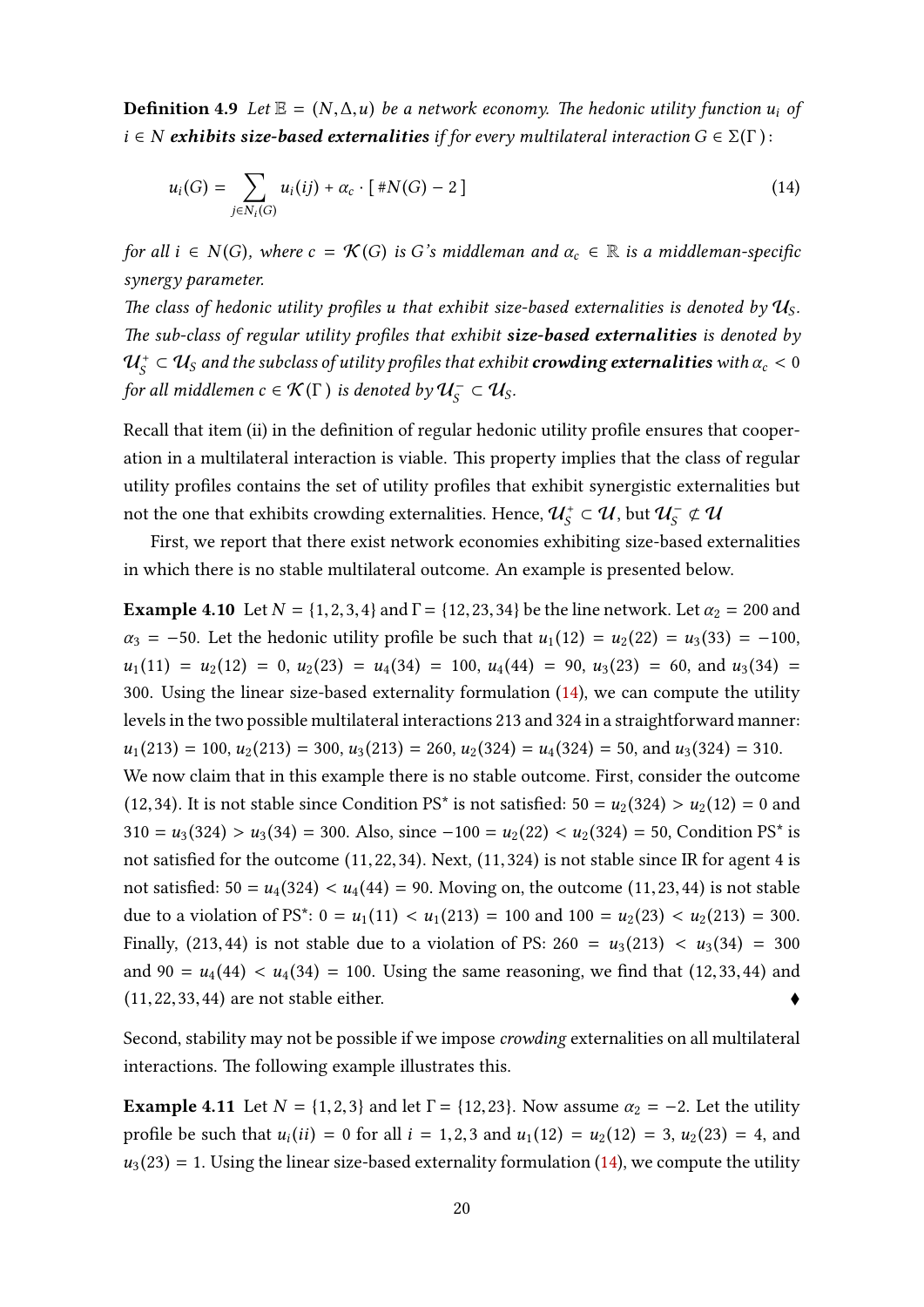levels for 213 in a straightforward manner:  $u_1(213) = 1$ ,  $u_3(213) = -1$ , and  $u_2(213) = 5$ . We now claim that there is no stable multilateral outcome in this network economy.

To show this, first, consider  $(12,33)$ . This outcome is not stable due to a violation of PS:  $3 = u_2(12) < u_2(23) = 4$  and  $0 = u_3(33) < u_3(23) = 1$ . Similarly, (11, 22, 33) is not stable. Next, (11,23) is not stable due to a violation of PS<sup>\*</sup>:  $0 = u_1(11) < u_1(213) = 1$  and  $4 = u_2(23) < u_2(213) = 5$ . Finally, (213) is not stable due to a violation of IR for agent 3:<br>-1 =  $u_3(213) < u_3(33) = 0$ .  $-1 = u_3(213) < u_3(33) = 0.$ 

Finally, we consider a 5-agent circular network structure. Here, the size-based externalities are assumed to be synergistic. However, the emergence of a Condorcet-like cycle in the economy prevents the emergence of the desired stability.

**Example 4.12** Let  $N = \{1, 2, 3, 4, 5\}$  and let  $\Gamma = \{12, 15, 23, 34, 45\}$ . Furthermore, let  $\alpha_c =$  $\alpha = 2$  for all potential middlemen  $c \in \mathcal{K}(\Gamma) = N$ . Let the utility levels for each simple activity be given by  $u_i(ii) = 0$  for all  $i \in N$ ,  $u_1(12) = u_2(23) = u_3(34) = u_4(45) = 2$ ,  $u_1(15) = u_2(12) = u_3(23) = u_4(34) = u_5(45) = 10$  and  $u_5(15) = -1$ . The utility levels in all possible multilateral interactions are computed in a straightforward manner from the linear size-based externality formulation:  $u_5(125) = 1$ ,  $u_1(213) = u_2(324) = u_3(435) = 1$  $u_4(514) = 4$ ,  $u_5(514) = 11$ ,  $u_1(514) = u_2(125) = u_3(213) = u_4(324) = u_5(435) = 12$ , and  $u_1(125) = u_2(213) = u_3(324) = u_4(435) = 14$ . One can easily check that also in this example there is no stable multilateral outcome. there is no stable multilateral outcome.

We conclude from these examples that the emergence of a stable multilateral outcomes is prevented if (1) there are crowding externalities for all or some multilateral interactions, or (2) there are cycles in Γ. However, if these conditions are ruled out, stability can be established.

<span id="page-21-0"></span>**Theorem 4.13** If  $\Gamma$  is an acyclic network structure, then  $\Gamma$  supports universal multilateral stability on the class  $\mathcal{U}_s^+$ .

A proof of this existence result can be found in Appendix C.

The impossibility of strong universal stability. Theorem  $4.13$  cannot be strengthened to the case of strong stability. The next example devises a simple case satisfying the condi-tions of Theorem [4.13](#page-21-0) in which no strongly stable multilateral outcome can be constructed. Thus, in the presence of these externalities only economies with "open" multilateral economic activities can achieve stability.

**Example 4.14** Let  $N = \{1,2,3\}$  with  $\Gamma = \{12,23\}$  and  $\Sigma(\Gamma) = \{213\}$ . We consider the hedonic utility profile with size-based externalities generated by  $\alpha_2 = 2$  and  $u_1(11) = u_3(33) = 0$ ,  $u_2(22) = -4$ ,  $u_1(12) = -1$ ,  $u_2(23) = -3$ , and  $u_2(12) = u_3(23) = 1$ . Hence,  $u_1(213) = -1+2=$  $1, u_2(213) = 1 - 3 + 2 = 0$ , and  $u_3(213) = 1 + 2 = 3$ .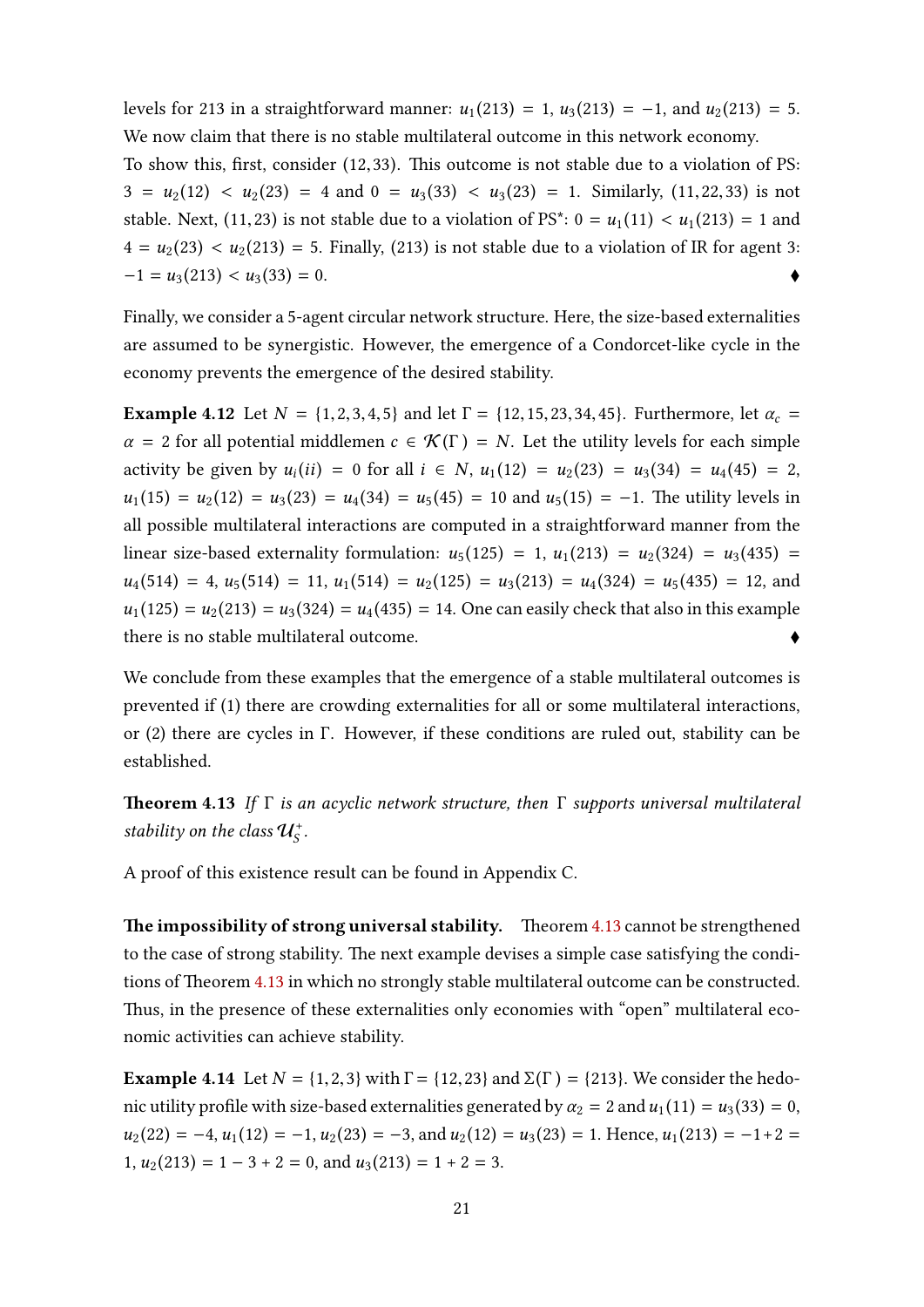We now check that in this economy there is no strongly stable multilateral outcome: {11,23} is not stable since agent 1 wants to join agent 2 in the multilateral interaction 213 and its middleman, agent 2, agrees;  $\{12,33\}$  is not stable since IR is not satisfied for agent 1; {213} is not strongly stable since its middleman, agent 2, prefers 12 over 213 and thus severs the participation of agent 3; and {11,22,33} is not stable since agents 2 and 3 prefer the bilateral interaction 23 over being autarkic.

Although there is no strongly stable multilateral outcome in this network economy, the multilateral interaction {213} forms a stable one.

## 5 The stability of institutional arrangements

The discussion so far derives the analytical conditions for a network structure  $\Gamma$  to support various forms of universal stability. These conditions are stated in Equivalence Theorems [3.5,](#page-14-1) [4.8](#page-19-0) and Theorem [4.13.](#page-21-0) Theorem [3.6](#page-14-0) already clarified the case of bilateral institutional stability. Here we debate the institutions that impose stability through the network structures that conform to these institutional rules. In particular, we focus on three institutional arrangements or frameworks, namely that of a strict social hierarchy, a tiered leadership organisation and a (global) market place.

Strict social hierarchies. One particular class of social institutional arrangements that implies the satisfaction of the conditions of Equivalence Theorem  $4.8$  as well as Theorem [4.13](#page-21-0) is that of a strict social hierarchy.

**Definition 5.1** A strict social hierarchy is an institutional rule  $I_{SH}$  such that there is some partitioning  $\mathcal{T} = \{T_1, \ldots, T_K\}$  of N with  $T_k \cap T_{k'} = \emptyset$  for all  $k \neq k'$  and  $\cup \mathcal{T} = N$  incorporating the following network structure rules:

- (i) Let  $i \in T_k$  for some  $k \ge 2$ , then (1) i has a feasible relationship ij with exactly one agent  $j$  ∈  $T_{k-1}$ , (2) i can have any number of feasible relationships with agents in  $T_{k+1}$  and (3) i has no other relationships.
- (ii) Let  $i \in T_1$ , then (1) i can have any number of feasible relationships with agents in  $T_2$ and (2) i has no other relationships.

The classes in  $\mathcal T$  can be interpreted as social classes, where  $T_1$  is the highest ("royal") class and  $T_K$  is the lowest ("serf") class. Every agent now has exactly one superior and any number of subordinates in the next class. There are no relationships that cross multiple tiers or classes.

A special case of a strict social hierarchy is a global market place in which there is one global market maker  $m \in N$  who is interacting with all other agents  $i \in N \setminus \{m\}$ . Hence, a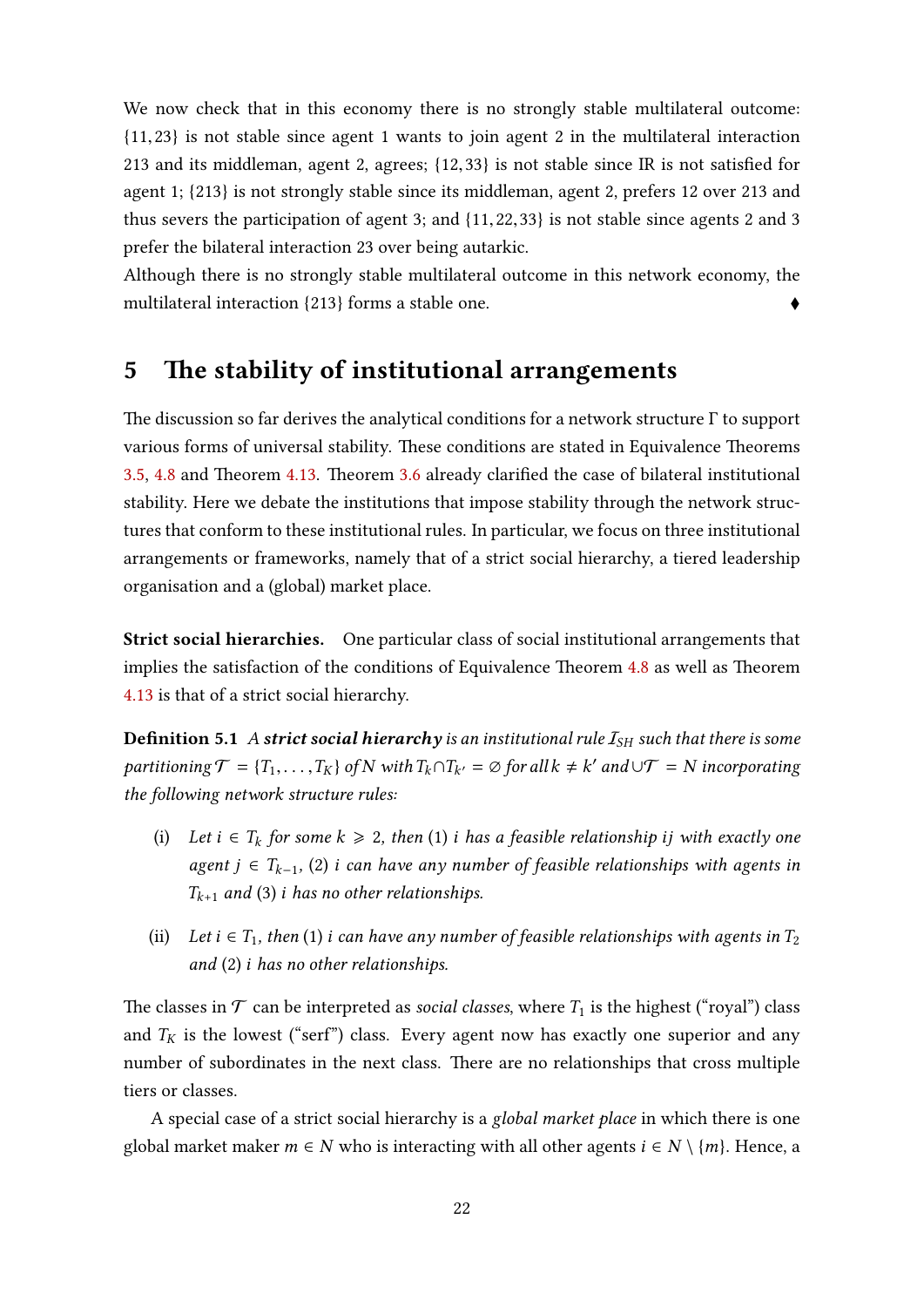global market place is a strict social hierarchy with two classes  $T_1 = \{m\}$  and  $T_2 = N \setminus \{m\}$ . One can interpret the market maker  $m$  as a global platform provider in which all other agents participate.

The following lemma provides the relationship between the strict social hierarchy  $I_{SH}$ rule and the network structures to which it corresponds. This lemma is stated as Theorem 2.3 in [Brink and Gilles](#page-27-16) [\(1994\)](#page-27-16). For a proof we refer to that paper.

**Lemma 5.2** A network structure  $\Gamma$  on N conforms to the strict social hierarchy  $I_{SH}$  if and only if  $Γ$  is acyclic.

<span id="page-23-0"></span>With reference to the equivalence theorems stated in Section 4, we can now immediately conclude the following assertion regarding strict social hierarchies.

**Theorem 5.3** The institution of the strict social hierarchy  $I_{SH}$  is strongly stable on  $\mathcal{U}_N \cup \mathcal{U}_L$ and stable on  $\mathcal{U}_S^+$ .

[Piccione and Rubinstein](#page-29-16) [\(2007\)](#page-29-16) show that a strict social hierarchy even guarantees outcomes that satisfy the first and second welfare theorems. This conforms with the wideranging stability properties identified in the assertion above.

Tertius gaudens hierarchies. Next we consider an institutional setting that weakens the strict social hierarchy and allows the formation of certain triads in the hierarchy. This is based on the application of Burt's tertius gaudens principle [\(Burt,](#page-27-17) [1992\)](#page-27-17): In the presence of tension between two agents, a third agent can take control over the relational benefits and realise her most preferred outcome. This is the case when a manager exploits the competition of two subordinates for a promotion or when a broker benefits from the tension between a buyer and a seller by extracting all gains from trade.

The institutional rule reflecting this tertius gaudens principle can be introduced formally through a modification of  $I_{SH}$ .

**Definition 5.4** A Tertius Gaudens hierarchy is an institutional rule  $I_{TH}$  such that there is some partitioning  $\mathcal{T} = \{T_1, \ldots, T_K\}$  of  $N$  with  $T_k \cap T_{k'} = \emptyset$  for all  $k \neq k'$  and  $\cup \mathcal{T} = N$ incorporating the following network formation rules:

- (i) Let  $i \in T_k$  with  $k \geq 2$ , then (1) i is linked with exactly one agent from the preceding hierarchical level  $T_{k-1}$  and (2) i has no links with agents from higher order levels  $T_{k-s}$ with  $s \geq 2$ ;
- (ii) Let  $i \in T_k$ , then i can have at most one link with an agent  $j \in T_k$  from her own hierarchical level, and;
- (iii) Let i,  $j \in T_k$  with  $k \geq 2$  be two linked agents, then there is some agent  $h \in T_{k-1}$  who is linked to both i and j.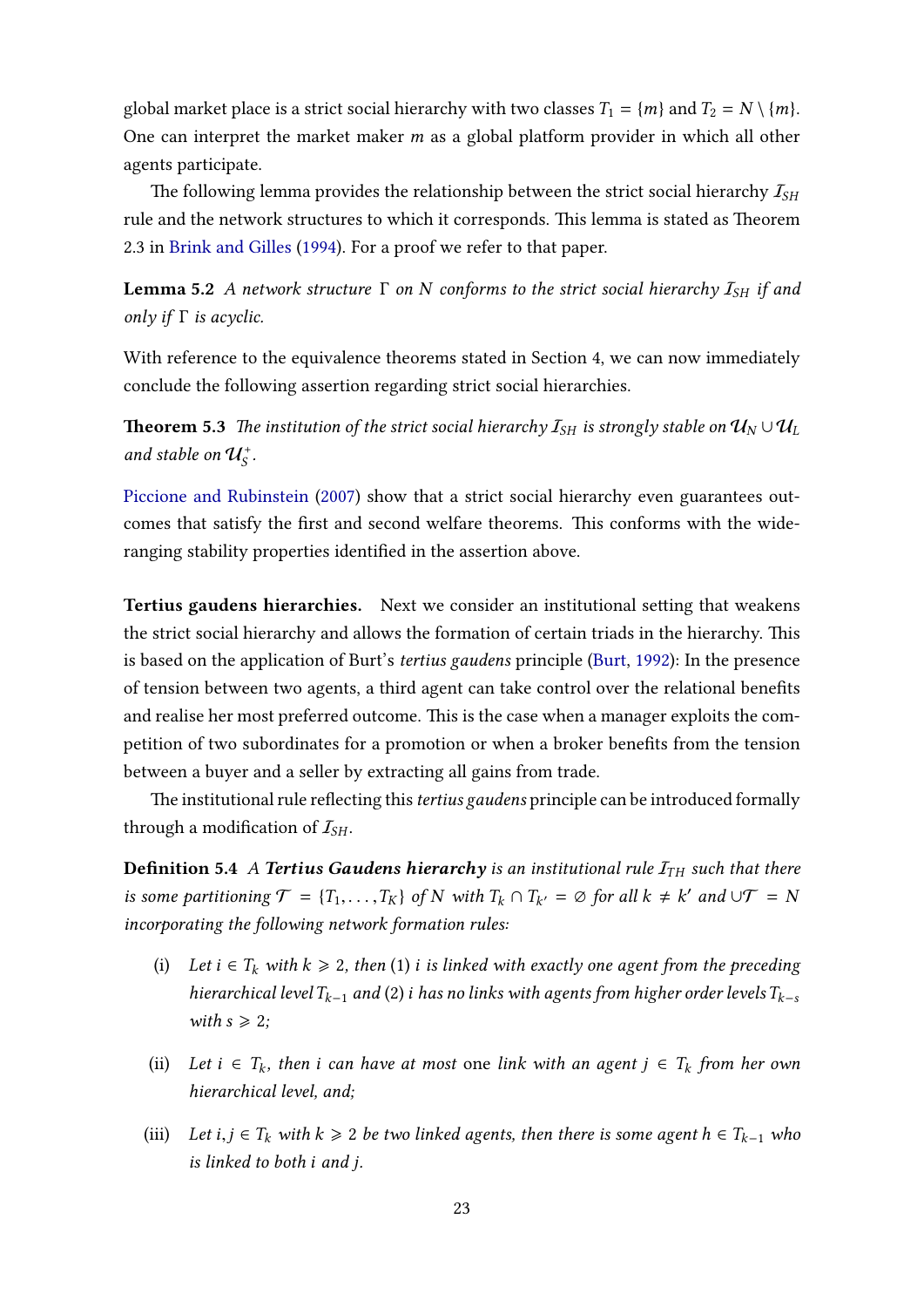An example of a network structure satisfying  $\mathcal{I}_{TH}$  is shown on Figure [3](#page-24-1) where agents are mapped into three hierarchical levels—dark grey, light grey, and white. Here, if two agents of the same hierarchical level are linked together, like, e.g.,  $e$  and  $f$  at the lowest level, they also share the same "boss" located on the level above.



<span id="page-24-1"></span>Figure 3: A Tertius Gaudens network structure

Here, a link across hierarchical levels represents an authority relation. By interpreting links between agents at the same hierarchical level to represent interaction based on substitutable skills among colleagues, we identify competitive tension among co-workers. Indeed, control and tension are the key notions underlying the principle of tertius gaudens: The control over lower ranked individuals is reinforced by divergent preferences between them. Thus, a higher ranked individual may induce more effort and better performance from her subordinates. In Figure [3](#page-24-1) we identify two controlled or managed branches,  $b-e-f$ and  $c-d-g-h-i$ , that are based on these principles.

On the one hand, the institutional rule  $I_{TH}$  induces limited connectivity across branches. This, in turn, facilitates specialisation, provides opportunities for developing originality and innovation as any branch of the hierarchy can develop an independent mode of governance, and stimulates product building or information generation.

On the other hand, as stated,  $I_{TH}$  does not completely eliminate redundant links. In the presence of redundant links, the flow of information can still reach all agents in the organisation, even if some links fail. Redundant links may also provide higher speed of transmission of information along the organisation network and ensure sufficient level of compatibility across independently developing branches. In the example, one of the links among {ac, cd, ad} is redundant, but functions as an insurance against the severance of the other links.

<span id="page-24-0"></span>Equivalence Theorem [4.8](#page-19-0) and the fact that Tertius Gaudens hierarchies result in networks in which all cycles are closed triads leads to the following assertion.

**Theorem 5.5** The Tertius Gaudens hierarchy  $I_{TH}$  is stable on  $\mathcal{U}_N$ .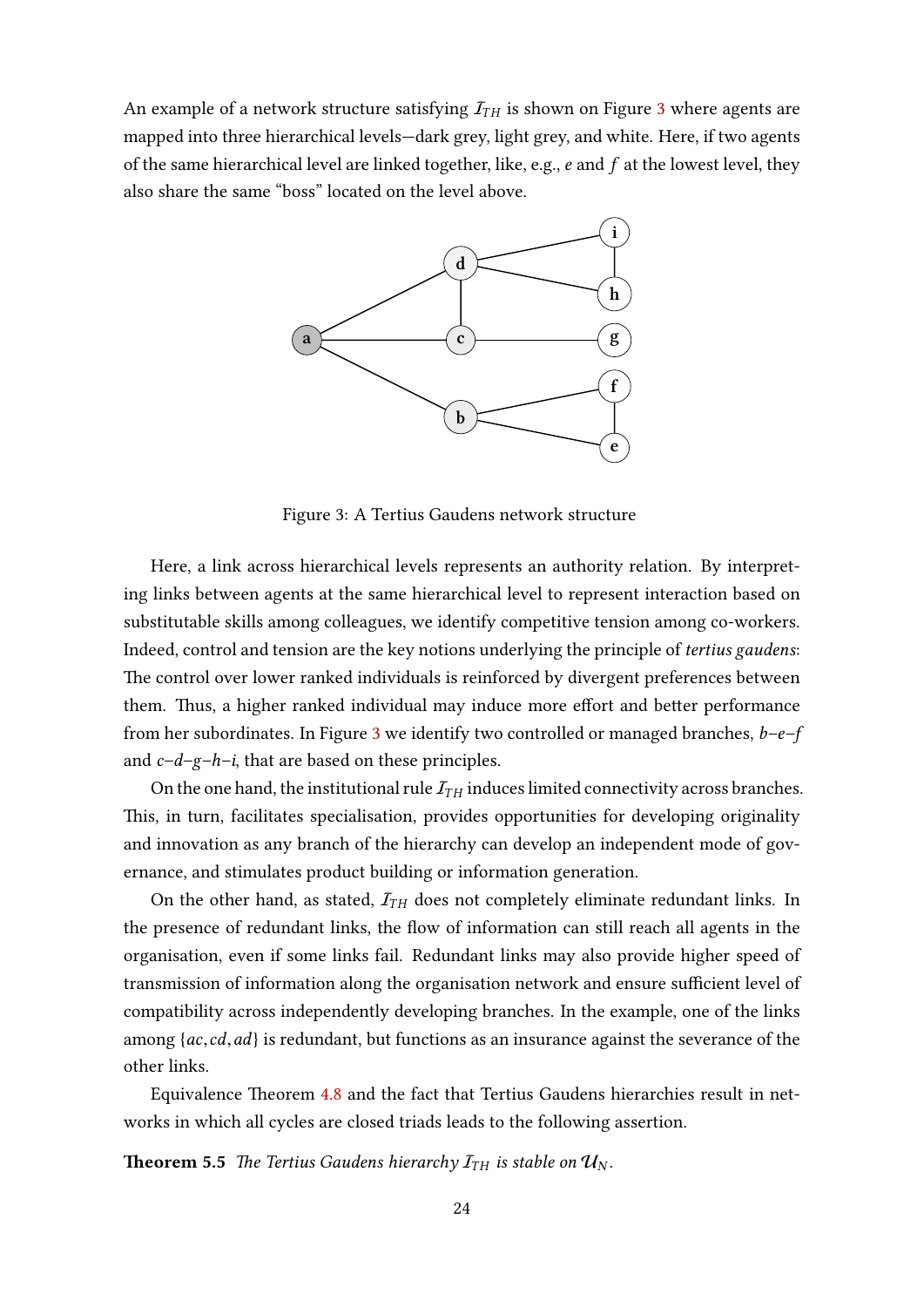Due to the nature of the networks resulting from  $I<sub>TH</sub>$  this assertion cannot be extended or strengthened, in particular since Equivalence Theorem  $4.8(ii)$  $4.8(ii)$  excludes triads from the network structure Γ.

Weak global market places. Finally we consider the introduction of market-makers into bilateral networks as discussed in the example of a hunter-gatherer economy as the emergence of a chieftain. A global market-maker is a unique individual economic agent who is linked directly to multiple other members in the population.

**Definition 5.6** A weak global market place is an institutional rule  $I_W$  such that there exists a mapping  $r: N \rightarrow \{A, B, M\}$ , where A, B and M are three distinct socio-economic roles—interpreted as two partner roles (A and B) and a market-maker role  $(M)$ —that satisfies the following rules:

- (i) For all agents  $i, j \in N$  with  $i \neq j$  and  $r(i) = r(j)$ :  $ij \notin \Gamma$ ;
- (ii) There is at most one market maker, i.e.,  $\#\{i \in N \mid r(i) = M\} \le 1$ , and;
- (iii) Each A-agent has at most one link with a B-agent and vice versa.

Obviously a weak global market place is a global market place in which sparse local interactions are maintained. Thus, the global market maker  $M$  bridges local markets represented by bilateral interactions between trading partners of type A and B.

An example of a network conform  $I_W$  is shown in the right panel in Figure [4.](#page-25-0) This network structure is based on a construction method using a simple binary network structure depicted in the left hand panel to which a unique market maker  $q$  is added.



<span id="page-25-0"></span>Figure 4: Construction of a weak global market place

In the left hand panel of Figure [4](#page-25-0) we depict a network of bilateral interactions between two types of agents: dark grey and light grey. This network is conform  $I_B$  and represents a situation of completely localised interaction. Clearly, this network exhibits structural holes in the sense of [Burt](#page-27-17) [\(1992\)](#page-27-17).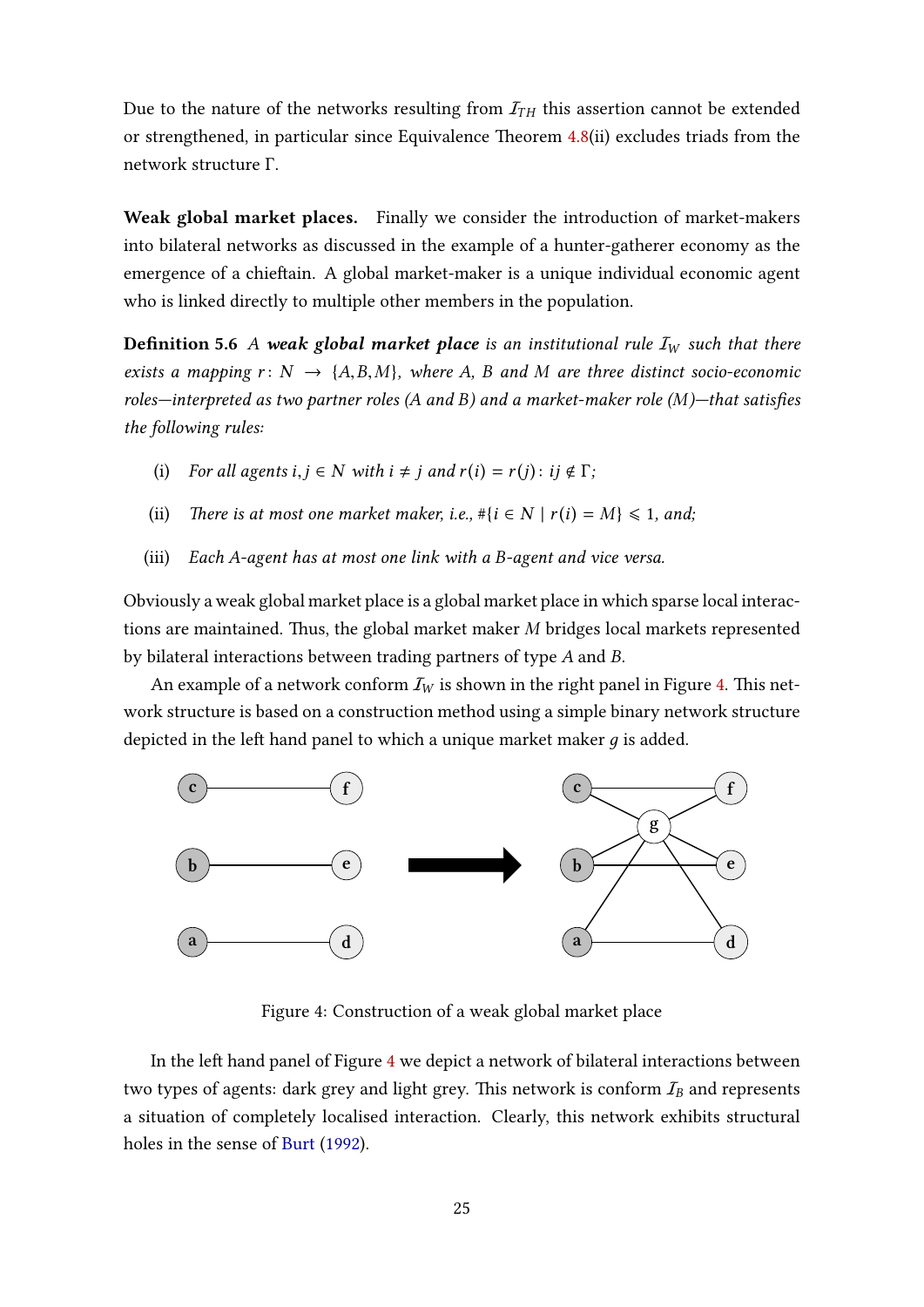Next the market-maker  $q$  is introduced to create a global market place. The marketmaker can be viewed as an entrepreneurial agent who exploits the presence of structural holes and invests in the links that will bridge these holes, thus, increasing opportunities for mutually beneficial trade.<sup>[12](#page-26-3)</sup>

<span id="page-26-2"></span>Applying Equivalence Theorem [4.8](#page-19-0) and the fact that a weak global market place generates closed triads in the resulting network structures, we derive the following assertion.

#### **Theorem 5.7** The weak global market place  $I_W$  is stable on  $\mathcal{U}_N$ .

As before, this assertion cannot be strengthened.

Concluding remarks. What is clear from our analysis is that to render more complex economic outcomes stable for any distribution of preferences, the underlying network must satisfy a more complex set of properties. In the case of bilateral interactions, a necessary and sufficient characteristic is summarised in the rule of binary role assignment among economic agents. Whereas for stability with multilateral interactions, these conditions are sensitive with respect to the presence and type of externalities within a multilateral interaction and the discretionary power of the middleman to sever just one of her existing interactions and not any others. Moreover, adopting complex institutional rules – such as those shown appropriate for the functioning of more complex multilateral interactions – to govern more basic bilateral interactions may be ineffective and lead to instability.

[Ruys](#page-29-17) [\(2015\)](#page-29-17) extends the relational approach developed here to include relational capacities. An *enterprise* is then defined as an operator on a minimal structure of independent relational capacities. An enterprise's objective is to enhance its relational capacity. Multilateral interactions in this network structure specify the relational capacities that support its emergence and functioning as, for example, a "social" enterprise.

## References

<span id="page-26-1"></span>AKERLOF, G. A. (1982): "Labor Contracts as Partial Gift Exchange," Quarterly Journal of Economics, 97, 543–569.

<span id="page-26-0"></span>ARNOLD, J. E. (1993): "Labor and the Rise of Complex Hunter-Gatherers," Journal of Anthropological Archeology, 12, 75–119.

<span id="page-26-3"></span><sup>&</sup>lt;sup>12</sup>Note that here the market maker  $g$  may benefit from the tension in negotiations between any given pair of gray agents to extract rent by providing outside opportunities, using the tertius gaudens principle. In the right-hand panel, each market participant has a choice of engaging directly with her potential partner or execute her trade through the market maker. It is worth pointing out that in order to ensure the existence of stability the role of the market maker cannot be contested [\(Gilles and Diamantaras,](#page-28-15) [2013\)](#page-28-15).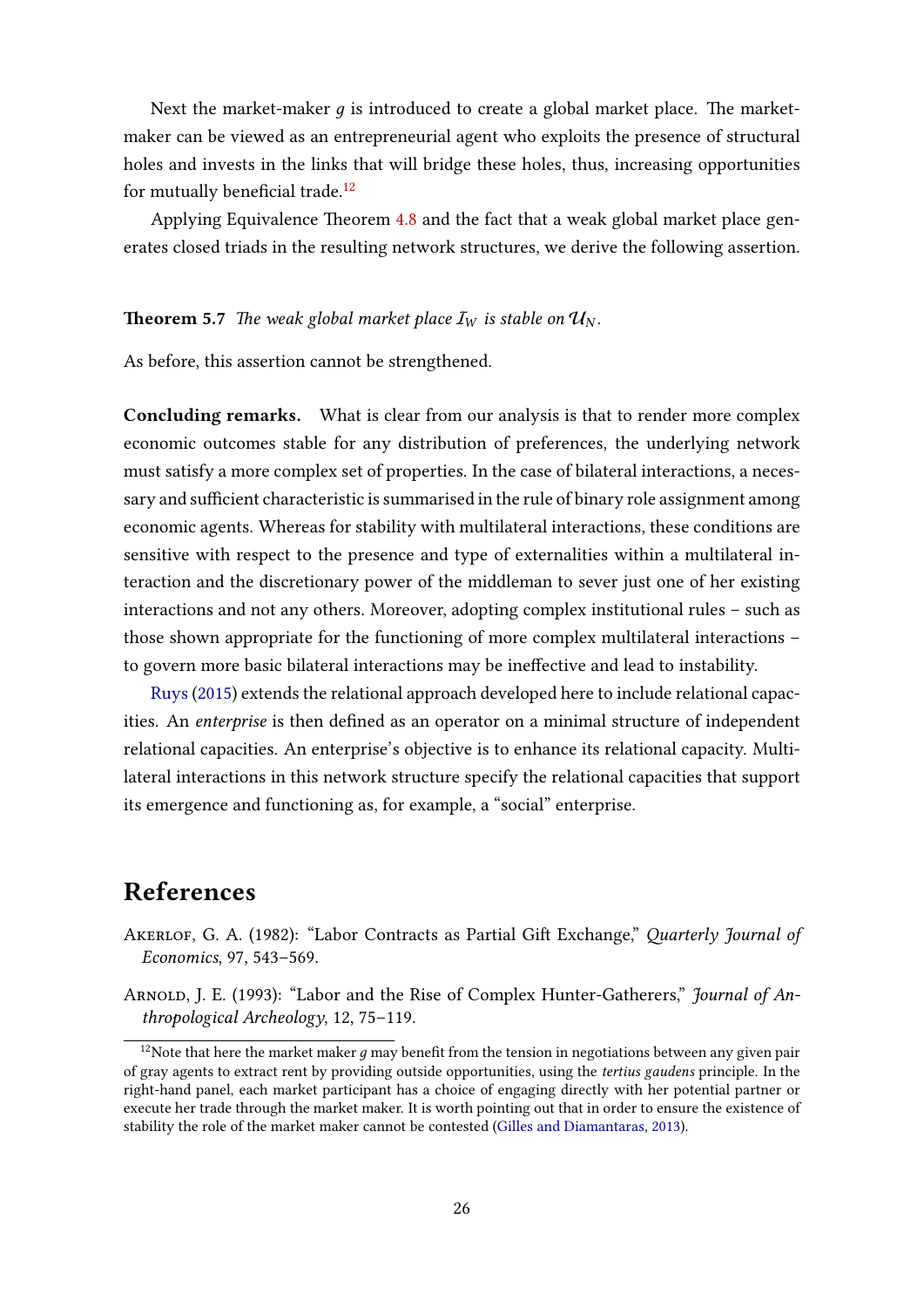- <span id="page-27-11"></span>BAKER, M., E. BULTE, AND J. WEISDORF (2010): "The origins of government: From anarchy to hierarchy," Journal of Institutional Economics, 6, 215-242.
- <span id="page-27-10"></span>BANERJEE, S., H. KONISHI, AND T. SONMEZ (2001): "Core in a Simple Coalition Formation Game," Social Choice and Welfare, 18, 153–158.
- <span id="page-27-9"></span>BOGOMOLNAIA, A., AND M. O. JACKSON (2004): "The Stability of Hedonic Coalition Structures," Games and Economic Behavior, 38(2), 201–230.
- <span id="page-27-6"></span>BRAMOULLÉ, Y., AND R. KRANTON (2007): "Public Goods in Networks," Journal of Economic Theory, 135, 478-494.
- <span id="page-27-16"></span>BRINK, R. V. D., AND R. P. GILLES (1994): "A Social Power Index for Hierarchically Structured Populations of Economic Agents," in Imperfections and Behaviorin Economic Organizations, ed. by R. P. Gilles, and P. H. M. Ruys, Theory and Decision Library, chap. 12, pp. 279–318. Kluwer Academic Publishers, Boston, MA.
- <span id="page-27-12"></span>BUCHANAN, J. M. (1965): "An Economic Theory of Clubs," Economica, 32(125), 1-14.
- <span id="page-27-17"></span>BURT, R. S. (1992): Structural Holes: The Social Structure of Competition. Harvard University Press, Cambridge, MA.
- <span id="page-27-13"></span>Chung, K.-S. (2000): "On the Existence of Stable Roommate Matchings," Games and Economic Behavior, 33, 206–230.
- <span id="page-27-5"></span>COASE, R. H. (1937): "The Nature of the Firm," Economica, 4, 386-405.
- <span id="page-27-15"></span>Conley, J. P., and H. Konishi (2002): "Migration-Proof Tiebout Equilibrium: Existence and Asymptotic Efficiency," Journal of Public Economics, 86, 243-262.
- <span id="page-27-14"></span>Conley, J. P., and M. H. Wooders (1997): "Equivalence of the Core and Competitive Equilibrium in a Tiebout Economy with Crowding Types," Journal of Urban Economics, 41, 421–440.
- <span id="page-27-4"></span>Dasgupta, P. (2005): "Economics of Social Capital," Economic Record, 81, S2–S21.
- <span id="page-27-0"></span>DEHEJIA, R., T. DELEIRE, AND E. F. P. LUTTMENT (2007): "Insuring Consumption and Happiness through Religious Organizations," Journal of Punlic Economics, 91, 259–279.
- <span id="page-27-8"></span>DRÈZE, J. H., AND J. GREENBERG (1980): "Hedonic Coalitions: Optimality and Stability," Econometrica, 48(4), 987–1003.
- <span id="page-27-3"></span>Evans, D. S. (2003): "Some Empirical Aspects of Multi-sided Platform Industries," Review of Network Economics, 2(3), 191–209.
- <span id="page-27-2"></span>EVANS, D. S., AND R. SCHMALENSEE (2013): "The Antitrust Analysis of Multi-Sided Platform Businesses," NBER Working Paper 18783.
- <span id="page-27-7"></span>FLORES, J. C. (1998): "A Mathematical Model for Neanderthal Extinction," Journal of Theoretical Biology, 191, 295–298.
- <span id="page-27-1"></span>FREDERKING, L. C. (2002): "Is There an Endogenous Relationship between Culture and Economic Development," Journal of Economic Behavior and Organization, 48, 105–126.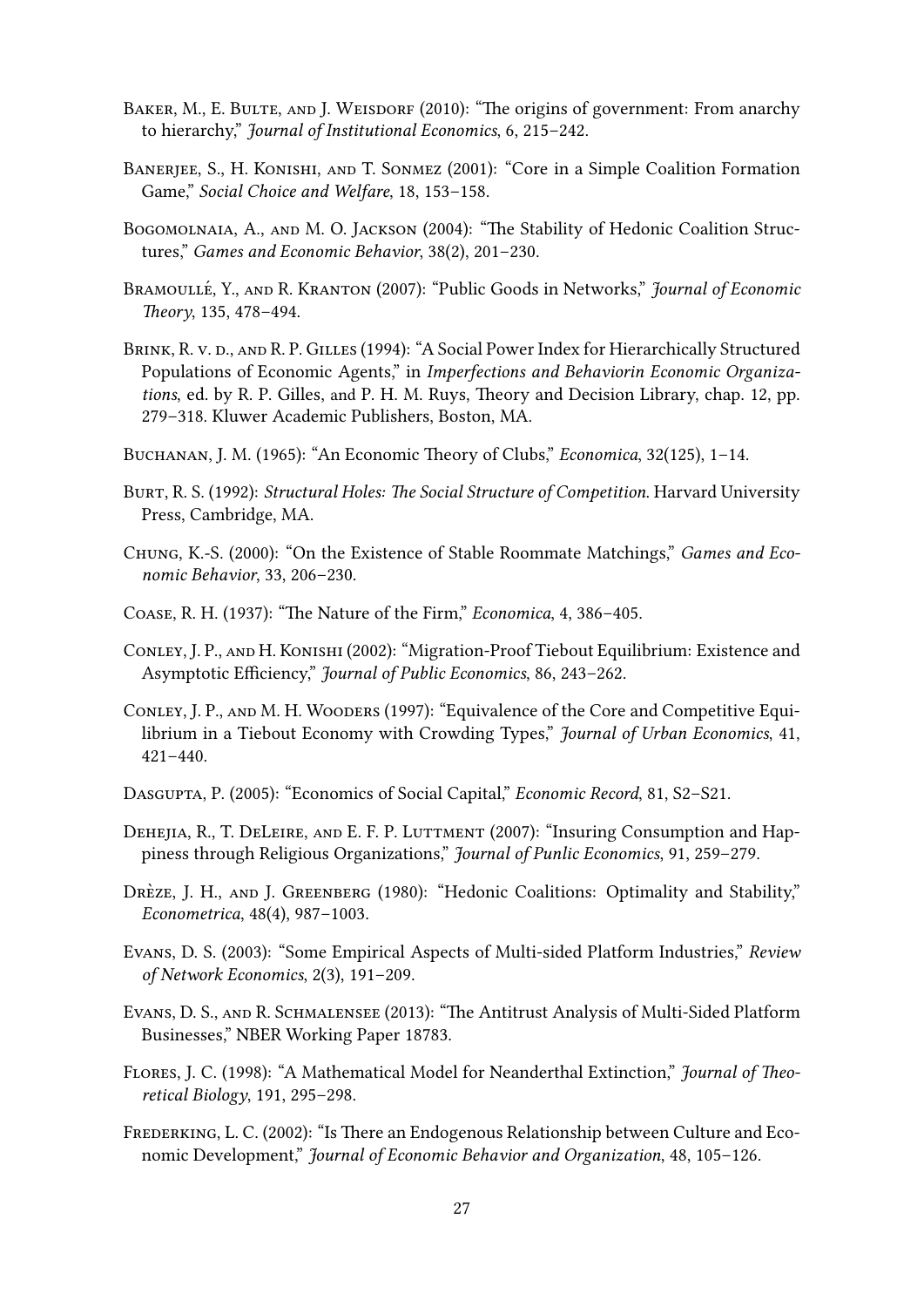- <span id="page-28-16"></span>GALE, D., AND L. SHAPLEY (1962): "College Admissions and the Stability of Marriage," American Mathematical Monthly, 69, 9–15.
- <span id="page-28-12"></span>GILLES, R. P. (2010): The Cooperative Game Theory of Networks and Hierarchies. Springer Verlag, Berlin, Germany.
- <span id="page-28-15"></span>Gilles, R. P., and D. Diamantaras (2013): "Platform Competition as Network Contestability," arXiv e-print arXiv:1310.3521, http://arxiv.org/abs/1310.3521.
- <span id="page-28-11"></span>Gilles, R. P., E. A. Lazarova, and P. H. M. Ruys (2007): "Stability, Specialization and Social Recognition," Division of Labour and Transaction Costs, 2(2), 83–109.
- <span id="page-28-13"></span>GILLES, R. P., AND S. SCOTCHMER (1997): "Decentralization in Replicated Club Economies with Multiple Private Goods," Journal of Economic Theory, 72, 363-387.
- <span id="page-28-4"></span>GOYAL, S., AND M. C. JANSSEN (1995): "Dynamic Coordination Failures and the Efficiency of the Firm," Journal of Economic Behavior and Organization, 28, 223–239.
- <span id="page-28-14"></span>GRANOVETTER, M. (1973): "The Strength of Weak Ties," American Journal of Sociology, 78, 1360–1380.
- <span id="page-28-5"></span>Greif, A. (2006): Institutions and the Path to the Modern Economy: Lessons from Medieval Trade, Political Economy of Institutions and Decisions. Cambridge University Press, Cambridge, Massachusetts.
- <span id="page-28-2"></span>HAGIU, A., AND J. WRIGHT (2011): "Multi-Sided Platforms," Harvard Business School Working Paper 12-024.
- <span id="page-28-8"></span>HOWITT, P., AND R. CLOWER (2000): "The emergence of economic organization," Journal of Economic Behavior and Organization, 41, 55–84.
- <span id="page-28-9"></span>JACKSON, M. O. (2003): "The Stability and Efficiency of Economic and Social Networks," in Networks and Groups: Models of Strategic Formation, ed. by B. Dutta, and M. Jackson. Springer Verlag, New York, NY.
- <span id="page-28-10"></span>JACKSON, M. O. (2008): Social and Economic Networks. Princeton University Press, Princeton, NJ.
- <span id="page-28-3"></span>JACKSON, M. O., AND A. WATTS (2008): "Equilibrium Exisatence in Bipartite Social Games: A Generalization of Stable Matchings," Economics Bulletin, 3(12), 1–8.
- <span id="page-28-1"></span>Jackson, M. O., and A. Wolinsky (1996): "A Strategic Model of Social and Economic Networks," Journal of Economic Theory, 71, 44-74.
- <span id="page-28-0"></span>KAUFMAN, B. E. (2003): "The Organization of Economic Activity: Insights from the Institutional Theory of John R. Commons," Journal of Economic Behavior and Organization, 52, 71–96.
- <span id="page-28-6"></span>Kranton, R., and D. F. Minehart (2000): "Competition for Goods in Buyer-Seller Networks," Review of Economic Design, 5, 301–331.
- <span id="page-28-7"></span>KUHN, S. L., AND M. C. STINER (2006): "What's a Mother to Do? The Division of Labor among Neandertals and Modern Humans in Eurasia," Current Anthropology, 47, 953-980.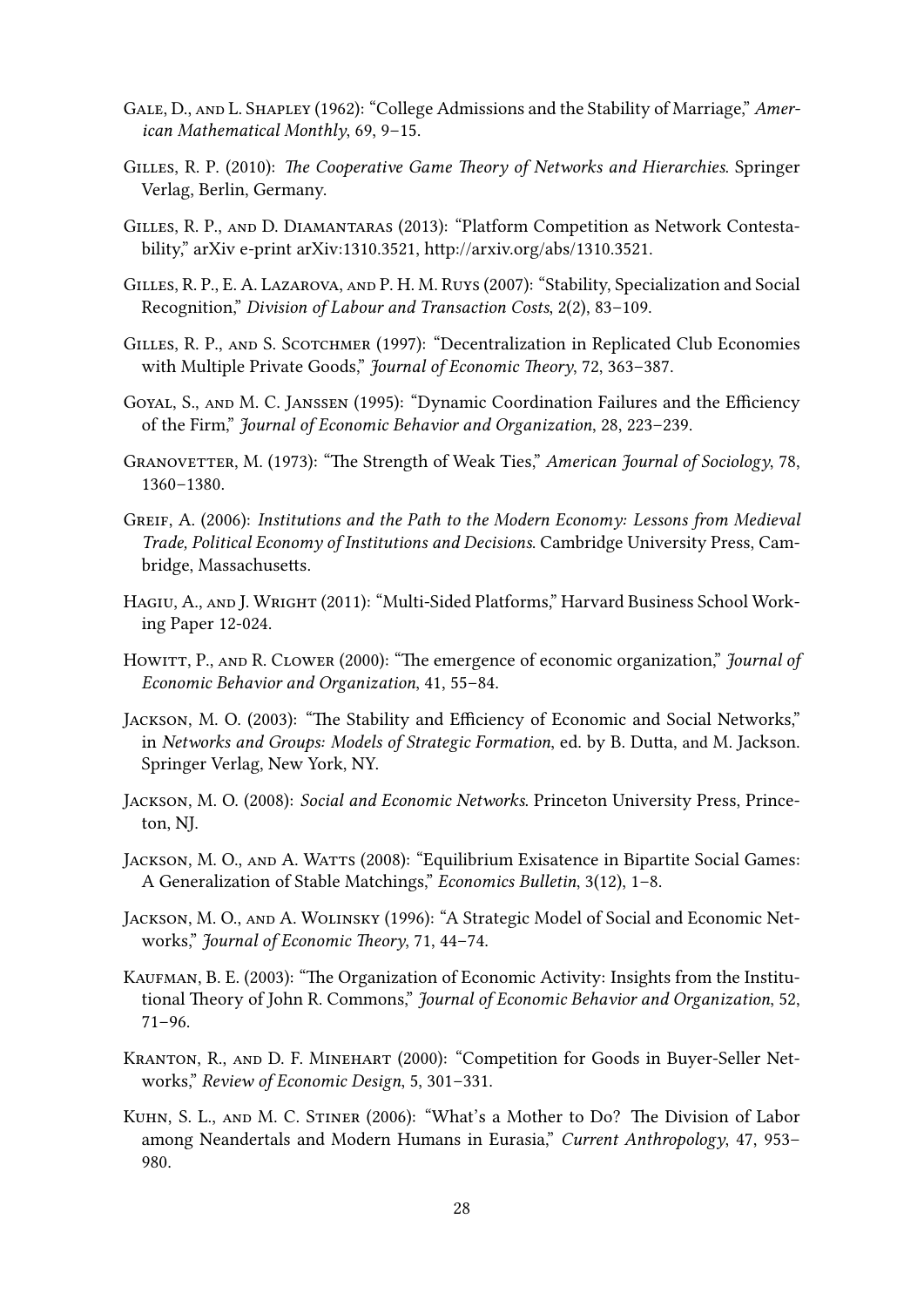- <span id="page-29-1"></span>KURAN, T. (2009): "Preface: The Economic Impact of Culture, Religion and the Law," *Journal* of Economic Behavior and Organization, 71.
- <span id="page-29-0"></span>MOBARAK, A. M. (2005): "Democracy, Volatility, and Economic Development," Review of Economics and Statistics, 87, 348–361.
- <span id="page-29-9"></span>NAKAHASHI, W., AND M. W. FELDMAN (2014): "Evolution of division of labor: Emergence of different activities among group members," Journal of Theoretical Biology, 348, 65-79.
- <span id="page-29-10"></span>NEILSON, W. S. (1999): "The Economics of Favors," Journal of Economic Behavior and Organization, 39, 387–397.
- <span id="page-29-14"></span>Newman, M. (2010): Networks: An Introduction. Oxford University Press, Oxford, UK.
- <span id="page-29-8"></span>NORTH, D. C. (1990): Institutions, Institutional Change and Economic Performance. Cambridge University Press, Cambridge, United Kingdom.
- <span id="page-29-7"></span>NORTH, D. C., AND R. P. THOMAS (1973): The Rise of the Western World: A New Economic History. Cambridge University Press, Cambridge, United Kingdom.
- <span id="page-29-12"></span>PAPAI, S. (2004): "Unique Stability in Simple Coalition Formation Games," Games and Economic Behavior, 48(2), 337–354.
- <span id="page-29-16"></span>PICCIONE, M., AND A. RUBINSTEIN (2007): "Equilibrium in the Jungle," Economic Journal, 117, 883–896.
- <span id="page-29-5"></span>PORTES, A. (1998): "Social Capital: Its Origins and Apoplications in Modern Sociology," Annual Review of Sociology, 24, 1–24.
- <span id="page-29-13"></span>REDMOND, E. M., AND C. S. SPENCER (2012): "Chiefdoms at the threshold: The competitive origins of the primary state," Journal of Anthropological Archeology, 31, 22-37.
- <span id="page-29-3"></span>ROCHET, J.-C., AND J. TIROLE (2003): "Platform Competition in Two-Sided Markets," Journal of European Economic Association, 1(4), 990–1029.
- <span id="page-29-4"></span>(2006): "Two-Sided markets: A Progress Report," RAND Journal of Economics, 37(3), 645–667.
- <span id="page-29-2"></span>ROTH, A., AND M. SOTOMAYOR (1990): Two-Sided Matching: A Study in Game-Theoretic Modeling and Analysis. Cambridge University Press, Cambridge, Massachusetts.
- <span id="page-29-17"></span>Ruys, P. H. M. (2015): "The Architecture of an Economy with Social Enterprises: A relational Capacity Approach," Working Paper, Tilburg University, Tilburg, the Netherlands.
- <span id="page-29-11"></span>SCOTCHMER, S. (2002): "Local Public Goods and Clubs," in Handbook of Public Economics, ed. by A. Auerbach, and M. Feldstein, vol. IV, chap. 29. North Holland, Amsterdam, The Netherlands.
- <span id="page-29-6"></span>SMITH, A. (1776): An Inquiry into the Nature and Causes of the Wealth of Nations. University of Chicago Press, Chicago, Illinois, Reprint 1976.
- <span id="page-29-15"></span>Sotomayor, M. (1996): "A Non-constructive Elementary Proof of the Existence of Stable Matchings," Games and Economic Behavior, 13, 135–137.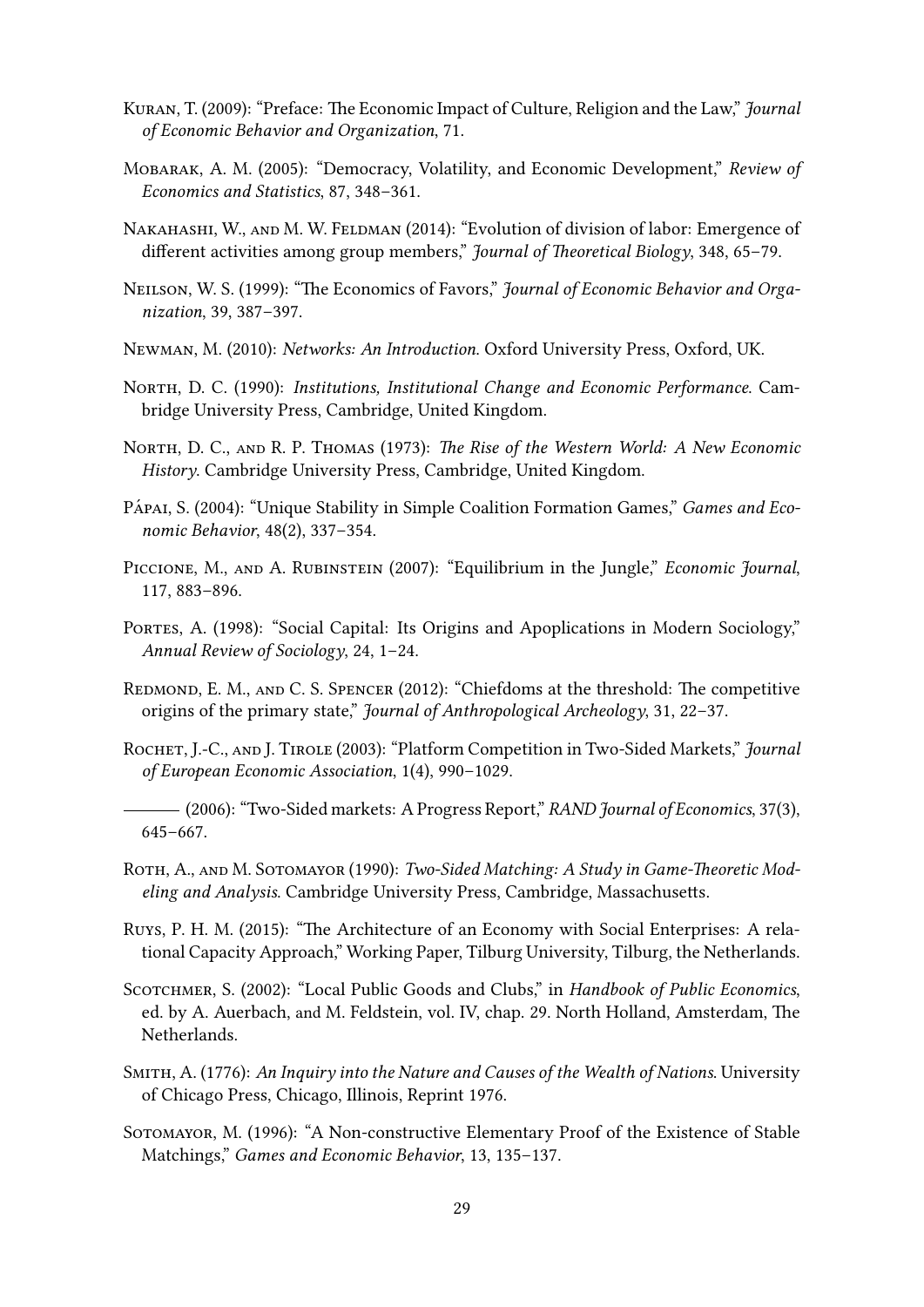- <span id="page-30-0"></span>STOELHORST, J. W., AND P. J. RICHERSON (2013): "A Naturalistic Theory of Economic Organization," Journal of Economic Behavior and Organization, 905, 545–556.
- <span id="page-30-3"></span>SUGDEN, R. (1995): "The Coexistence of Conventions," Journal of Economic Behavior and Organization, 28, 241–256.
- <span id="page-30-1"></span>SUN, G.-Z. (2012): The Division of Labor in Economics: A History, Routledge Studies in the History of Economics. Routledge, London, UK.
- <span id="page-30-5"></span>TIEBOUT, C. (1956): "A Pure Theory of Local Expenditures," Journal of Political Economy, 64, 416–424.
- <span id="page-30-2"></span>Wagner, R. E. (2012): "A Macro Economy as an Ecology of Plans," Journal of Economic Behavior and Organization, 82, 433–444.
- <span id="page-30-4"></span>WILLIAMSON, O. E. (1975): Markets and Hierarchies: analysis and Antitrust Implications. The Free Press, New York, NY.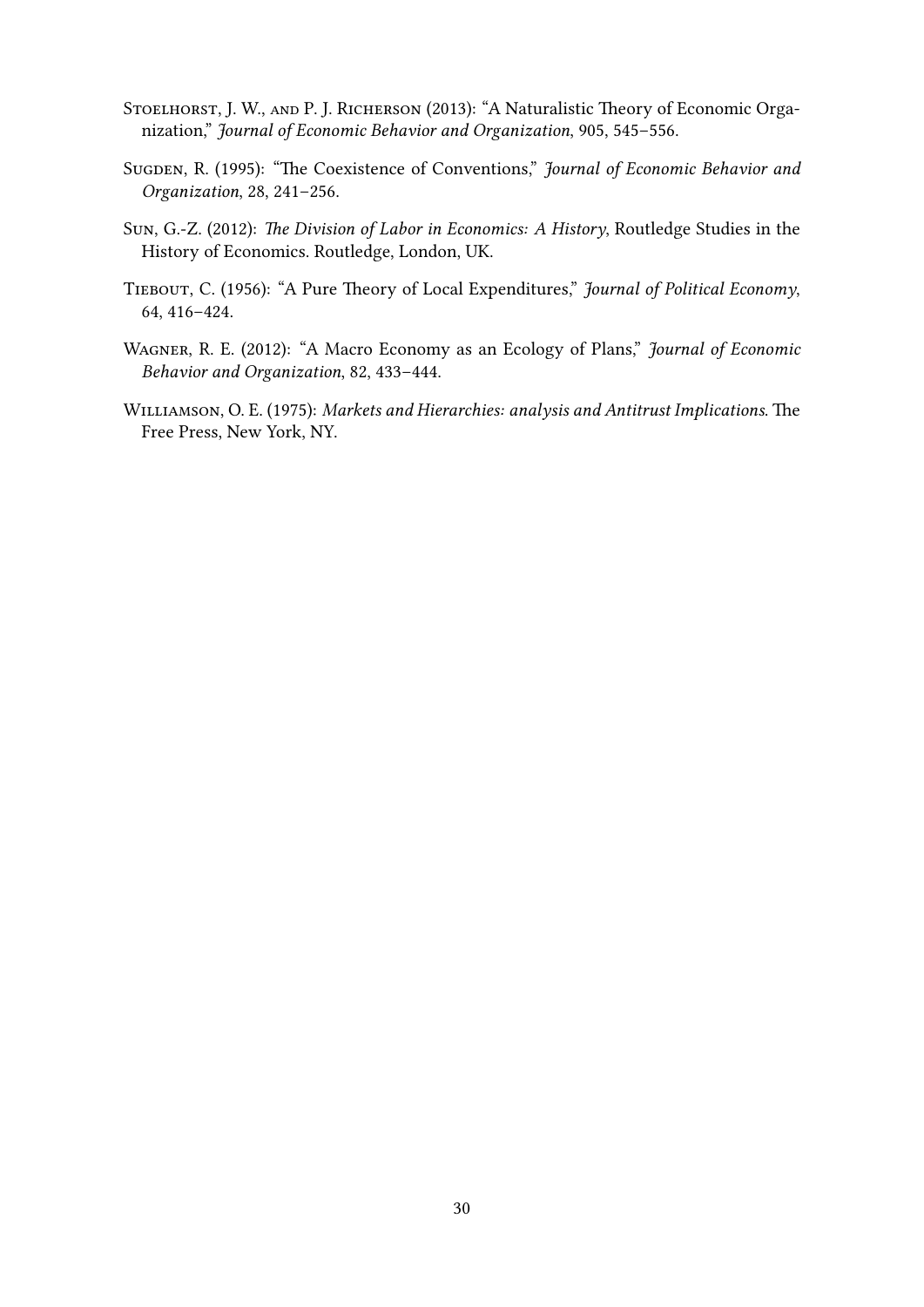# Appendices

# A Proof of Theorem [3.5](#page-14-1)

Here we show the necessary and sufficient conditions for the network structure to support universally bilateral stability. In Lemma [1,](#page-31-0) we establish a parallel with existing notions in the one-to-one matching literature.

<span id="page-31-0"></span>**Lemma 1** Consider a bilateral economy  $\mathbb{E}^m = (N, \Delta^m, u^m)$ . Let the network structure  $\Gamma$  be hipartite in the sense that there exists a partitioning  $\{N_k, N_0\}$  of N such that  $\begin{array}{c} n, u \\ v \end{array}$ bipartite in the sense that there exists a partitioning  $\{N_1,N_2\}$  of N such that

$$
\Gamma \subseteq N_1 \otimes N_2 = \{ ij \mid i \in N_1 \text{ and } j \in N_2 \}.
$$

Then there exists a corresponding marriage problem in the sense of [Gale and Shapley](#page-28-16) [\(1962\)](#page-28-16) such that a stable matching in the marriage problem corresponds to a stable bilateral outcome in the bilateral economy  $\mathbb{E}^m$ .

**Proof.** A marriage problem as introduced by [Gale and Shapley](#page-28-16) [\(1962\)](#page-28-16) consists of two finite and disjoint sets of players M and W. Each agent  $m \in M$  has complete and transitive preferences,  $\geq_m^M$ , over  $W \cup \{m\}$  and each agent  $w \in W$  has complete and transitive preferences  $\geq^W$  over  $M \cup \{w\}$ . A matching is a function  $u : M \cup W \to M \cup W$  of order two erences,  $\geq_w^W$ , over  $M \cup \{w\}$ . A matching is a function  $\mu : M \cup W \to M \cup W$  of order two,<br>i.e.  $\mu(\mu(i)) = i$ ,  $\mu(m) \in W \cup \{m\}$  and  $\mu(w) \in M \cup \{w\}$ . A matching  $\mu$  is stable if there is i.e.,  $\mu(\mu(i)) = i$ ,  $\mu(m) \in W \cup \{m\}$  and  $\mu(w) \in M \cup \{w\}$ . A matching  $\mu$  is stable if there is no (a) player  $m \in M$  or  $w \in W$  who prefers to be matched to herself than to her partner in  $\mu$ , or (b) pair of distinct players  $(m, w)$  who are not matched by  $\mu$  and  $w \geq_m^M \mu(m)$  and  $m >_m^W \mu(w)$ . Notice that conditions (a) and (b) correspond to conditions IR and PS of Defi $m \geq_w^W \mu(w)$ . Notice that conditions (a) and (b) correspond to conditions IR and PS of Definition 3.3, respectively. nition [3.3,](#page-13-0) respectively.

Consider a bilateral economy  $\mathbb{E}^m = (N, \Delta^m, u^m)$  with a bipartite network structure Γ such that there exists a partitioning  $\{N, N_0\}$  of N with that there exists a partitioning  $\{N_1, N_2\}$  of N with

$$
\Gamma \subseteq N_1 \otimes N_2 = \{ ij \mid i \in N_1 \text{ and } j \in N_2 \}.
$$

Let  $\widetilde{\Gamma} = N_1 \otimes N_2 = \{ ij \mid i \in N_1 \text{ and } j \in N_2 \}$ . Next consider utility profile  $\widetilde{u}^m : \widetilde{\Gamma} \cup \Omega \to \mathbb{R}$ <br>such that for all agents  $i \in N$  and all matchings *ii* that satisfy the binartite property but such that for all agents  $i \in N$  and all matchings ij that satisfy the bipartite property but are not feasible, i.e.,  $ij \in \overline{\Gamma} \setminus \Gamma$ , we set  $\tilde{u}_i^m(ij) < u_i^m(ii)$ , and for all matchings  $ij \in \Delta^m$ , we set  $\tilde{u}_i^m = u_i^m$ . Clearly,  $\tilde{u}_i^m$  represents complete and transitive preferences on  $\overline{\tilde{\Gamma}} \cup \Omega$ are *not* reasible, i.e.,  $ij \in I \setminus I$ , we set  $u_i^-(ij) < u_i^-(i)$ , and for all matchings  $ij \in$ <br>set  $\tilde{u}^m = u^m$ . Clearly,  $\tilde{u}^m$  represents complete and transitive preferences on  $\tilde{\Gamma} \cup \Omega$ .<br>Let  $M - N$ ,  $W - N_0$  and let  $m = u$ <br> $M - N$ 

Let  $M = N_1$ ,  $W = N_2$ , and let preference profiles  $\geq^M$  and  $\geq^W$  be represented by hedonic<br>utility functions  $\phi^M : W \cup \{m\} \to \mathbb{R}$  with  $\phi^M(N(i)) = \tilde{u}(i)$  for all  $i \in M$  and all  $ii \in \tilde{v} \cup \Omega$ utility functions  $\phi_i^M : W \cup \{m\} \to \mathbb{R}$  with  $\phi_i^M(N_i(ij)) = \tilde{u}_i(ij)$  for all  $i \in M$  and all  $ij \in \tilde{\Gamma} \cup \Omega$ <br>and  $\phi_i^M(N_i(ij)) = \tilde{u}_i(ij)$  for all  $k \in M$  and all  $i, j \in \tilde{\Gamma} \cup \Omega$ . The turbe  $(M, M \times M \times W)$ and  $\phi_k^W(N_k(kl)) = \tilde{u}_k(kl)$  for all  $k \in W$  and all  $kl \in \tilde{\Gamma} \cup \Omega$ . The tuple  $(M, W, \geq^M, \geq^W)$ defines a marriage problem.

Suppose  $\mu^*$  is a stable matching in the marriage problem  $(M, W, \geq^M, \geq^W)$ . Consider, a bilateral outcome  $\pi^*$  in economy  $\mathbb{F}$  such that  $N(\pi^*(i)) = \mu^*(i)$  for all  $i \in N$ . Notice bilateral outcome  $\pi^*$  in economy E such that  $N_i(\pi^*(i)) = \mu^*(i)$  for all  $i \in N$ . Notice<br>that  $\pi^* \in \Lambda^m$  follows from the stability of  $\mu^*$  which implies that for all  $i \in M + W$ that  $\pi^* \in \Delta^m$  follows from the stability of  $\mu^*$ , which implies that for all  $i \in M \cup W$ ,<br> $\mu^*(i) \in N(\Lambda^m)$  otherwise there is a contradiction to the stability of  $\mu^*$  as there are two distinct players  $k \in M$  and  $l \in W$  with  $\mu^*(k) = l$  and  $kl \notin \Gamma$  such that k and l each prefer to be matched to themselves than to each other i.e.  $k > M$  l and  $l > W$  k given by the \*(i) ∈  $N_i(\Delta^m)$ , otherwise there is a contradiction to the stability of  $\mu^*$  as there are two istinct players  $k \in M$  and  $l \in W$  with  $\mu^*(k) = l$  and  $kl \notin \Gamma$  such that k and l each prefer to be matched to themselves than to each other, i.e.  $k \geq_k^M l$  and  $l \geq_l^W k$  given by the construction of  $\tilde{u}$  of  $M$  and  $d^W$ construction of  $\tilde{u}$ ,  $\phi^M$ , and  $\phi^W$ .<br>Lastly, we show that the stable

Lastly, we show that the stability of the matching function  $\mu^*$  in the marriage problem implies the stability of the bilateral outcome  $\pi^*$  in the bilateral economy  $(N \Lambda^m u^m)$ . The implies the stability of the bilateral outcome  $\pi^*$  in the bilateral economy  $(N, \Delta^m, u^m)$ . The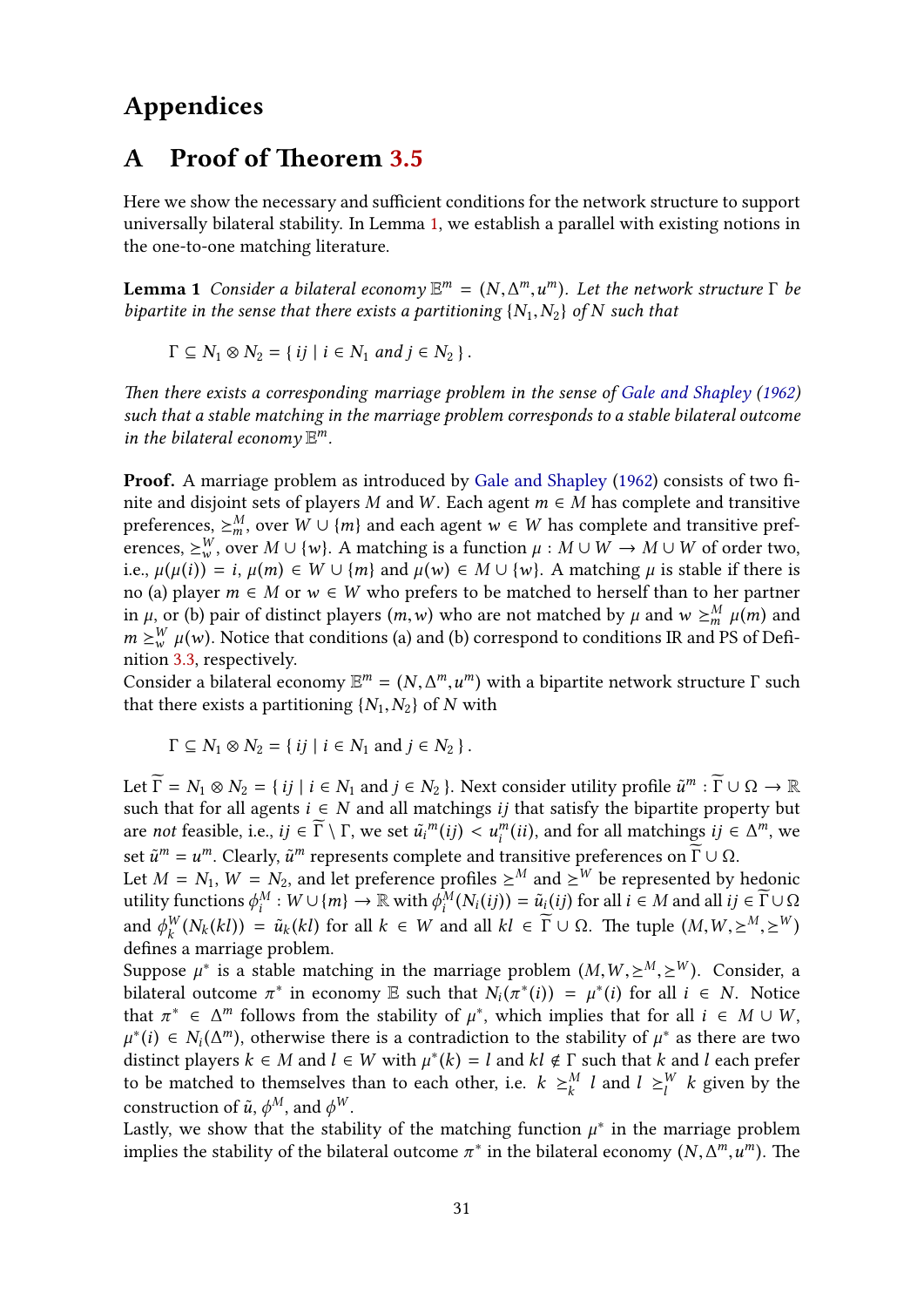proof follows by contradiction. Suppose the matching  $\mu^*$  is stable and the bilateral outcome  $\pi^*$  is not stable. Therefore either IR or PS of Definition 3.3 must be violated  $*$  is not stable. Therefore either IR or PS of Definition [3.3](#page-13-0) must be violated.

Suppose, first, that IR does not hold and that there is an agent  $i \in N$  such that  $u_i(\pi^*$ <br> $u_i(ii)$ . By construction, this implies that there is a player  $i \in M^{13}$  such that  $i > M_{13}$ (*ii*). By construction, this implies that there is a player  $i \in M^{13}$  $i \in M^{13}$  $i \in M^{13}$  such that  $i \geq_{i}^{M} \mu(i)$ , hich establishes a contradiction to the stability of  $\mu^{*}$ which establishes a contradiction to the stability of  $\mu^*$ .<br>Next, suppose that PS does not hold and that there are to  $\begin{cases} M \\ i \end{cases} \mu(i),$ 

Next, suppose that PS does not hold and that there are two distinct agents  $i \in N_1$  and  $j \in N_2$ with  $ij \in \Gamma$  such that  $u_i(ij) > u_i(\pi^*)$  and  $u_j(ij) > u_j(\pi^*)$ . By construction this implies that there are two distinct agents  $i \in M$  and  $i \in W$  with  $u^*(i) \neq i$  such that  $i > M$   $u^*(i)$  and there are two distinct agents  $i \in M$  and  $j \in W$  with  $\mu^*(i) \neq j$  such that  $j \geq i$ <br> $i > N$   $\mu^*(i)$  which contradicts to the stability of  $\mu^*$  $\mathbf{r}$  $*(i)$  and  $i \geq j^W \mu$ \*(*j*) which contradicts to the stability of  $\mu^*$ .

#### Proof of Theorem [3.5](#page-14-1)

 $\overline{a}$ 

If: Consider a bilateral economy  $\mathbb{E}^m = (N, \Delta^m, u^m)$ . Let the network structure Γ be bipartite<br>in the sense that there exists a partitioning  $\{N_{\alpha}, N_{\beta}\}$  of N such that **in:** Consider a bilateral economy  $E'' = (N, \Delta'', u'')$ . Let the network<br>in the sense that there exists a partitioning  $\{N_1, N_2\}$  of N such that

$$
\Gamma \subseteq N_1 \otimes N_2 = \{ ij \mid i \in N_1 \text{ and } j \in N_2 \}.
$$

For any preference profile  $u^m$ , we can obtain a corresponding marriage problem as shown<br>in Lemma 1. The existence of a stable matching in any marriage problem is shown by means in Lemma [1.](#page-31-0) The existence of a stable matching in any marriage problem is shown by means of a constructive proof of[Gale and Shapley](#page-28-16) [\(1962\)](#page-28-16) and by means of a non-constructive proof in [Sotomayor](#page-29-15) [\(1996\)](#page-29-15). By analogy, this proves the existence of a stable bilateral outcome in bilateral economy  $\mathbb{E}^m$  for any preference profiles  $u^m$ , given network structure Γ.

Only If: We show that if the network structure is not bipartite, there exists a preference profile for which there is no stable bilateral outcome in a bilateral economy.

Consider bilateral economy  $\mathbb{E}^m = (N, \Delta^m, u^m)$  with  $N = \{i, j, k\}$ , and network structure<br> $\Gamma = \{i, j, k\}$  Consider the following preference profile:  $u_j(i) = u_j(ik) = u_j(ik) = 2$ Consider bilateral economy  $E^* = (N, \Delta^*, u^*)$  with  $N = \{t, j, k\}$ , and network structure<br>  $\Gamma = \{ij, ik, jk\}$ . Consider the following preference profile:  $u_i(ij) = u_j(jk) = u_k(ik) = 2$ ,<br>  $u_i(ik) = u_i(ii) = u_i(ik) = 1$  and  $u_i(ll) = 0$  for all  $l \in$ stable bilateral outcome in this economy. For example, consider the outcome  $\pi(i) = \pi(j) =$ <br>ii and  $\pi(k) = kk$ . It is not stable because pairwise stability is not satisfied:  $\mu_i(ik) > \mu_i(kk)$  $(ik) = u_j(ij) = u_k(jk) = 1$ , and  $u_l(ll) = 0$  for all  $l \in \{i, j, k\}$ . It is easy to see that there is no<br>able bilateral outcome in this economy. For example, consider the outcome  $\pi(i) = \pi(i)$ ij and  $\pi(k) = kk$ . It is not stable because pairwise stability is not satisfied:  $u_k(jk) > u_k(kk)$ and  $u_j(jk) > u_j(ij)$ . Similarly, one can show that no other bilateral outcome is stable.

This completes the proof of Theorem [3.5](#page-14-1)

### B Proof of Theorem [4.8](#page-19-0)

The following Lemmas state two intermediate results. Throughout we let  $\mathbb{E} = (N, \Delta, u)$  be some network economy. As before let  $\Delta^m = \Omega \cup \Gamma$  be a simple interaction structure on N<br>and let  $u \in \mathcal{U}$  be an arbitrary profile of regular utility functions. Also, let and let  $u \in \mathcal{U}$  be an arbitrary profile of regular utility functions. Also, let

<span id="page-32-1"></span>
$$
B_i(\Delta^m, u) = \{ j \in N \mid ij \in \Delta^m \text{ and } u_i(ij) \geq u_i(ik) \text{ for all } k \in N \text{ with } ik \in \Delta^m \}
$$
 (15)

be the set of most preferred partners of agent *i* for all  $i \in N$ .

**Lemma 2** Let the network structure  $\Gamma$  be acyclic. Then there is a pair of agents i,  $j \in N$  with  $i \neq j$  such that  $j \in B_i(\Delta^m, u)$  and  $i \in B_j(\Delta^m, u)$ .

<span id="page-32-0"></span><sup>&</sup>lt;sup>13</sup>Here we assume, without loss of generality, that  $i \in M$ . If we were to assume, instead, that  $i \in W$  the argument follows analogously.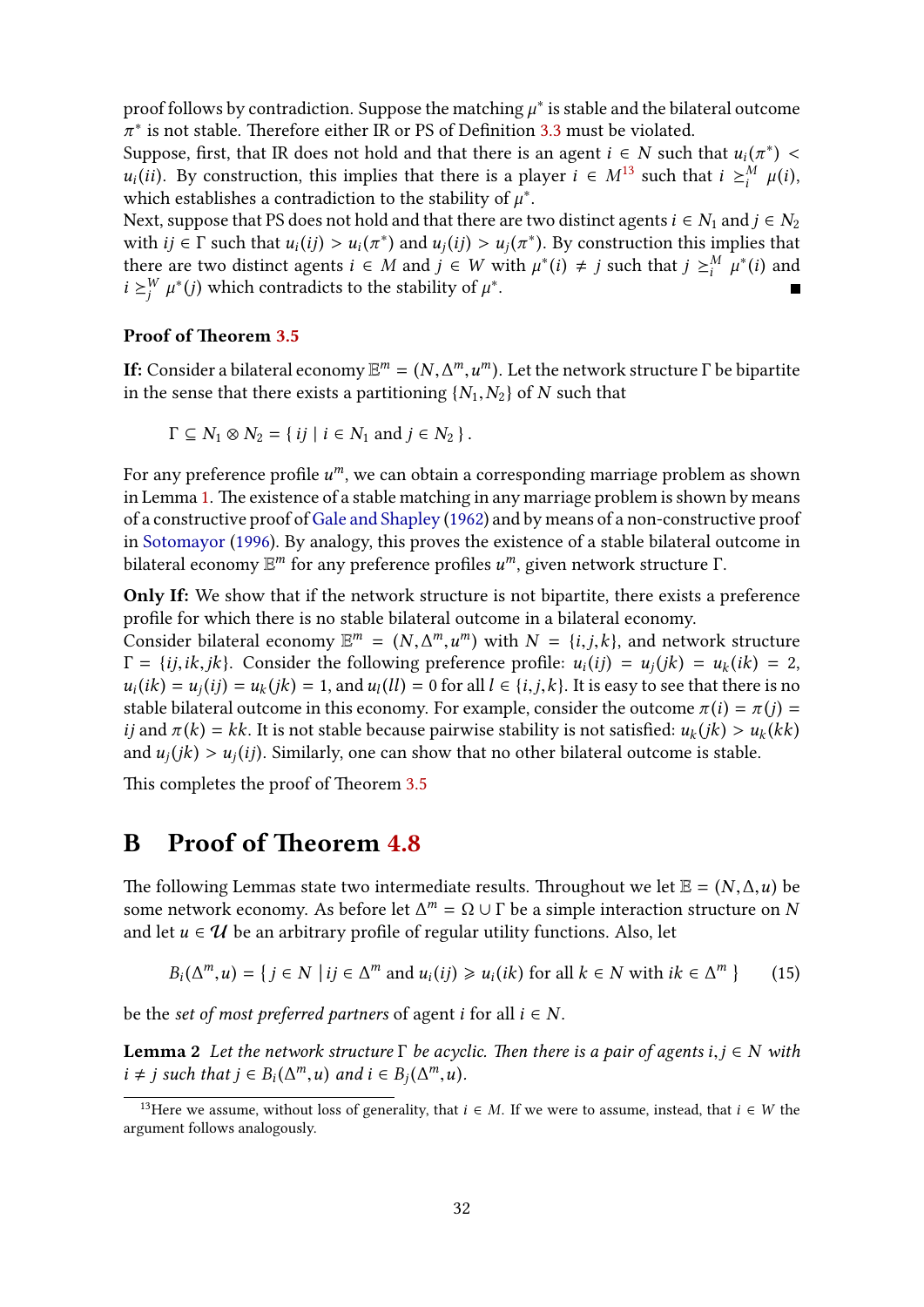**Proof.** If there is some agent *i* ∈ *N* with *i* ∈  $B_i(\Delta^m, u)$  the assertion is obviously valid.<br>Next assume that for every agent *i* ∈ *N* it holds that *i* ∉ *R*.( $\Delta^m, u$ ) and the second part of Next assume that for every agent  $i \in N$  it holds that  $i \notin B_i(\Delta^m, u)$  and the second part of the assertion is not true. Then for all agents  $i \in N$  with  $i \neq i$  such that  $i \in B_i(\Delta^m, u)$ the assertion is not true. Then for all agents  $i, j \in N$  with  $i \neq j$  such that  $j \in B_i$ <br>it holds that  $i \notin B_i(\Lambda^m u)$ . Consider agent  $i \in N$  and without loss of generality x the assertion is not true. Then for all agents  $i, j \in N$  with  $i \neq j$  such that  $j \in B_i(\Delta^n, u)$ <br>it holds that  $i \notin B_j(\Delta^m, u)$ . Consider agent  $i \in N$  and without loss of generality we may<br>assume that the set of most preferred assume that the set of most preferred agents is a singleton, i.e.,  $B_i(\Delta^m, u) = \{j\}$ . So, it must<br>hold that  $i \neq i$ . Next, consider the set of most preferred partners of agent i. Without loss of hold that  $j \neq i$ . Next, consider the set of most preferred partners of agent j. Without loss of generality we again may assume that  $B_j$  is a singleton, say  $B_j(\Delta^m, u) = \{k\}$ . It must again hold that  $k \notin \{i, j\}$ . Subsequently, consider the set of most preferred partners of agent k hold that  $k \notin \{i, j\}$ . Subsequently, consider the set of most preferred partners of agent k.<br>Without loss of generality we again assume uniqueness, say  $R_1(\Lambda^m u) = \{1\}$ . It must be that Without loss of generality we again assume uniqueness, say  $B_k(\Delta^m, u) = \{l\}$ . It must be that  $l \notin \{i, k\}$  moreover  $l \neq i$  otherwise  $\Gamma$  contains a cycle. Hence  $l \notin \{i, i, k\}$ . By continuing  $l \notin \{j,k\}$ , moreover  $l \neq i$  otherwise  $\Gamma$  contains a cycle. Hence,  $l \notin \{i,j,k\}$ . By continuing this process in a similar fashion, given that the player set  $N$  is finite, we construct a cycle. Therefore, we have established a contradiction.

<span id="page-33-0"></span>**Lemma 3** Let  $(N, \Delta, u)$  be a network economy and let  $\Gamma$  be an acyclic network structure. Then all paths between any two agents in N contain the same set of agents.

**Proof.** The statement follows immediately from the fact that the network structure  $\Gamma$ contains no cycles. It is clear that if there were two distinct paths that connect two agents, these two paths would constitute a cycle.

Next we proof the assertions stated in Theorem [4.8.](#page-19-0) Notice that the presentation of the proof is in reversed order. This is because condition (iii) imposes to the most stringent requirements on the network structure whereas condition (i) imposes the least stringent.

#### Proof of Theorem [4.8\(](#page-19-0)iii)

If: Consider a network economy  $\mathbb{E} = (N, \Delta, u)$  such that  $u \in \mathcal{U}_N \cup \mathcal{U}_L$ . We consider two separate cases: (I) when Γ is acyclic; and (II) when Γ contains a cycle with an even number of connected agents that is a multiple of 3.

Let  $S \subseteq N$  be some subset of economic agents. Then we denote by

$$
\Gamma(S) = \Delta^m \cap \{ij \mid i, j \in S\}
$$

the network structure and autarkic positions restricted to the subset S. In addition we use the operator  $\oplus$  to denote an addition of an interaction to a given (partial) multilateral outcome, e.g. given the partial multilateral outcome  $\Lambda = \{\{ijk\}, \{ll\}\}, \Lambda \oplus \{ih\} = \{\{ijhk\}, \{ll\}\}.$ Finally, we slightly abuse notation and given a (partial) multilateral outcome Λ, we denote by  $N(\Lambda)$  all agents that are part of this outcome, i.e. they are part of an autarky, or bilateral, or multilateral interaction in Λ. Using these auxiliary notations we proceed with the proof of the two cases.

**CASE I:** Suppose  $\Gamma$  is acyclic. Thus, according to Lemma [3,](#page-33-0) no agent in a multilateral interaction gains any utility from having an indirect link via the middleman with a third agent. This is because for any two agents in a multilateral interaction, none of whom is a middleman, the only connecting path between them is via the middleman, and, therefore their direct link is not an element of the activity structure in this network economy. In this case the utility function in Equation  $(13)$  simplifies to:

<span id="page-33-1"></span>
$$
u_i(G) = \sum_{j \in N_i(G)} u_i(ij), \qquad (16)
$$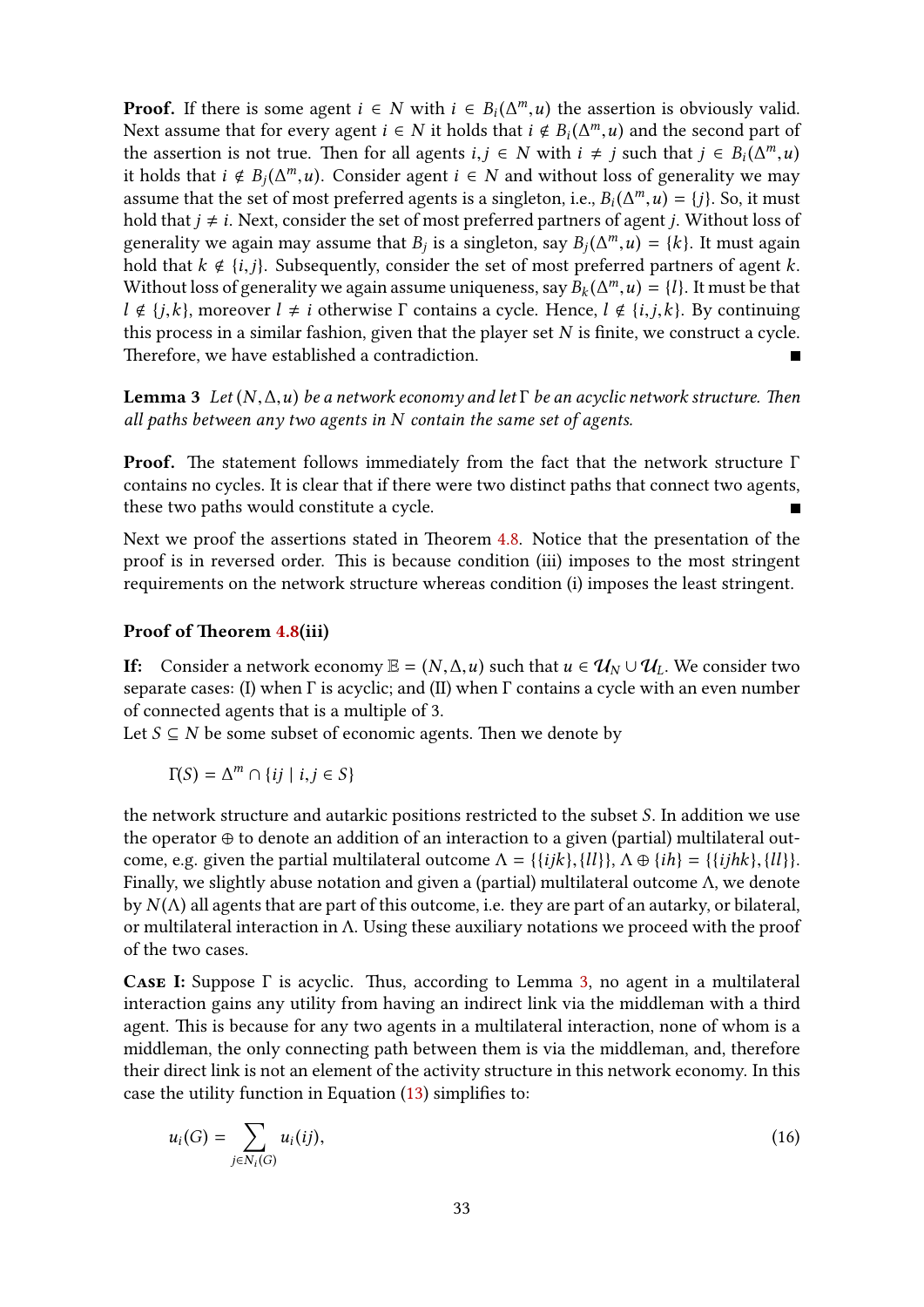for all  $i \in N$  and all  $G \in \mathcal{A}_i(\Delta)$ .<br>We now devise an algorithm to

We now devise an algorithm to construct a stable multilateral outcome in the economy  $E$ introduced above. This construction consists of several steps and collects agents in various multilateral interactions such that there are no possibilities for profitable deviations of all partners involved in the deviation.

We initiate the algorithm by setting N the set of agents,  $\Gamma_1 = \Delta^m$  (the set of links that can<br>be used in the construction of the outcome),  $\Delta_i = \emptyset$  is a partial multilateral outcome and be used in the construction of the outcome),  $\Lambda_1 = \emptyset$  is a partial multilateral outcome and  $K_1 = \emptyset$  is the set of agents who are active in outcome  $\Lambda$  and can act as middlemen. We now proceed by constructing the desired strongly stable multilateral outcome in a stepwise fashion:

Let N,  $\Gamma_k \neq \emptyset$ ,  $\Lambda_k$ ,  $K_k$  be given for k. We now proceed by constructing these elements for step  $k + 1$ .

Take two agents  $i \in N$  and  $j \in N$  (notice that it is possible for  $i = j$ ) such that  $i \in$  $B_j(\Gamma_k, u)$  and  $j \in B_i(\Gamma_k, u)$ . Such two agents exist for any non-empty  $\Gamma_k \subseteq \Gamma$  by Lemma [2.](#page-32-1)

If  $i = j$ , then we define

$$
\Lambda_{k+1} = \Lambda_k \cup \{ij\};\tag{17}
$$

<span id="page-34-1"></span><span id="page-34-0"></span>
$$
\Gamma_{k+1} = \Gamma_k \setminus L_i(\Delta^m) \tag{18}
$$

$$
K_{k+1} = K_k. \tag{19}
$$

Thus, in [\(17\)](#page-34-0), we add the autarky {*ii*} to the partial outcome  $\Lambda_k$ . In [\(18\)](#page-34-1) we update the set of available interactions in  $\Gamma_k$  by eliminating all interactions that involve agent *i*. Last, we do not update the set of potential middlemen in the outcome  $\Lambda_{k+1}$  as the only new agent in this outcome, agent i, cannot add another link without exiting the autarkic state. Subsequently we proceed to step  $k + 1$  in our construction process.

If  $i \neq j$  and  $i \notin K_k$  and  $j \notin K_k$ , then we define

$$
\Lambda_{k+1} = \Lambda_k \cup \{ij\};\tag{20}
$$

<span id="page-34-4"></span><span id="page-34-3"></span><span id="page-34-2"></span>
$$
\Gamma_{k+1} = \Gamma_k \setminus \Gamma \left( N(\Lambda_{k+1}) \right) ; \tag{21}
$$

$$
K_{k+1} = K_k \cup \{i, j\}.
$$
\n(22)

Thus, in [\(20\)](#page-34-2), we add the bilateral interaction {ij} to the partial outcome  $\Lambda_k$ . In [\(21\)](#page-34-3) we update the set of interactions  $\Gamma_k$  by eliminating all links among agents who are already part of the outcome  $\Lambda_{k+1}$ , i.e. these are the autarkic relations of agents i and j, and all interactions of *i* and *j* with any other agent who is part of the outcome  $\Lambda_k$ . This is because by construction agents in  $\Lambda_k$  are connected to their most preferred partners, and thus, would not want to delete a link with their most preferred partner to join an interaction with *i* or *j*. Last, in [\(22\)](#page-34-4) we update the set of potential middlemen in the outcome  $\Lambda_{k+1}$  by adding both agents *i* and *j* as they can add interactions to the existing one. Subsequently we proceed to step  $k + 1$  in our construction process.

If  $i \neq j$  and  $i \notin K_k$  and  $j \in K_k$ , and  $u_j(\Lambda_l \oplus \{ij\}) \leq u_j(\Lambda_k)$ , then we define

$$
\Lambda_{k+1} = \Lambda_k;
$$
  
\n
$$
\Gamma_{k+1} = \Gamma_k \setminus \{ij\} ;
$$
  
\n
$$
K_{k+1} = K_k.
$$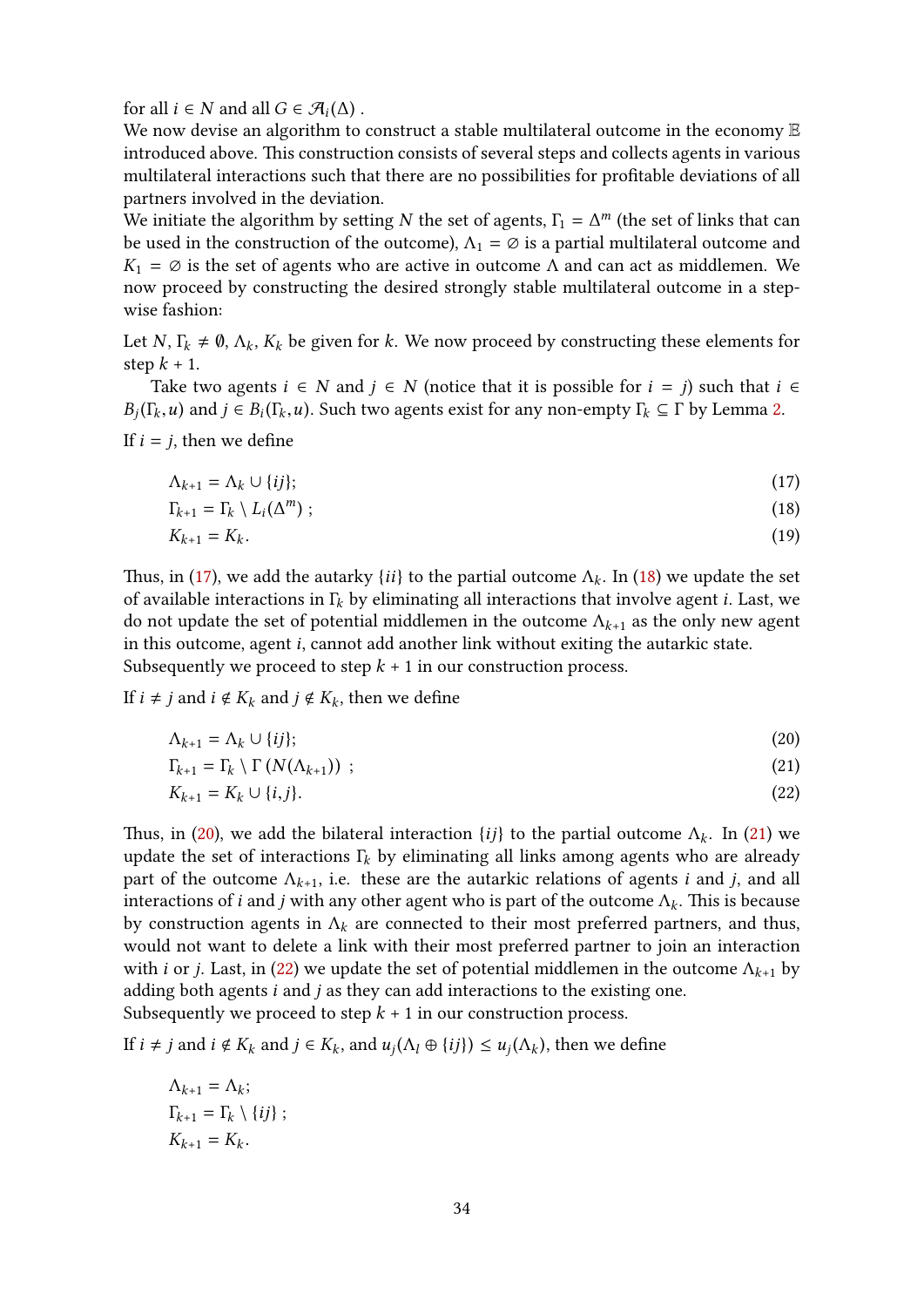This is the case when an agent wants to join a multilateral interaction but the middleman of this interaction is better-off if the interaction is not added. Thus, the only update is to eliminate the non-desirable interaction from the middleman's point of view from the set of possible interactions to be considered in the next step.

We proceed to step  $k + 1$  in our construction process.

If  $i \neq j$  and  $i \notin K_k$  and  $j \in K_k$ , and  $u_j(\Lambda_l \oplus \{ij\}) > u_j(\Lambda_k)$ , then we define

<span id="page-35-1"></span><span id="page-35-0"></span>
$$
\Lambda_{k+1} = \Lambda_k \oplus \{ij\};\tag{23}
$$

 $\Gamma_{k+1} = \Gamma_k \setminus \{L_i(\Delta^m) \text{ for all } i \in N_j\}$  $(\Lambda_{k+1})$  ; (24)

<span id="page-35-2"></span>
$$
K_{k+1} = K_k \setminus N_j(\Lambda_k). \tag{25}
$$

This is the case when an agent wants to join a multilateral interaction and the middleman of this interaction is better-off when the interaction is added. Thus in  $(23)$  we add the interaction  $\{ij\}$  to the existing multilateral or bilateral interaction in which agent j is involved in the partial outcome  $\Lambda_k$ . In [\(24\)](#page-35-1) we remove from future consideration all interactions of all agents with whom j is connected because those agents cannot add any new interaction without deleting the one with  $j$ . For the same reason, we update the set of possible middle-men in [\(25\)](#page-35-2) by removing all agents with whom *j* is connected in  $\Lambda_k$ . This is only important if *j* is involved in a bilateral interaction in the outcome  $\Lambda_k$ .

We proceed through the procedure until for some  $k = \overline{k}$  we arrive at the situation that  $\Gamma_{\bar{k}} = \emptyset$ . (Note that such a  $\bar{k} \leq |\Gamma|$  always exists.) Now consider  $\Lambda^* = \Lambda_{\bar{k}}$ . First, since the procedure devised above assigns every agent to either an autarkic activity a bilateral the procedure devised above assigns every agent to either an autarkic activity, a bilateral interaction, or a multilateral interaction,  $\Lambda^*$  is a multilateral outcome. Furthermore, each constructed interaction in  $\Lambda^*$  is based on either the optimality of an autarkic interaction constructed interaction in  $\Lambda^*$  is based on either the optimality of an autarkic interaction,<br>the optimality of a bilateral interaction, or the optimality of adding an interaction for a the optimality of a bilateral interaction, or the optimality of adding an interaction for a middleman. In the latter case, the form of the hedonic profiles given in  $(16)$  imply that the utilities generated in the constructed multilateral interactions in  $\Lambda^{\star}$  are maximal under the<br>imposed restrictions as well. Finally, this also guarantees that the middleman of multilatimposed restrictions as well. Finally, this also guarantees that the middleman of multilateral interaction  $G \in \Sigma(\Gamma) \cap \Lambda^*$  does not have any incentives to break any relationships with members  $i \in N(G)$ . This implies, therefore, that the constructed multilateral outcome  $\Lambda^*$ members  $i \in N(G)$ . This implies, therefore, that the constructed multilateral outcome  $\Lambda^*$ <br>is indeed strongly stable as required is indeed strongly stable as required.

This concludes the Proof of Case I.

**CASE II:** Suppose  $\Gamma$  contains a cycle  $C = (i_1, \ldots, i_m)$  of length  $m - 1 = 6s$  for some  $s \in \mathbb{N}$ . Since the length of the cycle is at least 6, it holds that for all distinct agents  $i, j \in N$  who are connected in a multilateral interaction G via a middleman  $c$  (ic, jc  $\in$  G), ij  $\notin$   $\Gamma$ , and, therefore, for all agents  $i \in N$  the utility function  $u_i \colon \mathcal{A}_i(\Delta) \to \mathbb{R}$  takes the form of equation (16) [\(16\)](#page-33-1).

Depending on the utility profile, we distinguish two sub-cases. In the first case the utility profile is such that the property of Lemma  $2$  is satisfied, and, thus, in all sub-sets of the simple interaction structure there exists a pair of agents who are in each other's set of most preferred partners. In the second case, the opposite is true, i.e., the utility profile is such that in at least one sub-set of the simple interaction structure all agents' most preferred partners do not have them in their respective sets of most preferred partners. Whereas in the former case we can follow the algorithm described in Case I to find a strongly stable outcome, in the latter case we show how the algorithm has to be augmented to find a strongly stable outcome.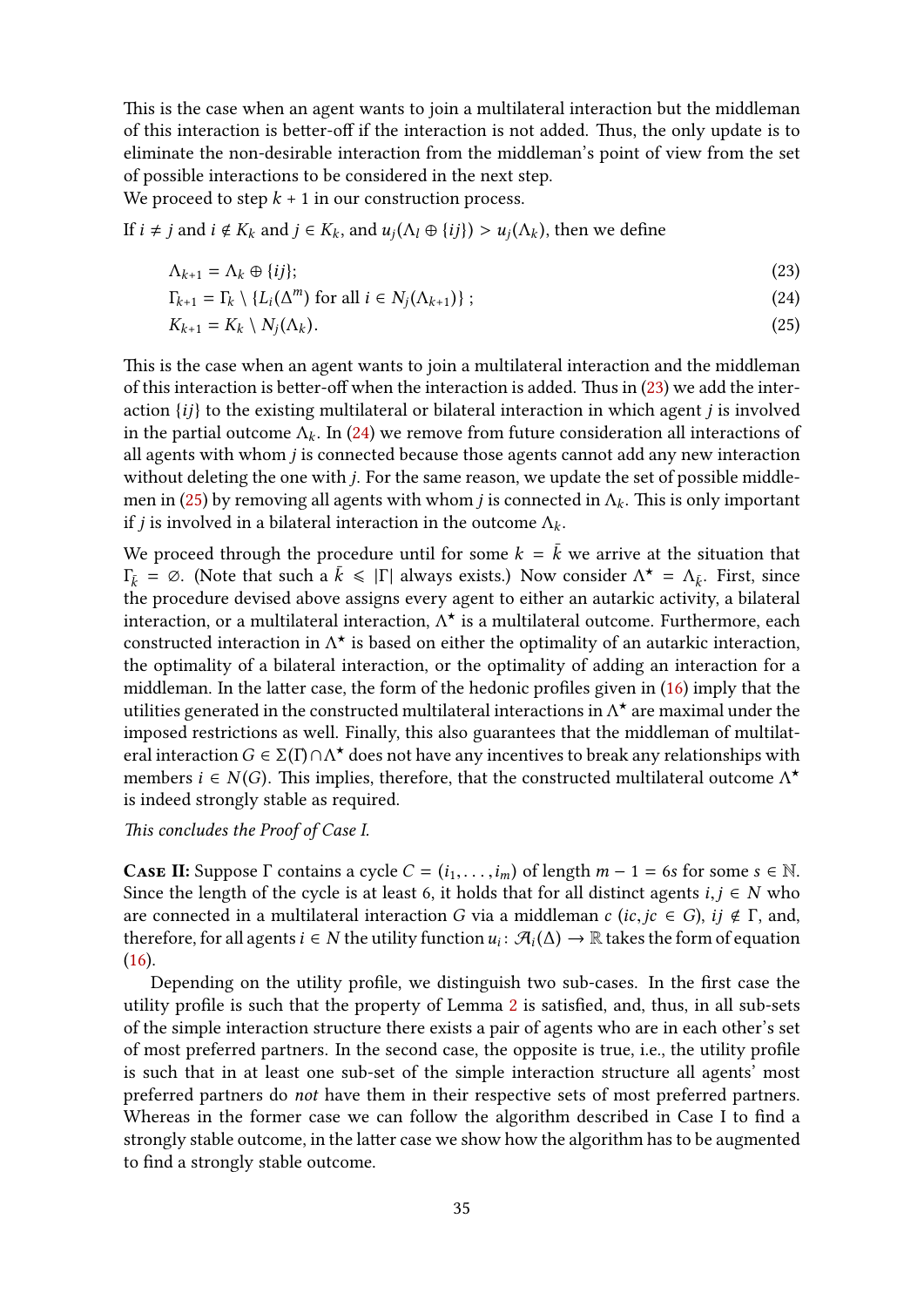**CASE II.A:** Consider a utility function  $u_i \in \mathcal{U}_L$  which exhibits link-based externalities. For the utility profile to satisfy the property of Lemma [2,](#page-32-1) it must be that  $(a)$  there exists an agent  $i_k$  with  $k = 1, ..., m - 1$  such that  $i_k \in B_{i_k}(\Delta^m, u)$ ; or (b) there are two consecutive<br>agents along the cycle  $i_k$ ,  $i_k \in C$  for some  $k = 1$ ,  $m = 1$  with  $i_k = i$ , such that agents along the cycle  $i_{k-1}, i_k \in C$  for some  $k = 1, ..., m-1$  with  $i_0 = i_{m-1}$  such that  $i_{m-k} \in B_1 \wedge \{0, m, u\}$  and  $i_k \in B_2 \wedge \{0, m, u\}$ ; or  $(c)$  there is a pair of agents one of whom is on  $i_{k-1}$  ∈  $B_{i_k}(\Delta^m, u)$  and  $i_k \in B_{i_{k-1}}(\Delta^m, u)$ ; or (c) there is a pair of agents one of whom is on<br>the cycle and the other not *i.e. i.* ∈ C for some  $k - 2$  and *i.e.* C such that the cycle and the other not, *i.e.*,  $i_k \in C$  for some  $k = 2, ..., m - 1$  and  $j \notin C$  such that  $i \in B$ .  $(\Lambda^m u)$  and  $i_k \in B$ .  $(\Lambda^m u)$ . Then we can use the algorithm described in Case I to j ∈  $B_{i_k}(\Delta^m, u)$  and  $i_k \in B_j(\Delta^m, u)$ . Then, we can use the algorithm described in Case I to construct a strongly stable assignment. The utility profile ensures that in each step k of the construct a strongly stable assignment. The utility profile ensures that in each step k of the algorithm such that  $\Gamma_1 \neq 0$ , there is (a) an agent  $i \in N$  such that  $i \in R(\Gamma_1, u)$ ; or (b) there algorithm such that  $\Gamma_k \neq 0$ , there is (*a*) an agent  $i \in N$  such that  $i \in B_i(\Gamma_k, u)$ ; or (*b*) there is a pair of distinct agents  $i \in N$  such that  $i \in B_i(\Gamma_i, u)$  and  $i \in B_i(\Gamma_i, u)$ . Therefore, in this is a pair of distinct agents  $i, j \in N$  such that  $j \in B_i(\Gamma_k, u)$  and  $i \in B_j(\Gamma_k, u)$ . Therefore, in this case the presence of a cycle is immaterial for the implementation of the algorithm case, the presence of a cycle is immaterial for the implementation of the algorithm. A similar argument applies to  $u_i \in \mathcal{U}_N$ .

**CASE II.B:** Last, consider a profile of utility functions  $u_i \in \mathcal{U}_L$  which satisfies the link-based externality property. For the utility profile to violate the property of Lemma [2,](#page-32-1) it must be that the utility profile is such that (a) for all agents  $i_k$  along the cycle  $C = (i_1, \ldots, i_m)$  in  $\Gamma$ with  $k = 1, ..., m-1$ ,  $i_k \notin B_{i_k}(\Delta^m, u)$ ; (b) for all consecutive agents along the cycle  $i_{k-1}, i_k \in C$  for some  $k-1$ ,  $m-1$  with  $i_0 = i_j$ , if  $i_j \in R$ .  $(\Delta^m, u)$  then  $i_j \notin R$ .  $(\Delta^m, u)$ ; and C for some  $k = 1, ..., m - 1$  with  $i_0 = i_{m-1}$ , if  $i_{k-1} \in B_{i_k}(\Delta^m, u)$ , then  $i_k \notin B_{i_{k-1}}(\Delta^m, u)$ ; and  $\Delta^m$  of some in  $i_k \in \Delta^m$  of whom  $i_k \in C$  is on the cycle and  $i \notin C$  is not (c) for all pairs of distinct agents  $i_k j \in \Delta^m$  of whom  $i_k \in C$  is on the cycle and  $j \notin C$  is not, it does not hold that  $i \in B$ .  $(\Delta^m u)$  and  $i_k \in B_1(\Delta^m u)$ it does *not* hold that *j* ∈  $B_{i_k}(\Delta^m, u)$  and  $i_k$  ∈  $B_j(\Delta^m, u)$ .<br>For a utility function (16) to satisfy (a)-(c) above the

For a utility function [\(16\)](#page-33-1) to satisfy (a)-(c) above there are only three possibilities:<sup>[14](#page-36-0)</sup>

(i) 
$$
u_{i_k}(i_k i_k) \leq u_{i_k}(i_{k-1} i_k) < u_{i_k}(i_k, i_{k+1}) \leq u_{i_k}(i_k i_{k-1} i_{k+1});
$$

(ii) 
$$
u_{i_k}(i_k i_k) \leq u_{i_k}(i_{k-1} i_k) \leq u_{i_k}(i_k i_{k-1} i_{k+1}) < u_{i_k}(i_k, i_{k+1});
$$
 or

(iii) 
$$
u_{i_k}(i_{k-1}i_k) < u_{i_k}(i_ki_k) < u_{i_k}(i_k,i_{k+1})
$$
 for all  $k = 1,...,m-1$  with  $i_0 = i_{m-1}$ .

Suppose, the profile of utility function is as in (i), i.e.,  $u_{i_k}(i_k i_k) \leq u_{i_k}(i_{k-1} i_k) < u_{i_k}(i_k, i_{k+1}) \leq$ <br>  $u_{i_k}(i_k, i_{k+1})$  for all  $k-1$  and some subset the partial multilateral outcome for the agents along the cycle  $C = (i_1, \ldots, i_m)$  of length  $m - 1 = 6s$  for some  $s \in \mathbb{N}$ .  $u_{i_k}(i_k i_{k-1} i_{k+1})$  for all  $k = 1, \ldots, m-1$  with  $i_0 = i_{m-1}$  and consider the partial multilateral

$$
\Lambda_1 = \{ \{i_2 i_1 i_3\}, \{i_5 i_4 i_6\}, \ldots, \{i_{m-2} i_{m-3} i_{m-1}\} \}.
$$

Here the agents along the cycles are organized in exactly  $2 \times s$  multilateral interactions. Moreover, these agents have no blocking opportunities and all IR, PS, PS<sup>\*</sup>, and RP conditions are satisfied. For example, consider agent  $i_3$ . This agent prefers to be in a bilateral interaction with agent  $i_4$  than in a multilateral interaction with  $i_2$  and  $i_1$ . Agent  $i_4$ , however, prefers to stay in the multilateral interaction where  $i<sub>5</sub>$  acts as a middleman than move to a bilateral interaction with  $i_3$ . Therefore, a multilateral outcome where the agents along the cycle are organized in 2  $\times$  s multilateral interactions as defined in  $\Lambda_1$  and all other agents outside the cycle are organized via the algorithm described in Case 1 is strongly stable.

Next, suppose the profile of utility function is as in (ii), i.e.,  $u_{i_k}(i_k i_k) \leq u_{i_k}(i_{k-1} i_k) \leq$ the partial multilateral outcome,  $\Lambda_2$ , for all agents along the cycle the partial multilateral outcome,  $\Lambda_2$ , for all agents along the cycle  $(i_k i_{k-1} i_{k+1}) < u_{i_k} (i_k, i_{k+1})$  for all  $k = 1, ..., m-1$  with  $i_0 = i_{m-1}$ .<sup>[15](#page-36-1)</sup> In addition, consider

 $\Lambda_2 = \{ \{i_1 i_2\}, \{i_3 i_4\}, \ldots, \{i_{m-1} i_{m-2}\} \}$ .

<span id="page-36-0"></span><sup>&</sup>lt;sup>14</sup>Recall that by the definition of a regular utility profile, we have  $u_{ik}(i_k i_k) \leq u_{ik}(i_{k-1} i_k)$  and  $u_{ik}(i_k i_k) \leq$ <br>(ii, ii, i) implies that  $u_{ik}(i_k i_k) \leq u_{ik}(i_k i_k)$ . This assumption is innocuous in this context  $u_{i_k}(i_k, i_{k+1})$  implies that  $u_{i_k}(i_k i_k) \le u_{i_k}(i_k i_{k-1} i_{k+1})$ . This assumption is innocuous in this context.

<span id="page-36-1"></span><sup>&</sup>lt;sup>15</sup>Notice that for a utility function [\(16\)](#page-33-1) to satisfy this relation, it must be that  $u_{i_k}(i_{k-1}i_k) < 0$ .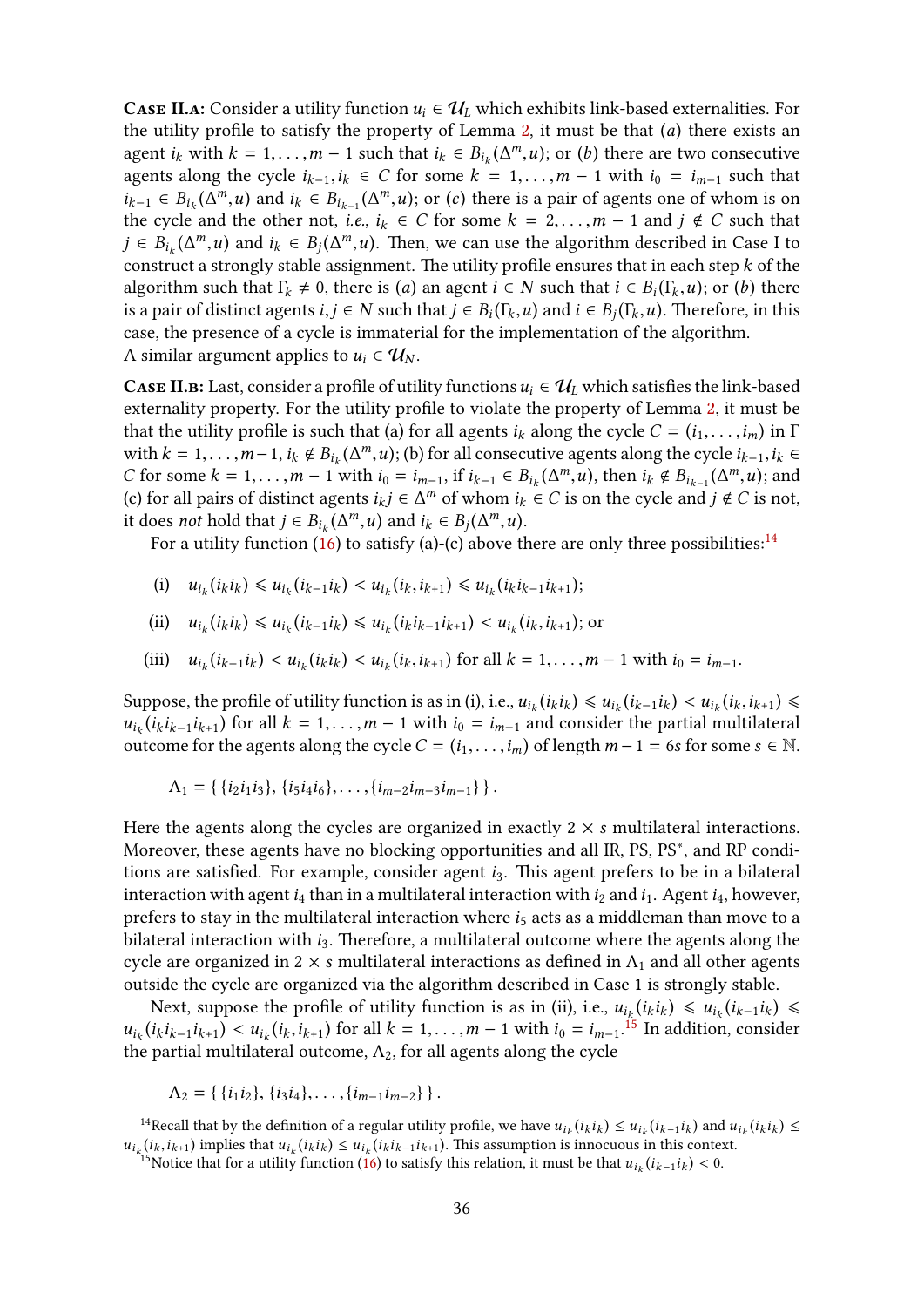$\Lambda_2$  consists of exactly 3  $\times$  s bilateral matchings. Notice that there are no blocking possibilities and all relevant no-blocking conditions IR, PS, and PS∗ are satised for all agents along the cycle. For example, consider agent  $i_2$ :  $i_2$  prefers to be linked to  $i_3$  either in bilateral interaction  $i_2i_3$  or in the multilateral interaction  $i_3i_2i_4$  than to be matched to  $i_1$ . Agent  $i_3$ , however, prefers to be in a matching with  $i_4$  than to add the link with  $i_2$  and act as middleman. Therefore, a multilateral outcome, where the agents along the cycle are organized in 2  $\times$  s multilateral interactions as defined in  $\Lambda_2$  and all other agents outside the cycle are organized via the algorithm described in Case 1 is strongly stable.

Last, let the profile of utility function be as in (iii), i.e.,  $u_{i_k}(i_{k-1}i_k) < u_{i_k}(i_k i_k) < u_{i_k}(i_k, i_{k+1})$ <br>all  $k - 1$  =  $m - 1$  with  $i_0 = i - 1$ . In addition, consider partial outcome,  $\Lambda_0$  where all for all  $k = 1, ..., m - 1$  with  $i_0 = i_{m-1}$ . In addition, consider partial outcome,  $\Lambda_3$ , where all,  $m - 1$  agents along the cycle are autarkic.  $m - 1$ , agents along the cycle are autarkic.

$$
\Lambda_3 = \{ \{i_1 i_1\}, \{i_2 i_2\}, \ldots, \{i_{m-1} i_{m-1}\} \}.
$$

Notice that again there are no blocking opportunities for any agent along the cycle. For example, consider agent  $i_1$ . Agent  $i_1$  prefers to be in a bilateral interaction with agent  $i_2$ . Agent  $i_2$ , however, prefers to be in autarky than to be matched to  $i_1$ . Therefore, a multilateral outcome, where the agents along the cycle are organized in  $m - 1$  autarkies as defined in  $\Lambda_3$  and all other agents outside the cycle are organized via the algorithm described in Case 1 is strongly stable.

Again a similar argument applies to  $u_i \in \mathcal{U}_N$ .

This completes the proof of Case II.

Only if: Let there be a strongly stable multilateral outcome in the network economy  $(N,\Delta,u)$  for all  $u \in \mathcal{U}_N \cup \mathcal{U}_L$ . We show by contradiction the necessity of the condition that Γ contains no cycles, or that if it contains a cycle, it is a cycle with an even number of connected agents which is also a multiple of 3. We discuss two cases: the first case is when the length of the cycle is even but not a multiple of three, and the second one is when the length is odd. In both cases we identify utility profiles for which no strongly stable outcomes exist in the network economy.

**CASE I:** Suppose that the network structure  $\Gamma$  contains a cycle  $C = (i_1, i_2, \ldots, i_m)$  with  ${i_k i_{k+1}} \in \Gamma$  for all  $k = 1, \ldots, m-1$  and  $m \ge 4$  and  $m-1$  is an even number which is not a multiple of 3.

Now, consider a utility profile  $u \in \mathcal{U}_L$  such that  $u_j(i_k j) < u_j(jj)$  and

$$
u_{i_k}(i_k j) < u_{i_k}(i_k i_k) < u_{i_k}(i_{k-1} i_k) < u_{i_k}(i_k i_{k+1}) < u_{i_k}(i_k i_{k-1} i_{k+1})
$$

for all  $k = 1, ..., m-1$  with  $i_0 = i_{m-1}$  and all  $j \in N_{i_k}(\Gamma) \setminus \{i_{k-1}i_{k+1}\}\)$ . Let  $\Lambda^{\star}$  be a strongly stable multilateral outcome in this network economy. Note that in the strongly stable outcome  $\Lambda^{\star}$ multilateral outcome in this network economy. Note that in the strongly stable outcome  $\Lambda^{\star}$ <br>the largest number of agents located along the cycle who can form a multilateral interaction the largest number of agents located along the cycle who can form a multilateral interaction that satisfies IR is three and that all of the agents in such a multilateral interaction are located along the cycle. In addition, since the length of the cycle is not a multiple of three, it must be that in  $\Lambda^*$  at least one agent is autarkic or at least two agents are in a bilateral<br>interaction. We consider two sub-cases interaction. We consider two sub-cases.

**CASE I.A:** First, suppose that  $\{i_k i_k\} \in \Lambda^*$  for some  $k = 1, ..., m - 1$ . Since  $\Lambda^*$  is a strongly stable outcome, the individual rationality condition is satisfied for all agents in N. Hence stable outcome, the individual rationality condition is satisfied for all agents in  $N$ . Hence, agent  $i_{k-1}$  is in a state of autarky; or connected to agent  $i_{k-2}$  either in the bilateral inter-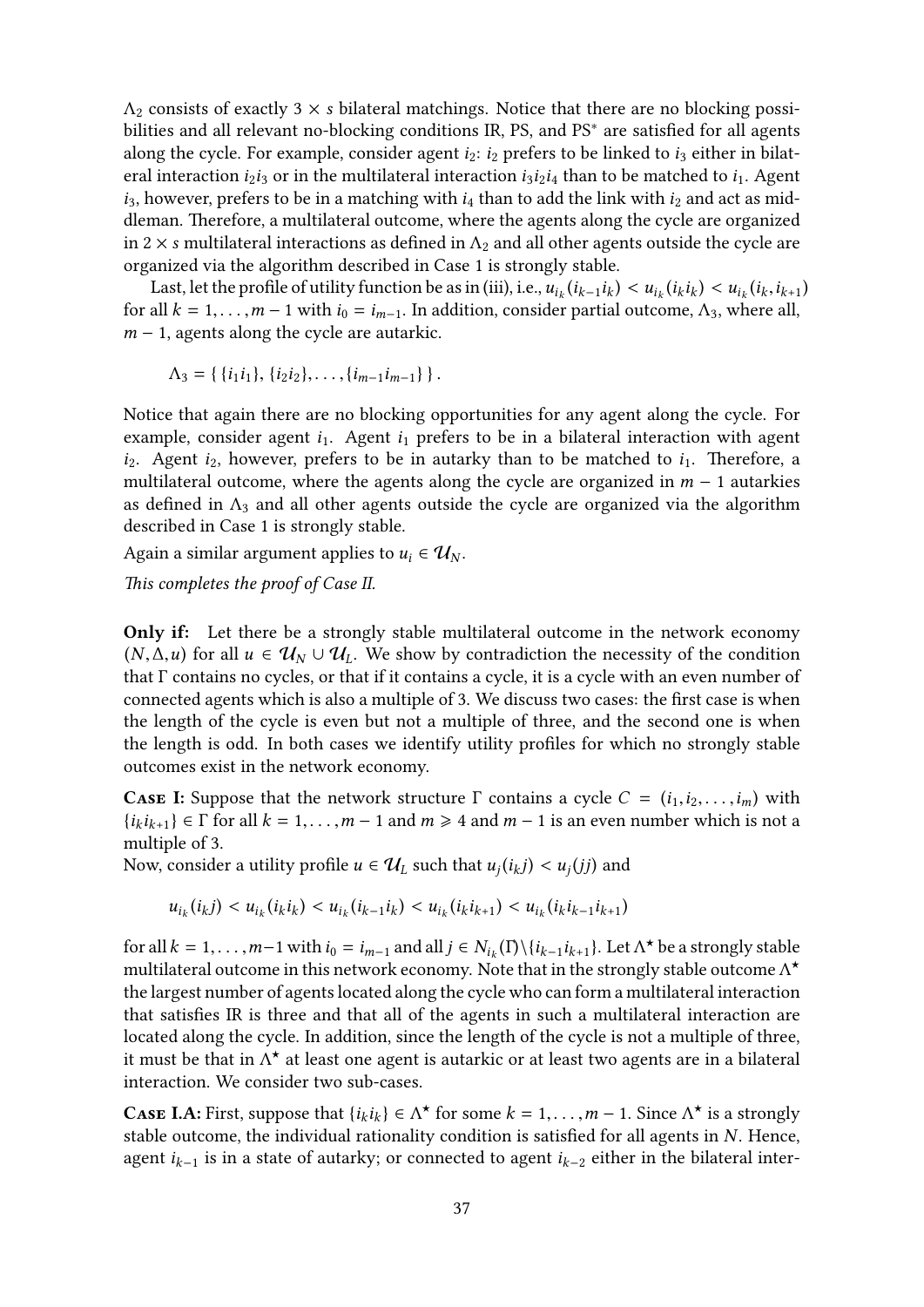action  $g' = \{i_{k-1}i_{k-2}\}\)$ , or the multilateral interaction  $g'' = \{i_{k-2}i_{k-1}i_{k-3}\}\$  with  $i_0 = i_{m-1}$ ,  $i_{k-1}i_{k-2}$  and  $i_{k-1}i_{k-1}$ , Moreover using equation (16) to derive the utility of player  $i_{k-1}$  $i_{-1} = i_{m-2}$ , and  $i_{-2} = i_{m-3}$ . Moreover, using equation [\(16\)](#page-33-1) to derive the utility of player  $i_{k-1}$ we note that  $u_{i_{k-1}}(g') = u_{i_{k-1}}(g'')$ . In all three cases the PS condition for agents  $i_{k-1}$  and  $i_k$  is violated:  $u_i$ ,  $(i_{k-1}i_k) \ge u_i$ ,  $(i_{k-1}i_k) \ge u_i$ ,  $(i_{k-1}i_k) \ge u_i$ ,  $(i_{k-1}i_{k-1})$ is violated:  $u_{i_k}(i_{k-1}i_k) > u_{i_k}(i_ki_k)$  and  $u_{i_{k-1}}(i_{k-1}i_k) > u_{i_{k-1}}(g'') = u_{i_{k-1}}(g'')$ <br>Therefore the strong stability of  $\Lambda^*$  implies that  $\{i_k, i_k\} \notin \Lambda^*$  for any  $i_k \notin \Lambda^*$ Therefore, the strong stability of  $\Lambda^*$  implies that  $\{i_k i_k\} \notin \Lambda^*$  for any  $i_k \in C$ . ) >  $u_{i_{k-1}}(i_{k-1}i_{k-1}).$ 

**CASE I.B:** Next, suppose that strongly stable multilateral outcome  $\Lambda^*$  contains a bilateral interaction  $\{i_1, i_2, \ldots\}$ . Then, agent  $i_1, i_2$  is connected to agent  $i_2, i_3$  either through the bilateral interaction  $\{i_k i_{k+1}\}\$ . Then, agent  $i_{k-1}$  is connected to agent  $i_{k-2}$  either through the bilateral interaction  $g' = \{i_{k-2}i_{k-1}\}\$ , or the multilateral interaction  $g'' = \{i_{k-2}i_{k-3}i_{k-1}\}\$  with  $i_0 = i_{m-1}$ ,<br> $i_{k-1} = i_{m-2}$ , and  $i_{k-1} = i_{m-1}$ ,  $i_{k-1} = i_{m-1}$  and  $i_{k-1} = i_{m-1}$ ,  $i_{k-1} = i_{m-1}$ ,  $i_{k-1} = i_{m-1}$ ,  $i_{-1} = i_{m-2}, i_{-2} = i_{m-3}$ , and  $i_{-3} = i_{m-4}$ .<sup>[16](#page-38-0)</sup> In all cases the no blocking condition PS\* for agents  $i_{m-1}$  and  $i_{m-1}$  is violated;  $u_{m-1}(i_{m-1}, i_{m-2}) = u_{m-1}(i_{m-1}, i_{m-1})$  as the bilateral interaction  $i_{m-1}$ ,  $i_{k-1}$  and  $i_k$  is violated:  $u_{i_{k-1}}(i_k i_{k-1} i_{k+1}) = u_{i_{k-1}}(i_{k-1} i_k)$  as the bilateral interaction  $i_{k-1} i_{k+1} \notin$ <br>  $\Gamma$  and therefore equation (16) holds: furthermore by the definition of the utility function Γ, and therefore equation  $(16)$  holds; furthermore by the definition of the utility function for Case I, we have  $u_{i_{k-1}}(i_{k-1}i_k) > u_{i_{k-2}}(g)$  $') = u_{i_{k-2}}(g)$ ") and  $u_{i_k}(i_k i_{k-1} i_{k+1}) > u_{i_k}(i_k i_{k+1})$  with  $k_{-1} = m - 2.$ 

Hence, when Γ contains a cycle with an even number of connected agents which is not a multiple of three, there are such utility profiles that satisfy the link-based externality properties, for which there is no strongly stable outcome in the network economy.

**CASE II:** Now suppose that the network structure  $\Gamma$  contains a cycle  $C = (i_1, i_2, \ldots, i_m)$ with  $i_k$ ,  $i_{k+1} \in \Gamma$  for all  $k = 1, \ldots, m - 1$  and  $m \geq 4$  and  $m - 1$  is an odd integer. Now, consider a utility profile  $u \in \mathcal{U}_N \cup \mathcal{U}_L$  such that  $u_j(i_k j) < u_j(jj)$  and

 $u_{i_k}(i_k j) < u_{i_k}(i_k i_k) < u_{i_k}(i_{k-1} i_k) < u_{i_k}(i_k i_{k-1} i_{k+1}) < u_{i_k}(i_k i_{k+1})$ 

for all  $k = 1, ..., m-1$  with  $i_0 = i_{m-1}$  and all  $j \in N_{i_k}(\Gamma) \setminus \{i_{k-1}i_{k+1}\}\)$ . Let  $\Lambda^{\star}$  be a strongly stable multilateral outcome in this network economy. Note that in the strongly stable outcome  $\Lambda^{\star}$ multilateral outcome in this network economy. Note that in the strongly stable outcome  $\Lambda^{\star}$ <br>the largest number of agents located along the cycle that can form a multilateral interaction the largest number of agents located along the cycle that can form a multilateral interaction that satisfies the IR condition is three. In addition, since the length of the cycle is odd, in the outcome  $\Lambda^*$  there must be at least one agent who is autarkic or at least three agents<br>who are in a multilateral interaction. We consider two sub-cases who are in a multilateral interaction. We consider two sub-cases.

**CASE II.A:** First, suppose that  $i_k i_k \in \Lambda^*$  for some  $k = 1, ..., m - 1$ . Similar to CASE I.A, we can show that the PS condition must be violated for agents  $i_k$ , and  $i_k$  as  $y_k$   $(i_k, i_k) >$ we can show that the PS condition must be violated for agents  $i_{k-1}$  and  $i_k$  as  $u_{i_k}(i_{k-1}i_k) >$ <br> $u_{i_k}(i_k,i_k)$  and  $u_{i_k}(i_{k-1}i_k) > u_{i_k}(i_k,i_k) > u_{i_k}(i_k,i_k)$ . Since  $\Lambda^*$  is strongly stable, then it cannot be that  $\{i_k i_k\} \in \Lambda^*$  for some  $i_k \in C$ .  $(i_k i_k)$  and  $u_{i_{k-1}}(i_{k-1} i_k) > u_{i_{k-1}}(\Lambda^{\star}) \ge u_{i_{k-1}}(i_{k-1} i_{k-1})$ . Since  $\Lambda^{\star}$  is strongly stable, then it

**CASE II.B:** Lastly, suppose that the multilateral interaction  $\{i_k i_{k-1} i_{k+1}\} \in \Lambda^*$  for some  $k-1$ ,  $m-1$  with  $k_0 = i$ , and  $k_0 = i$ . In this case the RP condition is violated for  $k = 1, \ldots, m - 1$  with  $k_0 = i_{m-1}$  and  $k_{m+1} = i_1$ . In this case the RP condition is violated for agent  $i_k$  as  $u_{i_k}(i_k i_{k-1} i_{k+1}) < u_{i_k}(i_k i_{k+1})$ . Since  $\Lambda^*$  is strongly stable, then it cannot be that  $\{i_k i_{k-1} i_{k+1}\} \in \Lambda^*$  for some  $i_{k-1}, i_k, i_{k+1} \in C$ .<br>Hence when  $\Gamma$  contains a cycle with an o

Hence, when Γ contains a cycle with an odd number of connected agents, there are such utility profiles that satisfy the link-based externality property, for which there is no strongly stable multilateral outcome in the network economy.

This completes the proof of Theorem  $4.8(iii)$  $4.8(iii)$ .

#### Proof of Theorem [4.8\(](#page-19-0)ii)

**If:** Consider a network economy  $E = (N, \Delta, u)$  such that  $u \in U_L$  exhibits link-based externalities and  $\delta \in (0,1)$ . We consider two cases: (I) when  $\Gamma$  does not contain any cycle;

<span id="page-38-0"></span><sup>&</sup>lt;sup>16</sup>Recall that CASE I.A rules out that  $\{i_{k-1}, i_{k-1}\} \in \Lambda^{\star}$ .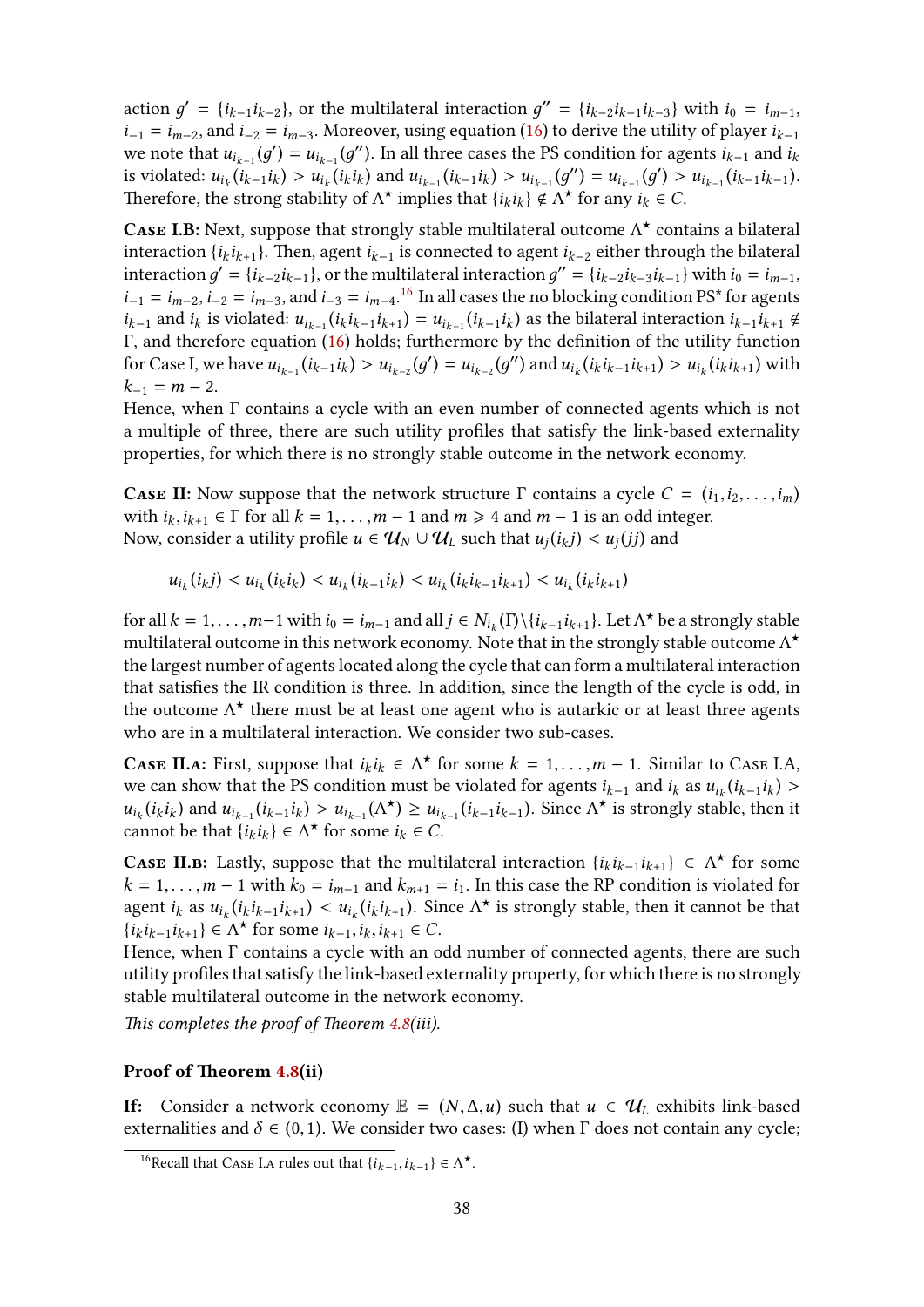(II) when Γ contains a cycle with a number of connected agents that is a multiple of 3 and greater than 3.

Case I: Suppose that Γ is acyclic. Since strong stability implies stability, the proof of Case I follows the steps in Case I of the proof of Theorem  $4.8$ (iii).

**CASE II:** Suppose that  $\Gamma$  has a cycle  $C = (i_1, \ldots, i_m)$  with  $m \geq 5$  and  $m - 1 = 3s$  for some  $s \in \mathbb{N}$ . Since the length of the cycle is at least 6, it holds, as in the proof of Theorem [4.8\(](#page-19-0)iii), that for all distinct agents  $i, j \in N$  who are connected in a multilateral interaction G via a middleman c (ic, jc ∈ G), ij ∉  $\Gamma$ , and, therefore, for all agents  $i \in N$  the utility function  $u_i: \mathcal{A}_i(\Delta) \to \mathbb{R}$  takes the form of equation [\(16\)](#page-33-1).

**CASE II.A:** First, consider a utility function  $u_i \in \mathcal{U}_L$  which satisfies the link-based externality property, such that either (a) there exists an agent  $i_k$  with  $k = 1, \ldots, m - 1$  such that  $i_k \in B_{i_k}(\Delta^m, u)$ ; or (b) there are two consecutive agents along the cycle  $i_{k-1}i_k \in C$  for some  $k-1$  and  $i_k = 1$  with  $i_k = i_k$  such that  $i_k \in B_k$ .  $(\Delta^m, u)$  and  $i_k \in B_k$ .  $(\Delta^m, u)$  or  $(c)$  $k = 1, \ldots, m - 1$  with  $i_0 = i_{m-1}$  such that  $i_{k-1} \in B_{i_k}(\Delta^m, u)$  and  $i_k \in B_{i_{k-1}}(\Delta^m, u)$ ; or (c) there is a pair of agents one of whom is on the cycle and the other not, i.e.,  $i_k \in C$  for some  $k-2$  and  $i \notin C$  such that  $i \in B$ .  $(\Lambda^m u)$  and  $i_k \in B$ . $(\Lambda^m u)$ . Then we can use the  $k = 2, \ldots, m-1$  and  $j \notin C$  such that  $j \in B_{i_k}(\Delta^m, u)$  and  $i_k \in B_j(\Delta^m, u)$ . Then, we can use the about the subsection of the subsection of the utility  $\frac{\partial}{\partial x}$  algorithm described in Case I to construct a stable multilateral outcome since the utility profile ensures that in any of the three cases described above, we can identify agents that fit the requirements stated in Lemma [2.](#page-32-1)

**CASE II.B:** Next, consider a profile of utility functions  $u_i \in \mathcal{U}_L$  which exhibits link-based externalities such that there is no agent  $i_k$  with  $k = 1, ..., m - 1$  such that  $i_k \in B_{i_k}(\Delta^m, u)$ ,<br>or there are no consecutive agents along the cycle  $i_k$ ,  $i_k \in C$  for some  $k - 1$ ,  $m - 1$ or there are no consecutive agents along the cycle  $i_{k-1}, i_k \in C$  for some  $k = 1, \ldots, m-1$ <br>with  $i_0 = i_{k-1}$  such that  $i_{k-1} \in B_1$ .  $(\Delta^m u)$  and  $i_k \in B_2$ .  $(\Delta^m u)$  por is there a pair of agents with  $i_0 = i_{m-1}$  such that  $i_{k-1} \in B_{i_k}(\Delta^m, u)$  and  $i_k \in B_{i_{k-1}}(\Delta^m, u)$ , nor is there a pair of agents one of whom is on the cycle and the other not  $i \in \Delta^m$ ,  $i \in \Delta^m$  for some  $k - 1$  and  $m - 1$  and ( $\lambda$  one of whom is on the cycle and the other not, *i.e.*,  $i_k \in C$  for some  $k = 1, ..., m - 1$  and  $i \notin C$  such that  $i \in B$ .  $(\lambda^m u)$  and  $i_k \in B$ .  $(\lambda^m u)$  $j \notin C$  such that  $i_j \in B_{i_k}(\Delta^m, u)$  and  $i_k \in B_j(\Delta^m, u)$ .

Then, without loss of generality<sup>[17](#page-39-0)</sup>, we may assume that  $\max\{u_{i_k}(i_k i_k), u_{i_k}(i_{k-1} i_k)\} < u_{i_k}(i_k i_{k+1}),$ <br>for all  $k-1$   $m-1$  with  $i_0 = i$ for all  $k = 1, ..., m - 1$  with  $i_0 = i_{m-1}$ .

Suppose, first, that the profile of utility functions is

$$
u_{i_k}(i_k i_k) \leq u_{i_k}(i_{k-1} i_k) < u_{i_k}(i_k i_{k+1})
$$

for all  $k = 1, \ldots, m - 1$  with  $i_0 = i_{m-1}$ . Then, a (partial) multilateral outcome  $\Lambda_1$  can be introduced that consists of exactly s multilateral interactions of the type

$$
\Lambda_1 = \{ \{i_2 i_1 i_3\}, \{i_5 i_4 i_6\}, \ldots, \{i_{m-2} i_{m-3} i_{m-1}\} \}.
$$

Clearly, all no-blocking conditions IR and PS are satisfied for the agents in  $\Lambda_1$ . Consider, for example, agent  $i_3: i_3$  prefers to in a bilateral interaction with agent  $i_4: i_4$ , however, has higher utility from the multilateral interaction  $i_5i_4i_6$  than the bilateral  $i_3i_4$ . Moreover the no-blocking condition PS<sup>\*</sup> is automatically satisfied as no agent can add a link without deleting all existing links. Therefore, a multilateral outcome where all agents on the cycle are linked in multilateral interactions of the type described in  $\Lambda_1$  and all agents not on the cycle are linked following the algorithm presented in Case I is stable.

<span id="page-39-0"></span> $17$ The statement is justified because by definition of a regular utility profile, we have ruled out the degenerate case  $u_{i_k}(i_k i_k) \leq u_{i_k}(i_{k-1} i_k)$  and  $u_{i_k}(i_k i_k) \leq u_{i_k}(i_k, i_{k+1})$  implies that  $u_{i_k}(i_k i_k) \leq u_{i_k}(i_k i_{k-1} i_{k+1})$ .<br>In this context when all utility levels are negative and the number of connected agents on the In this context when all utility levels are negative and the number of connected agents on the cycle is odd, relaxing this assumption may lead to instability.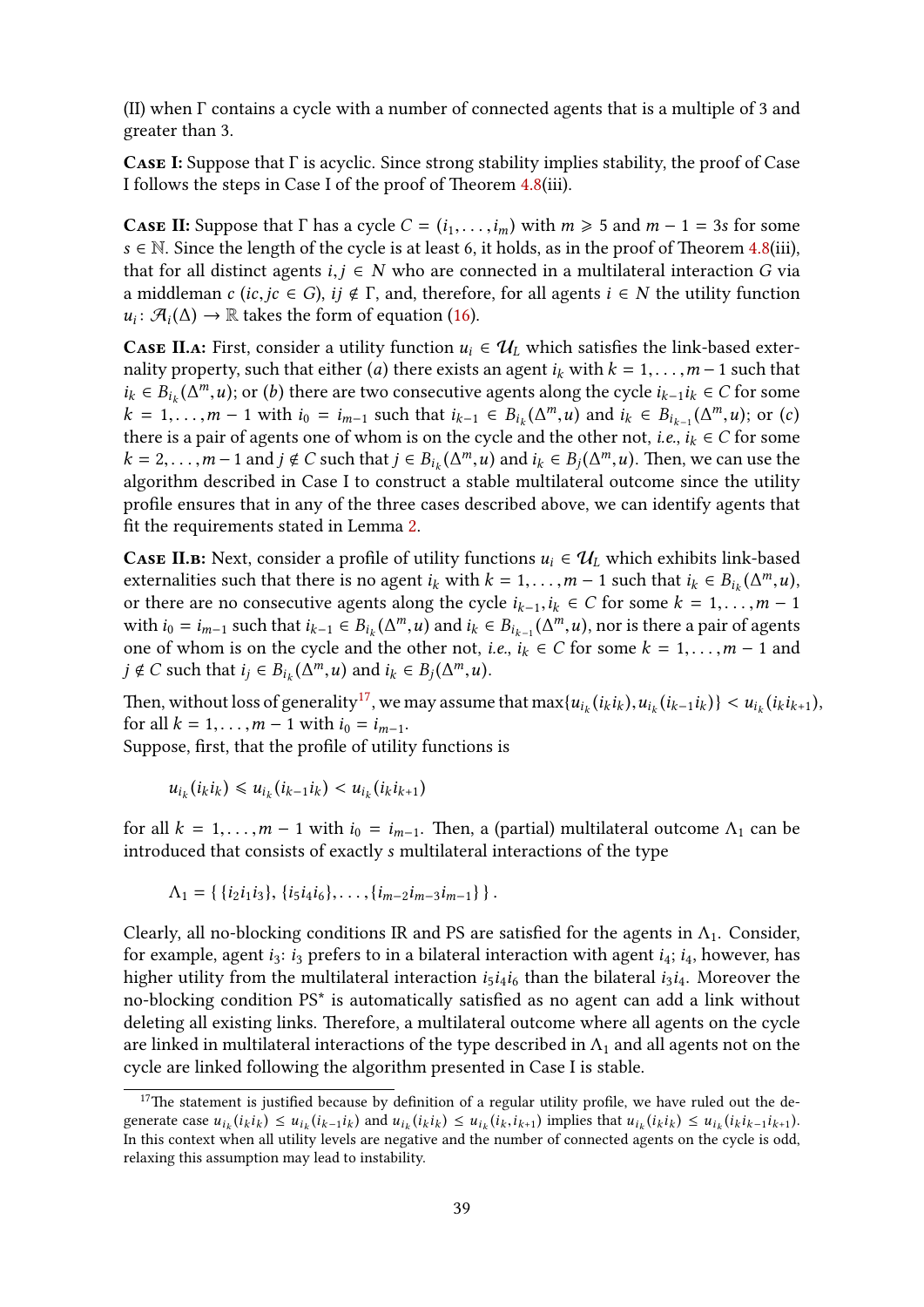Last, suppose that the profile of utility function is given by

$$
u_{i_k}(i_{k-1}i_k) \leq u_{i_k}(i_ki_k) < u_{i_k}(i_ki_{k+1})
$$

for all  $k = 1, \ldots, m - 1$  with  $i_0 = i_{m-1}$ . Consider an outcome where all agents along the cycle are autarkic:

$$
\Lambda_2 = \{ \{i_1 i_1\}, \{i_2 i_2\}, \ldots, \{i_{m-1} i_{m-1}\} \}.
$$

Notice that all relevant no-blocking conditions IR and PS are satisfied with respect to these agents. Consider for example agent  $i_k$ . Agent  $i_k$  prefers to be linked with agent  $i_{k+1}$ . Agent  $i_{k+1}$ , however, prefers to be autarkic than to be in a matching with  $i_k$ . Thus a multilateral outcome in which all agents along the cycle are autarkic as in  $\Lambda_2$  and all other agents are linked following the algorithm presented in Case I constitutes a stable outcome.

This completes the proof of Case II.

**Only if:** Let  $\Delta = \Omega \cup \Gamma \cup \Sigma(\Gamma)$  be a feasible activity structure and let  $\mathcal{U}_L$  be the collection of hedonic utility profiles exhibiting link-based externalities. We show by contradiction the necessity of the condition that  $\Gamma$  contains no cycles or if it contains a cycle it is a cycle with a number of connected agents equal  $m \geq 5$  with  $m - 1 \neq 3s$  with  $s \in \mathbb{N}$ .

Let there be a stable multilateral outcome in the network economy  $(N, \Delta, u)$  for all  $u \in U_L$ . Let the network structure  $\Gamma$  contain a cycle  $C = (i_1, i_2, \ldots, i_m)$  with  $i_k, i_{k+1} \in \Gamma$  for all  $k = 1, \ldots, m - 1$  and  $m \geq 4$  and  $m - 1 \neq 3s$  with  $s \in \mathbb{N}$  with  $s > 1$ . We discuss two cases: when the cycle consists of exactly three connected agent and when the number of agents is not a multiple of 3.

**CASE I:** Suppose first that the cycle contains exactly 3 agents,  $C = (i_1, i_2, i_3, i_1)$  and consider

the utility profile exhibiting link-based externalities with  $\delta = 2/3$ :  $u_{i_k}(i_k i_k) = 0$ ,  $u_{i_k}(i_k j) =$ <br> $-\infty$  for all  $k = 1, 2, 3$  and for all  $i \in N$ . (D)  $\{i_k, i_k, j_k, \}$  with  $k_0 = 3$  and  $k_1 = 1$ ;  $u_k(i_k j) =$  $-\infty$  for all  $k = 1, 2, 3$  and for all  $j \in N_{i_k}(\Gamma) \setminus \{i_{k-1}, i_{k+1}\}$  with  $k_0 = 3$  and  $k_4 = 1$ ;  $u_{i_1}(i_1 i_2) =$ <br> $u_{i_1}(i_2 i_2) = u_{i_2}(i_2 i_2) = u_{i_1}(i_2 i_2) = 1$  and  $u_{i_1}(i_2 i_2) = -4$ . Using equation (13), we  $u_{i_2}(i_2i_3) - u_{i_3}(i_2i_3) - 2$ ,  $u_{i_1}(i_1i_3) - u_{i_2}(i_1i_2) - 1$  and  $u_{i_3}(i_1i_3) - 4$ . Osing equation (15), we<br>can easily calculate  $u_{i_1}(i_1i_2i_3) = u_{i_2}(i_2i_1i_3) = 3$ ,  $u_{i_1}(i_2i_1i_3) = u_{i_2}(i_3i_1i_2) = 8/3$ ,  $u_{$  $(i_2i_3) = u_{i_3}(i_2i_3) = 2, u_{i_1}(i_1i_3) = u_{i_2}(i_1i_2) = 1$  and  $u_{i_3}(i_1i_3) = -4$ . Using equation [\(13\)](#page-18-0), we  $u_{i_2}(i_1 i_2 i_3) = 7/3, u_{i_3}(i_3 i_1 i_2) = -2, u_{i_3}(i_1 i_2 i_3) = -8/3, \text{ and } u_{i_3}(i_2 i_1 i_3) = -2/3.$ <br>For the sake of argument suppose a stable multilateral outcome exist

For the sake of argument suppose a stable multilateral outcome exists. Clearly, in the stable multilateral outcome no agent on the cycle can be linked to an agent not on the cycle as such an outcome would violate the IR condition for the agents on the cycle. We are going to discuss all possible states for agent  $i_1$ —autarky, bilateral interactions, and multilateral interactions—and show that in each case at least one of the no-blocking conditions is violated. First, it is clear that we cannot have agent  $i_1$  autarkic as this will violate (a) the PS condition if agent  $i_2$  is also autarkic  $(u_{i_1}(i_1i_1) = 0 < 2 = u_{i_1}(i_1i_2)$ <br>and  $u_i(i_2i_2) = 0 < 1 = u_i(i_2i_2)$ ; or (b) the PS\* condition if agent is is in a bilatand  $u_{i_2}(i_2i_2) = 0 < 1 = u_{i_2}(i_1i_2)$ ; or (b) the PS<sup>\*</sup> condition if agent  $i_2$  is in a bilat-<br>eral interaction with is and can add the link with is without deleting the link with is eral interaction with  $i_3$  and can add the link with  $i_1$  without deleting the link with  $i_3$  $(u_{i_1}(i_1i_1) = 0 < 8/3 = u_{i_1}(i_2i_1i_3)$  and  $u_{i_2}(i_2i_3) = 2 < 3 = u_{i_2}(i_2i_1i_3)$ . Next, consider the bilateral interactions for agent  $i_1$ , (a) i.i.e. and (b) i.i.e. they cannot be part of the stathe bilateral interactions for agent  $i_1$ , (a)  $i_1i_2$  and (b)  $i_1i_3$ : they cannot be part of the stable outcome because in the case of (*a*) the PS condition for agents  $i_2$  and  $i_3$  is violated  $(u_{i_2}(i_1 i_2) = 1 < 2 = u_{i_2}(i_2 i_3)$  and  $u_{i_3}(i_3 i_3) = 0 < 2 = u_{i_3}(i_2 i_3)$ ; and in the case of (b) the IR condition for agent is is violated  $(u_i, (i_2 i_3) = 0 > -4 = u_i (i_1 i_2))$ . Thus the only alternative condition for agent *i*<sub>3</sub> is violated  $(u_{i_3}(i_3i_3) = 0 > -4 = u_{i_3}(i_1i_3))$ . Thus the only alternative left to discuss is the multilateral outcome when agents on the cycle are linked in a multileft to discuss is the multilateral outcome when agents on the cycle are linked in a multilateral interaction. In all three possible multilateral interactions, however, the IR condition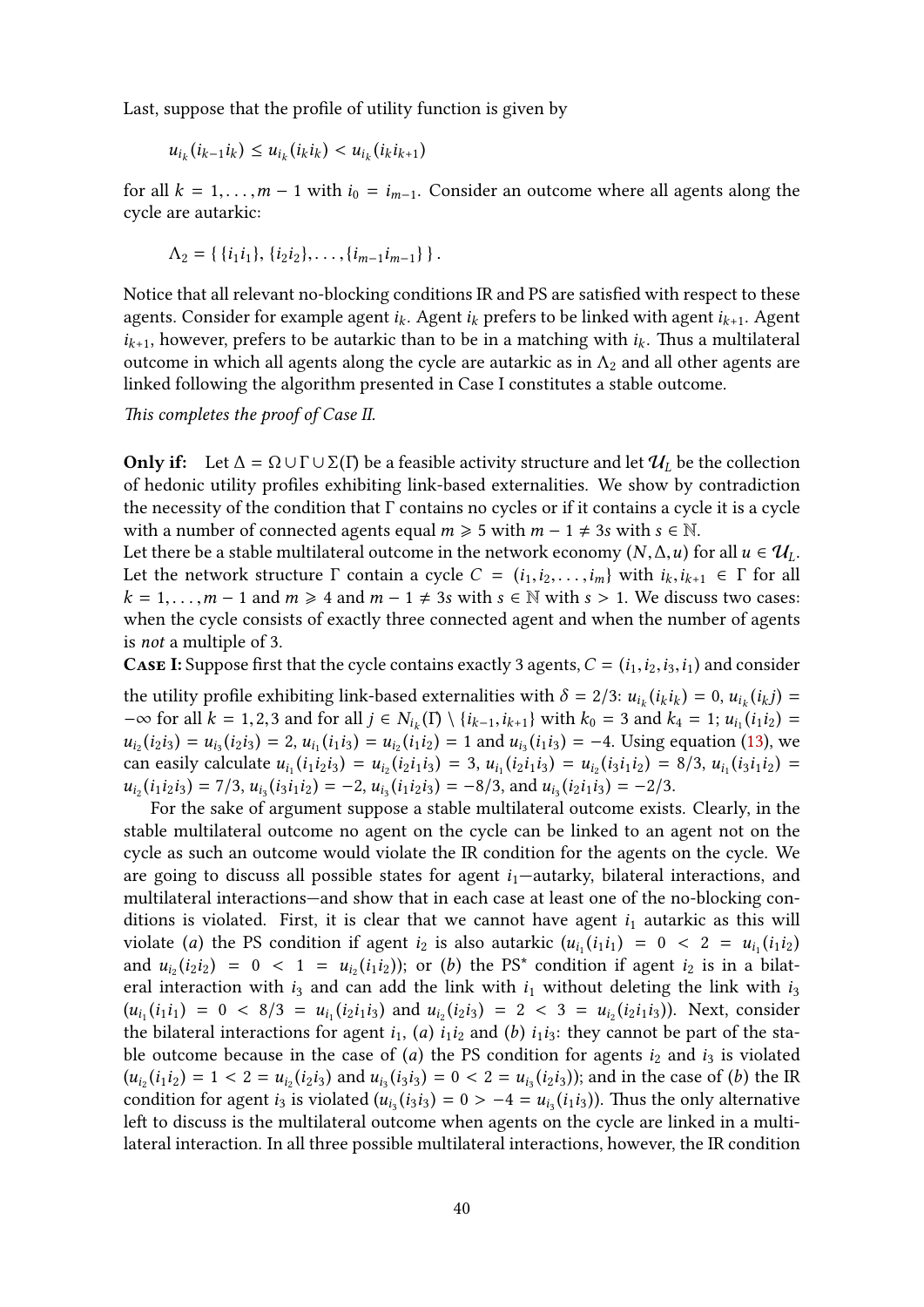for agent  $i_3$  is not satisfied. Hence with the above link-based externality profile we have established a contradiction to the statement than stable multilateral outcome exists.

Case II: Next, suppose that the cycle contains a number of agents which is not a multiple of 3. Now, consider a utility profile  $u \in \mathcal{U}_L$  such that  $u_{i_k}(i_k j) < u_{i_k}(i_k i_k) < u_{i_k}(i_{k-1} i_k) <$ <br> $u_{i_k}(i_k i_k) < u_{i_k}(i_k i_k j)$  for all  $k-1$ ,  $m-1$  with  $i_k - i$  and all  $i \in N$ . (D)  $\begin{cases} (ik) < u_{l_k} (ik) < u_{l_k} \\ i < n \end{cases}$  $\{i_{k-1}, i_{k+1}\}\$ . Let  $\Lambda^*$  be a stable multilateral outcome in this network economy. Note that in the stable outcome  $\Lambda^*$  the largest number of agents along the cycle that can form a  $(i_k i_{k+1}) \leq u_{i_k} (i_k i_{k-1} i_{k+1})$  for all  $k = 1, ..., m-1$  with  $i_0 = i_{m-1}$  and all  $j \in N_{i_k}(\Gamma) \setminus i_{i_k}$ . in the stable outcome  $\Lambda^*$  the largest number of agents along the cycle that can form a<br>multilateral interaction that satisfies the IR condition is three multilateral interaction that satisfies the IR condition is three.

Since the length of the cycle is not a multiple of 3, in any outcome along the cycle there must be at least one agent who is autarkic or at least two distinct agents who are in a bilateral interaction. We discuss these two sub-cases separately and in both cases establish a contradiction to the statement that  $\Lambda^{\star}$  is stable.

**CASE II.A:** First, suppose that  $i_k i_k \in \Lambda^*$  for some  $k = 1, ..., m - 1$ . Since  $\Lambda^*$  is a stable outcome the IR condition is satisfied for all agents in M. Hence agent  $i_k$ , is in a state of outcome, the IR condition is satisfied for all agents in N. Hence, agent  $i_{k-1}$  is in a state of autarky or connected to agent  $i_{k-2}$  either in the bilateral interaction  $g' = \{i_{k-1}i_{k-2}\}$ , or in<br>the multilateral interaction  $g'' = \{i_1, i_2, \ldots, i_{k-1}, \ldots, i_{k-1}, \ldots, i_{k-1}, \ldots, i_{k-1}, \ldots, i_{k-1}, \ldots, i_{k-1}, \ldots, i_{k-1}, \ldots, i$ the multilateral interaction  $g'' = \{i_{k-2}i_{k-1}i_{k-3}\}\$  with  $i_0 = i_{m-1}, i_{-1} = i_{m-2}$ , and  $i_{-2} = i_{m-3}$ . In all three cases the PS condition is violated; by the definition of the utility profile we have all three cases the PS condition is violated: by the definition of the utility profile we have stable, then it cannot be that  $\{i_k i_k\} \in \Lambda^*$  for some  $i_k \in C$ .  $(i_{k-1}i_k) > u_{i_k}(i_ki_k)$  and  $u_{i_{k-1}}(i_{k-1}i_k) > u_{i_{k-1}}(g'') = u_{i_{k-1}}(g)$ <br>ble then it cannot be that  $i_k, i_k \in \Lambda^*$  for some  $i_k \in C$  $\overline{\phantom{0}}$ ) >  $u_{i_{k-1}}(i_{k-1}i_{k-1})$ . Since  $\Lambda^{\star}$  is

**CASE II.B:** Next, let the bilateral interaction  $\{i_{k-1}, i_k\} \in \Lambda^*$  for some  $k = 1, ..., m - 1$  and  $k_0 = m - 1$ . Then agent  $i_{k-1}$  is connected to agent  $i_{k-2}$  either in the bilateral interaction  $k_0 = m - 1$ . Then, agent  $i_{k-2}$  is connected to agent  $i_{k-3}$  either in the bilateral interaction  $i_{m-2}, i_{-2} = i_{m-3}$ , and  $i_{-3} = i_{m-4}$ . In all cases the no blocking condition PS<sup>∗</sup> is violated:<br>by the definition of the utility profile we have  $u_i$ .  $(i_{i-1}i_{i-2}i_i) \ge u_i$ .  $(a') = u_i$ .  $(a'')$  and  $0 = \{i_{k-2}i_{k-3}\}\)$ , or in the multilateral interaction  $g'' = \{i_{k-3}i_{k-2}i_{k-4}\}\$  with  $i_0 = i_{m-1}, i_{-1} = i_{m-1}$ ,  $i_{-1} = i_{m-1}$ ,  $i_{-1} = i_{m-1}$ ,  $i_{-1} = i_{m-1}$ ,  $i_{-1} = i_{m-1}$ ,  $i_{-1} = i_{m-1}$ ,  $i_{-1} = i_{m-1}$ ,  $i_{-1} = i_{m$ by the definition of the utility profile we have  $u_{i_{k-2}}(i_{k-1}i_{k-2}i_k) > u_{i_{k-2}}(g)$ <br> $u_{i_{k-1}}(i_{k-1}i_k) > u_{i_{k-1}}(i_{k-1}i_k)$  with  $k = m-2$  $') = u_{i_{k-2}}(g)$  $^{\prime\prime}$ ) and  $(i_{k-1}i_{k-2}i_k) > u_{i_{k-1}}(i_{k-1}i_k)$  with  $k_{-1} = m - 2$ .

 $u_{i_{k-1}}(u_{k-1}u_{i-2}u_{k}) > u_{i_{k-1}}(u_{k-1}u_{k})$  with  $\lambda_{-1} = m - \lambda$ .<br>Hence, when  $\Gamma$  contains a cycle with a number of connected agents equal exactly 3 or not

a multiple of three, there are such utility profiles that exhibit link-based externalities, for which there is no stable multilateral outcome in the network economy.

This completes the proof of Theorem  $4.8(ii)$  $4.8(ii)$ .

#### Proof of Theorem [4.8\(](#page-19-0)i)

If: Consider a network economy  $\mathbb{E} = (N, \Delta, u)$  such that  $u \in \mathcal{U}_N$  exhibits no externalities. We consider two cases: (I) when Γ does not contain any cycle; (II) when Γ contains a cycle with a number of connected agents that is a multiple of 3.

Case I: Suppose that Γ is acyclic. Since strong stability implies stability, the proof of Case I follows the steps in Case I of the proof of Theorem  $4.8$ (iii).

**CASE II:** Suppose that  $\Gamma$  has a cycle  $C = (i_1, \ldots, i_m)$  with  $m \geq 4$  and  $m - 1 = 3s$  for some  $s \in \mathbb{N}$ . The case when the length of the cycle is at least 6 has been discussed in the proof of Theorem [4.8\(](#page-19-0)ii). Notice that in that discussion we have not used the fact that  $\delta \in (0,1)$ , and, therefore, the result carries through to the case under consideration here, i.e., when  $\delta$  = 0. So we only focus on the case when the length of the cycle equals exactly 3.

Consider a network structure Γ that contains a cycle with exactly three connected agents  $C = (i_1, i_2, i_3, i_1)$  and notice that [\(12\)](#page-18-1) implies that the analysis in the proof of [4.8\(](#page-19-0)ii), Case II holds in the case when the cycle contains only 3 agents.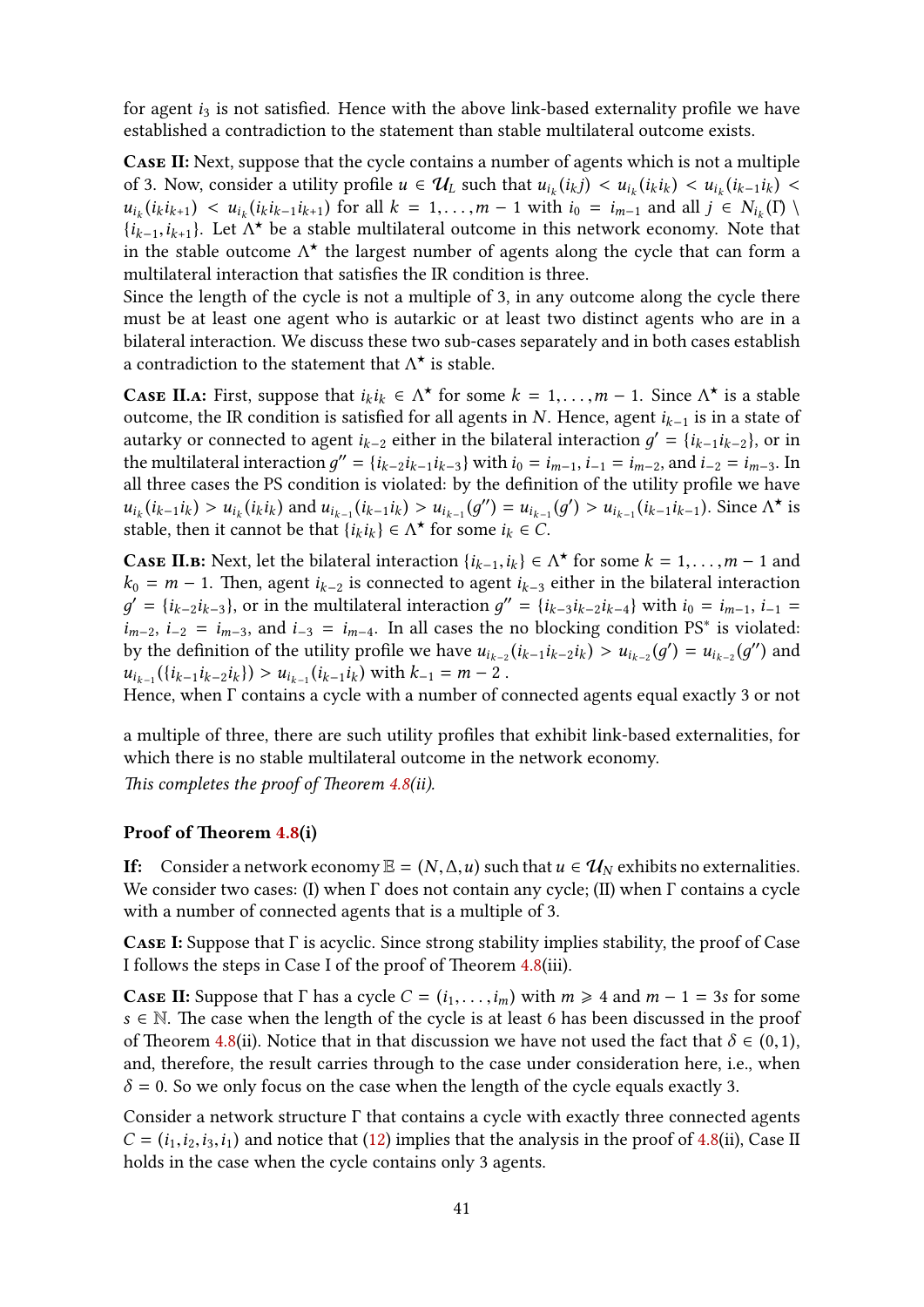**Only If:** To show that when the number of agents on the cycle is not a multiple of 3, there may be utility profiles exhibiting no externalities for which there is no stable outcome, we refer to discussion of the proof of [4.8\(](#page-19-0)ii), Case II of **Only If**. Notice that in none of the utility profiles discussed there we have used the condition that  $\delta \in (0,1)$ , hence, the discussion extends trivially to the case when  $\delta = 0$ .

This concludes the proof of Theorem  $4.8(i)$  $4.8(i)$ , implying that we have shown all assertions in Theorem [4.8.](#page-19-0)

### C Proof of Theorem [4.13](#page-21-0)

<span id="page-42-0"></span>Before we present the proof we state the following auxiliary result.

**Lemma 4** Let  $(N, \Delta, u)$  be a network economy and let  $\Gamma$  be a network structure that contains no cycles. Then there exist at last two distinct agents in N who have exactly one link in  $\Gamma$ .

Proof. It is easy to show that Lemma [4](#page-42-0) also follows immediately from the fact that the network structure  $\Gamma$  contains no cycles and the finite number of agents in N. Suppose there is at most one agent in N who has exactly one link in  $\Gamma$ <sup>[18](#page-42-1)</sup>. Take any agent  $i \in N$ <br>and suppose she has two links in  $\Gamma$  with agents *i* and *k* respectively where  $i \neq k$ . Since and suppose she has two links in  $\Gamma$  with agents j and k, respectively, where  $j \neq k$ . Since all agents but one have at least two links, agent  $j$  or  $k$  must have at least two links, too. Suppose, agent *j* has exactly two links with agents *i* and *l* where  $l \neq i$  and  $l \neq k$ , otherwise there is a cycle in Γ. Similarly, agent  $l$  must have at least two links in Γ. Suppose agent  $l$ has exactly two links with agents *j* and *m* where  $m \neq j$ ,  $m \neq i$  and  $m \neq k$  otherwise there is a cycle in Γ. Following the same logical steps one arrives at the conclusion that the absence of cycles in  $\Gamma$  and the finiteness of the agent set requires that there are at least two agents who have exactly one link.

#### Proof of Theorem [4.13](#page-21-0)

Let  $\mathbb{E} = (N, \Delta, u)$  be a network economy such that u is regular and it exhibits synergistic externalities with  $\alpha_c > 0$  for all potential middlemen  $c \in \mathcal{K}(\Gamma)$ . Suppose Γ contains no cycles. Without loss of generality suppose that there is a path in  $\Gamma$  connecting any two distinct agents in  $N^{19}$  $N^{19}$  $N^{19}$ .

Next we re-label the argents to form a sequence that abides by the following rules:

1. Agents in the set N are labelled  $1, 2, \ldots, N$  such that any agent with label k where  $k = 2, 3, \ldots, N$ , is connected to exactly one agent in the set  $1, \ldots, k-1$ . By Lemma [4,](#page-42-0) there are at least two agents in the set N who have exactly one link in  $\Gamma$ . Suppose these are agents *i* and *j*. Thus we can re-label  $i = 1$  and  $j = N$ .

<span id="page-42-1"></span><sup>&</sup>lt;sup>18</sup>Recall that we have ruled out the trivial case when there are agents who are not linked in Γ. Thus, all agents in  $N$  have at least one link in  $\Gamma$ .

<span id="page-42-2"></span> $19$ In other words we assume that the graph consists of a single component. This assumption goes without loss of generality as should there be more than one components in the graph, the reasoning presented below can be applied to each component separately. Since there is no link that connects individuals from different components, there are no externalities that need to be taken into account in the construction of a stable outcome either.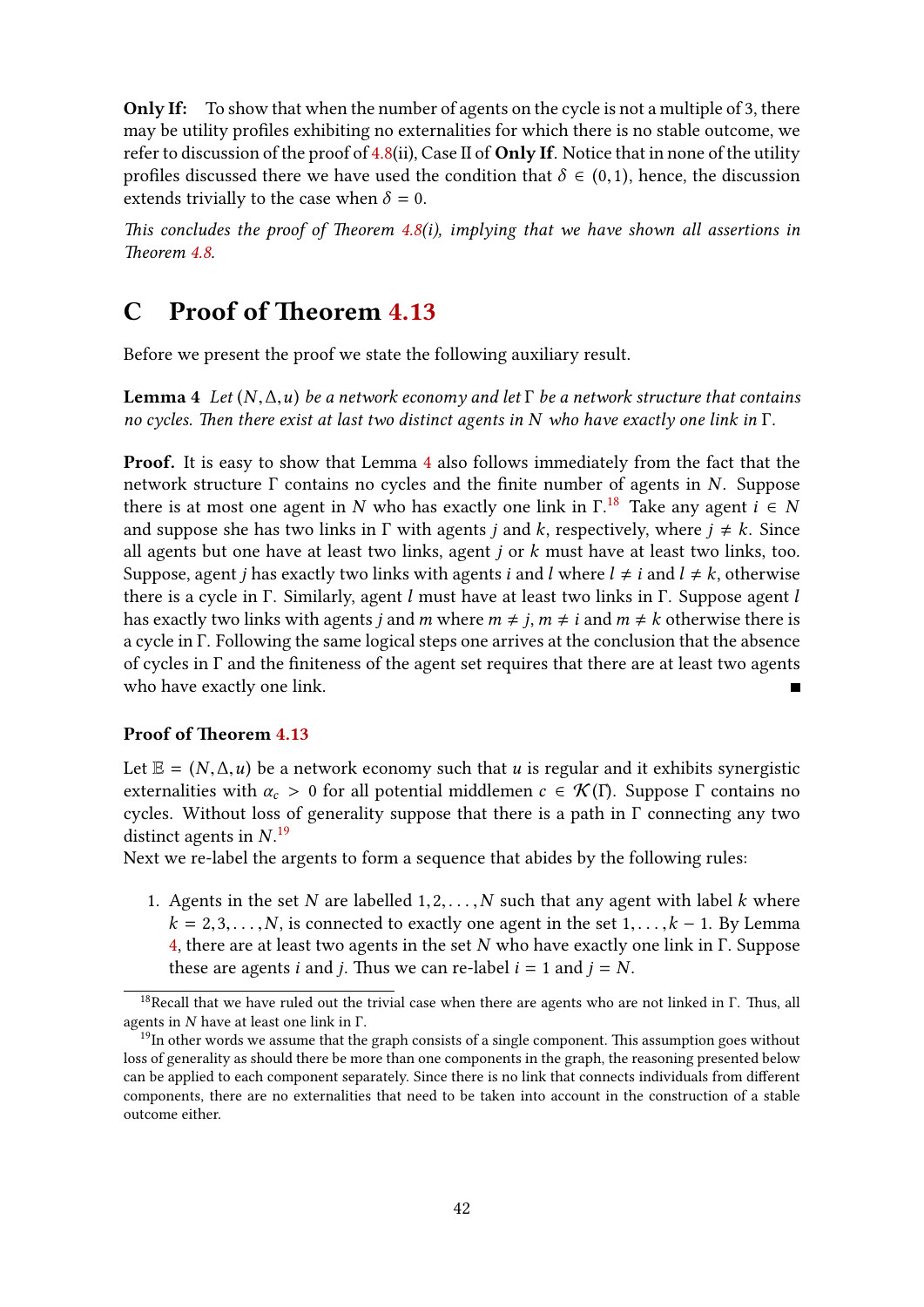2. The length of the paths from agent 1 to any two consecutive agents in the sequence,  $k-1$ , k with  $k = 2,...,N$ , i.e.  $|p_{1k-1}|$  and  $|p_{1k}|$  cannot differ by more than a unit where the path of the agent with the higher label is at least as long as the one of the agent with the lower label  $(|p_{1k-1}| + 1 \geq |p_{1k}|)$ .

The proof now proceeds by induction. Suppose there are stable outcomes,  $\Lambda_{k-2}$ ,  $\Lambda_{k-1}$  and  $\Lambda_k$ , in the network economies restricted to the first  $k-2$ ,  $k-1$  and k agents in the sequence and the links amongst them with  $k \ge 3$ , i.e.,  $(N^s, \Gamma^s, u)$  with  $N^s = \{1, \ldots, s\}$  and  $\Gamma^s = \{ij \in \Gamma\}$ <br>such that  $i \in N^s$  and  $i \in N^s$  for  $s = k - 2, k - 1, k$ such that  $i \in N^s$  and  $j \in N^s$  for  $s = k - 2, k - 1, k$ .<br>Consider the network economy  $(N^{k+1} \Gamma^{k+1} \nu)$  res

Consider the network economy  $(N^{k+1}, \Gamma^{k+1}, u)$  restricted to the first  $k + 1$  agents and the links amongst them i.e.  $N^{k+1} - 11 = k + 1$  and  $\Gamma^{k+1} - 1$  i.e.  $\Gamma$  such that  $i \in N^{k+1}$  and links amongst them, i.e.,  $N^{k+1} = \{1, ..., k+1\}$  and  $\Gamma^{k+1} = \{ij \in \Gamma \text{ such that } i \in N^{k+1} \text{ and }$ <br>i.e.  $N^{k+1}$ . Notice that by the construction of the sequence of grants.  $\Gamma^{k+1}$  differs from  $j \in N^{k+1}$ . Notice that by the construction of the sequence of agents,  $\Gamma^{k+1}$  differs from<br> $\Gamma^k$  subside the additional link of spant  $l_{k+1}$  arith suspituous spant in  $N^k$ . For sex of exposition, suppose that agent  $k + 1$  has a link with agent k in  $\Gamma^{k+1}$ ; agent k has a link with k only by the additional link of agent  $k + 1$  with exactly one agent in  $N^k$ . For ease of volver that agent  $k + 1$  has a link with agent k in  $\Gamma^{k+1}$ , agent k has a link with agent  $k - 1$  in  $\Gamma^k$ ; and agent  $k - 1$  has a link with agent  $k - 2$  in  $\Gamma^{k-1}$ . In the discussion below, we point out how this restriction can be relaxed.

**CASE I:** Suppose that under  $\Lambda_k$  agent k can add the link with agent  $k + 1$  without deleting all her links.<sup>[20](#page-43-0)</sup>

If the utility that agent  $k$  can gain from becoming a middleman is at most the utility she would lose from the direct link with  $k + 1$  ( $u_k (kk + 1) \le -\alpha_k$ ) or agent  $k + 1$  is as better off autarkic as he is in a multilateral interaction where agent  $k$  acts as a middleman with two other participants  $(u_{k+1}(k+1) \ge u_{k+1}(kk+1) + \alpha_k)$ , then  $\Lambda_{k+1} = \Lambda_k \cup \{k+1k+1\}$  is a stable outcome in this economy. $21$ 

If, on the other hand, both agents  $k$  and  $k + 1$  are better-off by adding the interaction  $(u_k(kk + 1) > -\alpha_k$  and  $u_{k+1}(kk + 1) + \alpha_k > u_{k+1}(k + 1k + 1)$ , then  $\Lambda_{k+1} = \Lambda_k \oplus \{kk + 1\}$  is stable where the operator  $\oplus$  as defined above signifies that agent k has added the link with  $k + 1$  to her existing interactions in  $\Lambda_k$ . This is the case because all agents who are linked to k in  $\Lambda_k$  gain  $\alpha_k$  in utility due to the size-based externality, thus, these agents would not want to deviate in  $\Lambda_{k+1}$  if they do not want to deviate in  $\Lambda_k$  where their utility is lower and have the same set of potential partners. $^{22}$  $^{22}$  $^{22}$ 

Last, consider the case when agent k prefers to sever the link with  $k - 1$  and join  $k + 1$ in a bilateral interaction  $(u_k (kk - 1) < u_k (kk + 1) < -\alpha_k)$  and  $k + 1$  is better off in the bilateral interaction with k than in an autarky  $(u_{k+1}(k + 1k + 1) < u_{k+1}(kk + 1))$ . Then the outcome  $Λ_{k+1} = Λ_{k-1} ∪ {kk + 1}$  is stable. To see that recall that the outcome  $Λ_{k-1}$  is stable for all  $N^{k-1}$  agents and that by Lemma [3](#page-33-0) the only link between the set of agents  $N^{k-1}$ <br>and  $\{k, k+1\}$  is the one between  $k-1$  and  $k$ . These two players however, cannot form a and  $\{k, k + 1\}$  is the one between  $k - 1$  and k. These two players, however, cannot form a blocking pair as clearly the PS and  $PS^*$  condition when k acts as a middleman are satisfied given the conditions on the utility function of agent k. The PS<sup>\*</sup> condition when  $k - 1$  acts

<span id="page-43-1"></span><span id="page-43-0"></span><sup>&</sup>lt;sup>20</sup>By construction this implies that the interaction  ${k - 1k} \in \Lambda_k$ .

<sup>&</sup>lt;sup>21</sup>Notice that here the assumption that agents  $k - 1$  and k have only a link with agent  $k - 2$  in  $\Gamma^{k-1}$  and  $\Gamma^{k-1}$  and  $\Gamma^{k-1}$  and  $\Gamma^{k-1}$  and  $\Gamma^{k-1}$  and  $\Gamma^{k-1}$  and  $\Gamma^{k-1}$  and  $\Gamma^{k-1}$  and  $\Gamma^{k-1}$   $k - 1$  in  $\Gamma^k$ , respectively, goes without loss of generality. The same reasoning would hold if k is a middleman of a multilateral interaction with a members and the only amendment that would be necessary is to require of a multilateral interaction with s members and the only amendment that would be necessary is to require that agent  $k + 1$  is as better off autarkic as in a multilateral interaction with k as a middleman and s other members  $(u_{k+1}(k + 1k + 1) \ge u_{k+1}(kk + 1) + \alpha_k s)$ .

<span id="page-43-2"></span><sup>&</sup>lt;sup>22</sup>Notice again that the reasoning does not hinge on the assumption that k has a link with only one agent in  $\Gamma^k$ . Moreover, additional straightforward requirements on the ordering of the agents in the sequence can<br>ensure that there are no agents with a label preceding that of  $k + 1$  who have a link with k and who prefer ensure that there are no agents with a label preceding that of  $k + 1$  who have a link with k and who prefer not to be linked to k in  $\Lambda_k$  but prefer to be linked with her in  $\Lambda_{k+1}$ .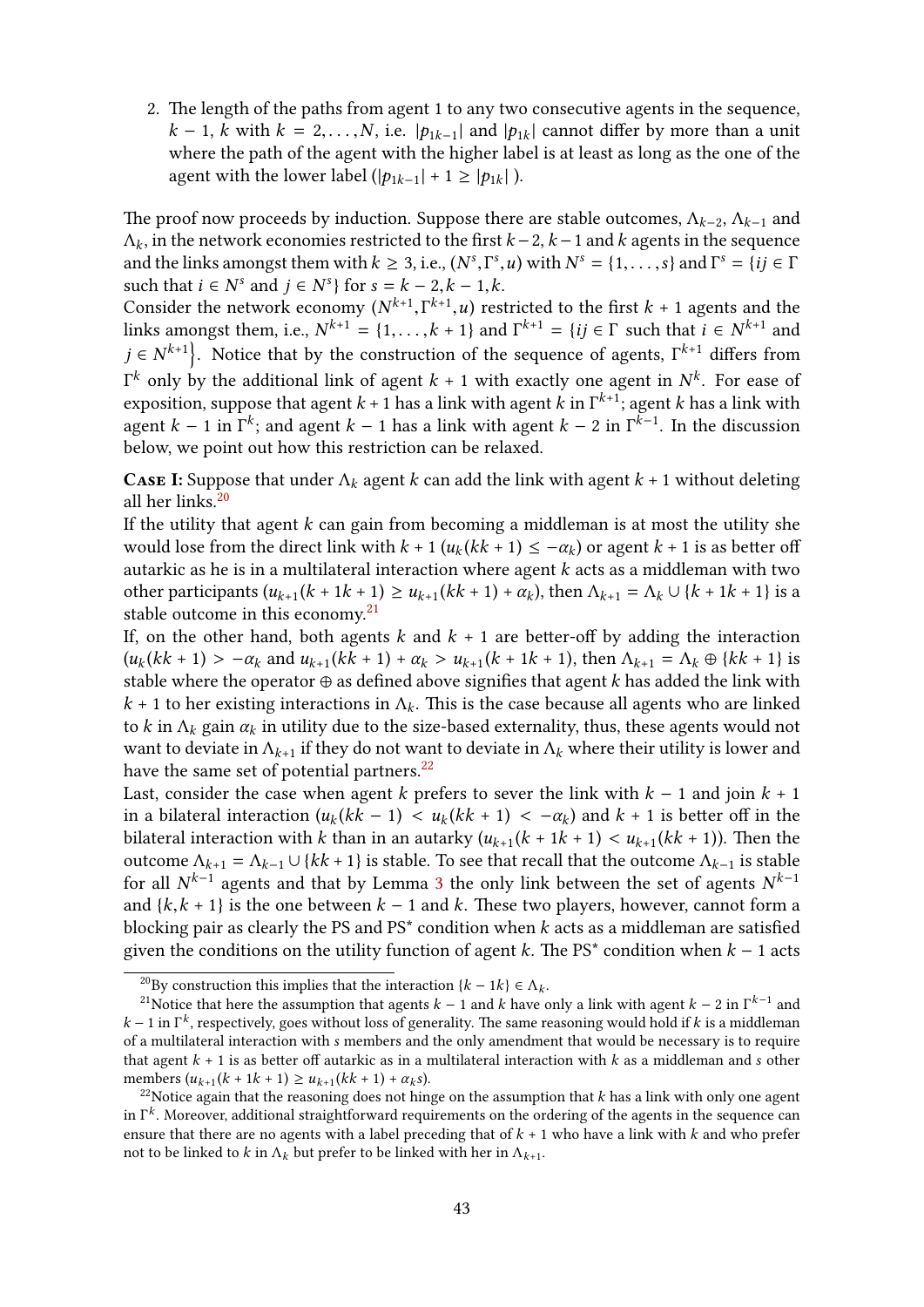as a middleman must be satisfied since  $\{k - 1, k\} \in \Lambda_k$ . This implies that either agent  $k - 1$ under  $\Lambda_{k-1}$  cannot act as a middleman, or that  $u_{k-1}(k-1,k) < -\alpha_{k-1}$ , hence agent  $k-1$ does not want to add the link with k without severing all his existing links in  $\Lambda_{k-1}$ .<sup>[23](#page-44-0)</sup>

**CASE II:** Next, suppose that under  $\Lambda_k$  agent k cannot add the link with agent  $k + 1$  without deleting all her links. If agent k is at least as better off under the outcome  $\Lambda_k$  as she is in a bilateral interaction with  $k + 1$  ( $u_k(\Lambda_k) \ge u_k(k, k+1)$ ) or if agent  $k + 1$  is at least as better-off autarkic than as he is in a bilateral interaction with agent  $k (u_{k+1}(k+1, k+1) \ge u_{k+1}(k, k+1))$ , then  $\Lambda_{k+1} = \Lambda_k \cup \{k+1, k+1\}$  is a stable outcome in this economy. This is easy to see, since by construction agent  $k + 1$  has a link only with agent k and these two agents do not want to engage,<sup>[24](#page-44-1)</sup> then the stability of  $\Lambda_k$  implies the stability of  $\Lambda_{k+1}$ .

Suppose, instead, that agent k prefers to sever her links in  $\Lambda_k$  to be in a bilateral interaction with  $k + 1$  ( $u_k(\Lambda_k) < u_k(k, k + 1)$  and  $k + 1$  prefers to be in a bilateral interaction with k than autarkic  $(u_{k+1}(kk + 1) < u_{k+1}(k + 1, k + 1)$ . If agent  $k - 1$  is at least well-off under outcome  $\Lambda_{k-1}$  as in a multilateral interaction of size 3 with agent k acting as a middleman  $(u_{k-1}(\Lambda_{k-1}) \geq u_{k-1}(k-1,k) + \alpha_k)$  or the utility agent k gains from the direct link with agent  $k - 1$  is at most equal to the negative of the size-based externality she can generate as a middleman  $(u_k(k-1,k) \leq -\alpha_k)$ , then  $\Lambda_{k+1} = \Lambda_{k-1} \cup \{k, k+1\}$  is a stable outcome. That there are no blocking possibilities between  $k - 1$  and k is ensured by the stability of  $\Lambda_{k-1}$  and  $\Lambda_k$ , where agent k is either autarkic or in a multilateral interaction of which she is not the middleman (due to the fact that she has to sever all links in  $\Lambda_k$  to add a link with  $k + 1$ ), and the above restrictions on the utility profiles which dictate the satisfaction of all non-blocking conditions between players  $k - 1$  and  $k$ .<sup>[25](#page-44-2)</sup><br>Last consider the case where agent k prefers to sever k

Last consider the case where agent k prefers to sever her links in  $\Lambda_k$  to be in a bilateral interaction with  $k + 1$  ( $u_k(\Lambda_k) < u_k(k, k + 1)$  and  $k + 1$  prefers to be in a bilateral interaction with k than autarkic  $(u_{k+1}(k, k+1) < u_{k+1}(k+1, k+1)$ . In addition, let agent  $k-1$  be better-off in a multilateral interaction of size 3 with agent  $k$  acting as a middleman than under  $\Lambda_{k-1}$  ( $u_{k-1}(\Lambda_{k-1}) < u_{k-1}(k-1,k) + \alpha_k$ ) and the utility agent k gains from adding agent k – 1 to the multilateral interaction is strictly positive  $(u_k(k-1,k) > -\alpha_k)$ , then  $\Lambda_{k+1} = \Lambda_{k-2} \cup \{k \cdot k - 1 \cdot k + 1\}$  is a stable outcome. To see that notice that the only blocking possibility for  $k + 1$  is to the autarkic state which is ruled out by the preference profile and the fact that  $k + 1$  gains from the positive size-based externality when  $k - 1$  joins the multilateral interaction. The same analysis holds for the blocking possibility of agent  $k$ , which is ruled out by the preference profile specified above and that  $\Lambda_k$  is stable, thus, the IR is satisfied for all agents, including  $k^{26}$  $k^{26}$  $k^{26}$  In addition to the autarkic state, which is ruled

<span id="page-44-0"></span><sup>&</sup>lt;sup>23</sup>Here, the assumption that agent k has only one link and that is with agent k – 1 who is preceding her in the sequence requires a clarification. Had agent  $k$  have also links with other agents whose labels follow  $k$ and precede  $k + 1$ , then those agents would have been left autarkic in the stable outcome  $\Lambda_{k+1}$ . Recall that by the definition of the sequence all such agents would be equidistant from the origin, agent 1, as agent  $k + 1$ , thus, all such agents would have had only one link in  $\Gamma^{k+1}$  and that would have been with agent k. Since k<br>would sever all links to be in a bilateral interaction with  $k + 1$  those agents would remain autarkic with no would sever all links to be in a bilateral interaction with  $k + 1$ , those agents would remain autarkic with no potential partners to form links but k.

<span id="page-44-1"></span><sup>&</sup>lt;sup>24</sup>Notice that in this case the assumption that agents  $k - 1$  and k have only one link in  $\Gamma^{k-1}$  and  $\Gamma^k$ , there is no other agent who has a link with k can have a link with respectively, goes without loss of generality as no other agent who has a link with  $k$  can have a link with  $k + 1$  by Lemma [3.](#page-33-0)

<span id="page-44-2"></span><sup>&</sup>lt;sup>25</sup>Similar to the discussion in footnote 21, had agent k have multiple links with agents whose labels follow hers, those agents would be autarkic in the stable outcome  $\Lambda_{k+1}$ .

<span id="page-44-3"></span><sup>&</sup>lt;sup>26</sup>If there were other agents but  $k + 1$  who followed k and had a link with her, the construction of the stable outcome would have involved the addition to the multilateral interaction of all those agents who preferred to be members of the multilateral interaction than being autarkic and who earn sufficiently high utility to  $k$